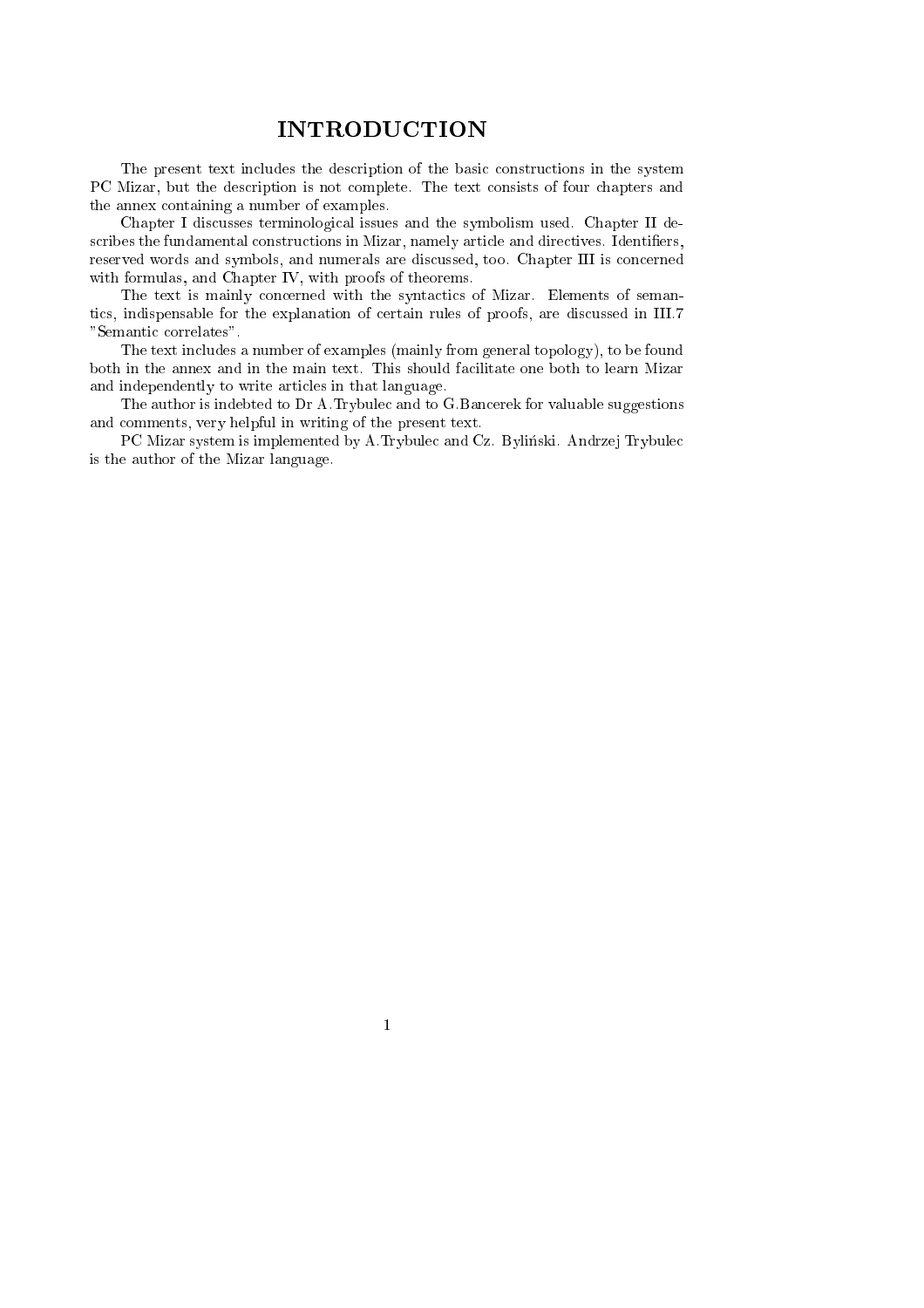### I. CONVENTIONS

Every Mizar article is a sequence consisting of ASCII symbols (ASCII: a fixed code of signs arranged in a ertain order) other than ontrol signs, the sign No. 127 and No. 255. Fragments of Mizar arti
les presented in this text will, however, in
lude signs not represented in the ASCII code (such as  $\mathfrak{F}, \mathfrak{G}, \mathfrak{H}$ ). Those signs are used in order to increase the legibility of the text.

The table below lists the symbols not allowed in a Mizar article, which will be used in the present paper, and their analogous in the standard ASCII.

Moreover the text in
ludes ins
riptions of the form:

 $list-.$ 

which will be termed lists, as well as other inscriptions consisting of words linked by the hyphen  $"-"$ , e.g.,

### $segment-of-qualified-variables,$  $symbol-of-function$ .

Hyphenation is intended to indicate that the words thus liked together form a certain whole.

Further, ertain words will be written in bold type. They will be words reserved for Mizar, that is such whose meanings are rigorously determined by definition in the Mizar language. That typographical distinction is to draw the Reader's attention to then, and thus more easily to remember at least some of them. Note that the list of all reserved words and symbols will be found in the present text.

| Symbol in this book | Representation in ASCII |
|---------------------|-------------------------|
| $\mathfrak{F}$      | F                       |
| B                   | G                       |
| $\mathfrak{H}$      | Η                       |
| $\subseteq$         | $c =$                   |
| $\overline{c}$      |                         |
|                     | U                       |
| Ω                   | $[234]$                 |
|                     | $[237]$                 |
| E                   | $[238]$                 |
| 1 I                 | [239]                   |
|                     | $[243]$                 |
| $\leq$<br>$\neq$    | $<\,$                   |

The following symbolism has been adopted:

| B                         | - topological space,                                          |
|---------------------------|---------------------------------------------------------------|
| Ñ                         | $-$ subspace of a topological space $\mathfrak{G}$ ,          |
| $\widetilde{\mathcal{X}}$ | $-$ family of subsets of a topological space $\mathfrak{G}$ , |
| A, B, G, P, Q             | $-$ subsets of a topological space $\mathfrak{G}$ ,           |
| X, Y, M, N                | $-$ sets.                                                     |
| p, q                      | - points of a topological space $\mathfrak{G}$ ,              |
| k, l, n                   | - natural numbers,                                            |
| x                         | - arbitrary objects.                                          |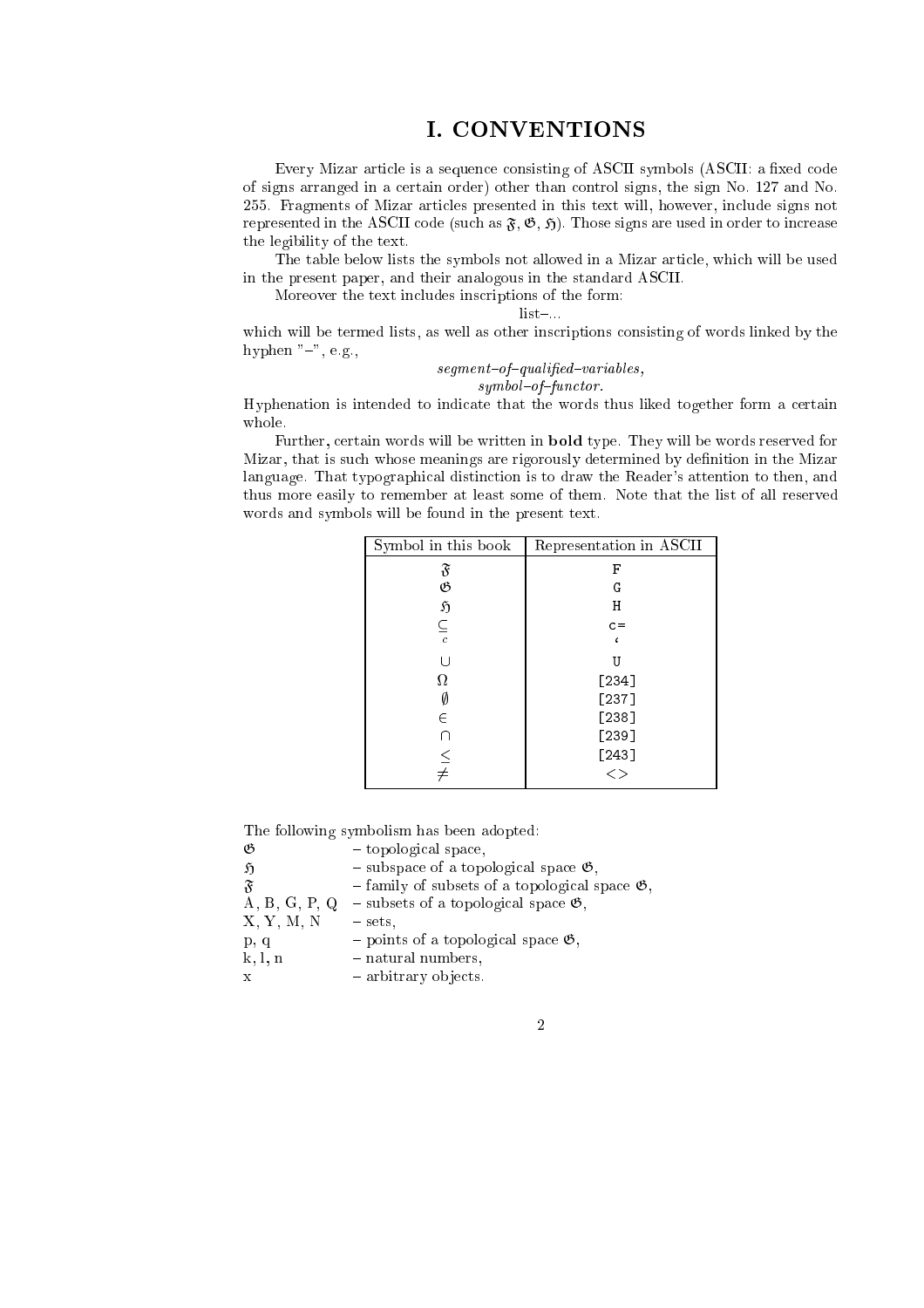### II. ARTICLE AND DIRECTIVES

A file with a Mizar text is termed a *Mizar article*. The name of the file may consist of not more than eight signs: letters, figures, underscorings  $(\_)$ , and the sign ', and may be neither a numeral nor a reserved Mizar word. Moreover such a file must have the extension .miz.

Here are some examples of names of a file:  $W1.miz, ' '.'..miz, x.miz.$  In view of the proof clarity the use as the name of a file of the inscription  $\cdot$ '  $\cdot$ ' or any other equally little legible inscription is not recommended. A *Mizar article* consist of two parts: environment directives and the sequence of sections, which must be separated from one another by the word begin. The environment directives must be preceded by the word environ, whi
h opens every Mizar arti
le.



The text proper may include, among other things, proofs of theorems, definitions with conditions of correctness, proofs of schemata. In order to write a correct non-empty text proper one needs the environment which for the person who writes that article can be organized by *environment directives*. They include items of information indispensable for the correct reading by Mizar of the *text proper*, and are the basis for proofs. To put it more rigorously, environment directives refer to a data base and thus indicate which elements in the existing library are used in a given arti
le.

The *environment directives* include:

```
\cdots . \cdots \cdots \cdots \cdotssignature signature in the set of the set of the set of the set of the set of the set of the set of the set of
denitions 
 ;
theorems Æ ;
```
s
hemes " ;

where

 $\alpha$  – the name of a vocabulary file (e.g., TOPCON, ANAL),

 $\beta$  – the name of a signature file (e.g., TOPS 1, PRE TOPC, SUBSET 1),

 $\gamma$  - the name of a definition file (e.g., TARSKI, BOOLE),

 $\delta$  - the name of a theorem file (e.g., CONNSP<sub>1</sub>, REAL<sub>1</sub>),

 $\varepsilon$  – the name of a schema file (e.g., NAT<sub>1</sub>).

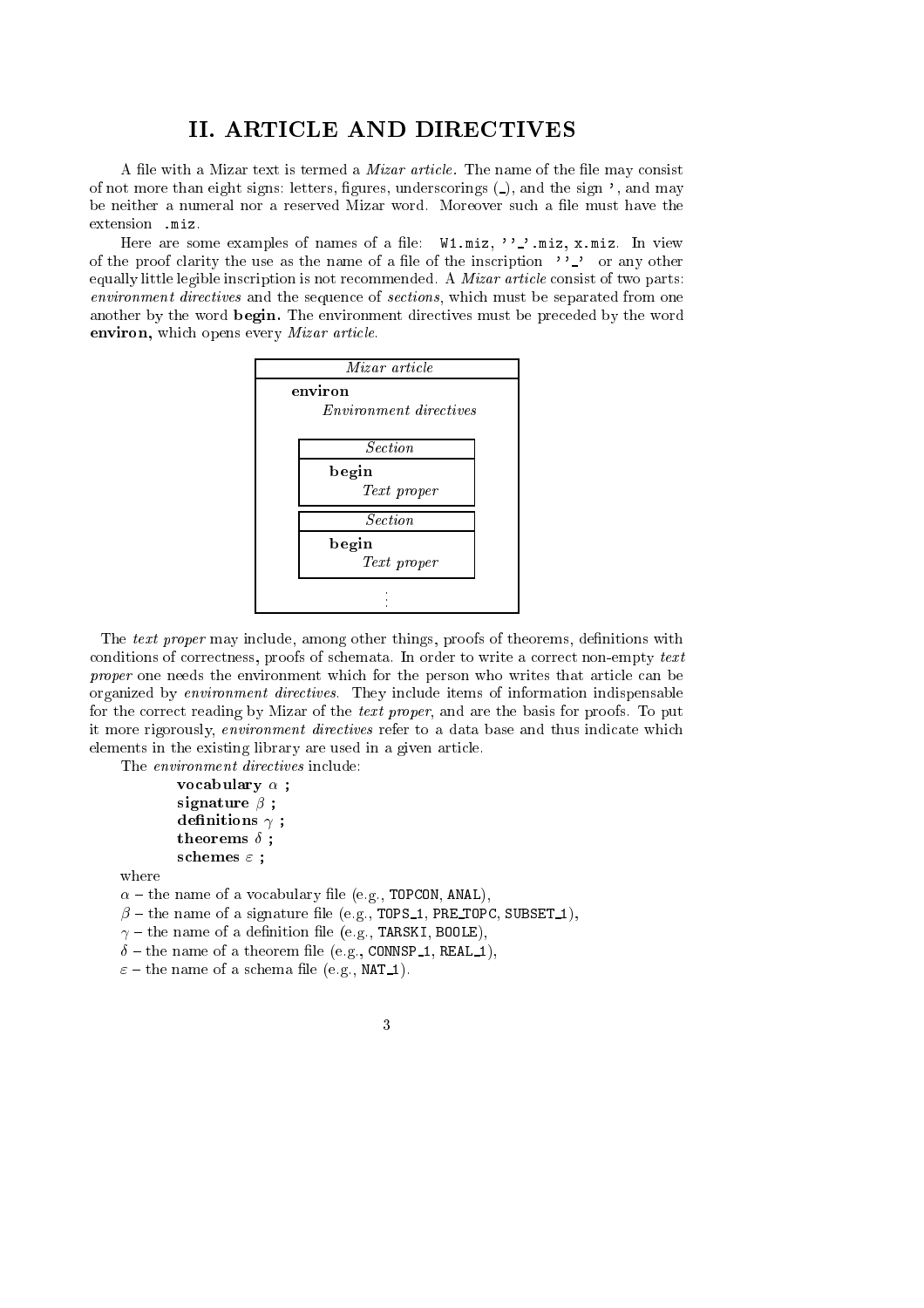### II.1. Vocabulary directive

The directive

### volta e abulary e abulary e abulary e abulary e abulary e abulary e abulary e abulary e abulary e abulary e ab

is termed vocabulary directive, and the remaining ones, data base directives. Every Mizar article consist of a certain numbers of symbols. Some of then are introduced automatically (hidden symbols), while the remaining ones are introduced by reference to vocabulary directives. Hence vocabularies are needed. A vocabulary consist of a file with the extension . voc. That file contains the list of symbols with their qualifiers and indicates the biding strength of the symbols of functors. For instance, the file TOPCON.voc, which forms the vo
abulary, is as follows:

| TOPCON.voc         |
|--------------------|
| OC1 128            |
| DFr 128            |
| Oskl 128           |
| Ucarrier           |
| Utopology          |
| GTopStruct         |
| Ris_open           |
| Ris_closed         |
| Ris_open_closed    |
| Rare_separated     |
| Ris_continuous     |
| Rare_joined        |
| Ris_a_component_of |
| Ris_a_cover_of     |
| MTopSpace          |
| MPoint             |
| MSubSpace          |
| Mmap               |

In its leftmost column it contains qualifiers, and beginning with the next column to the right until the space it contains symbols. Qualifiers in a sense characterize symbols. For instance the qualifier 0 indicates that the symbol next to it is a symbol of a functor, while the qualifier R indicates that the symbol next to its is a symbol of a predicate. Thus the symbols

Cl, Fr, skl

are symbols of fun
tors, while the symbols

```
is open, is closed, is open closed, are separated, is continuous,
```
are\_joined, is\_a\_component\_of, is\_a\_cover\_of

are symbols of predi
ates.

The symbols Cl, Fr, skl denote, respe
tively the operations of: losure, boundary of a subset of a topologi
al spa
e, and omponent of a point of a topologi
al spa
e.

The symbols is open, is closed, is open closed are used to denote predicates defined for subsets of a topological space and indicating, respectively, that is given set is open, closed, open-closed. The symbol is continuous is used to denote the property of being a continuous mapping of topological spaces. The symbol are separated denotes the relationship between subsets of a topologi
al spa
e whi
h says that they belong to one and the same component. The symbol is a component of denotes two predicates: one says that a subset of a topologi
al spa
e is the maximal ompa
t set (
omponent) in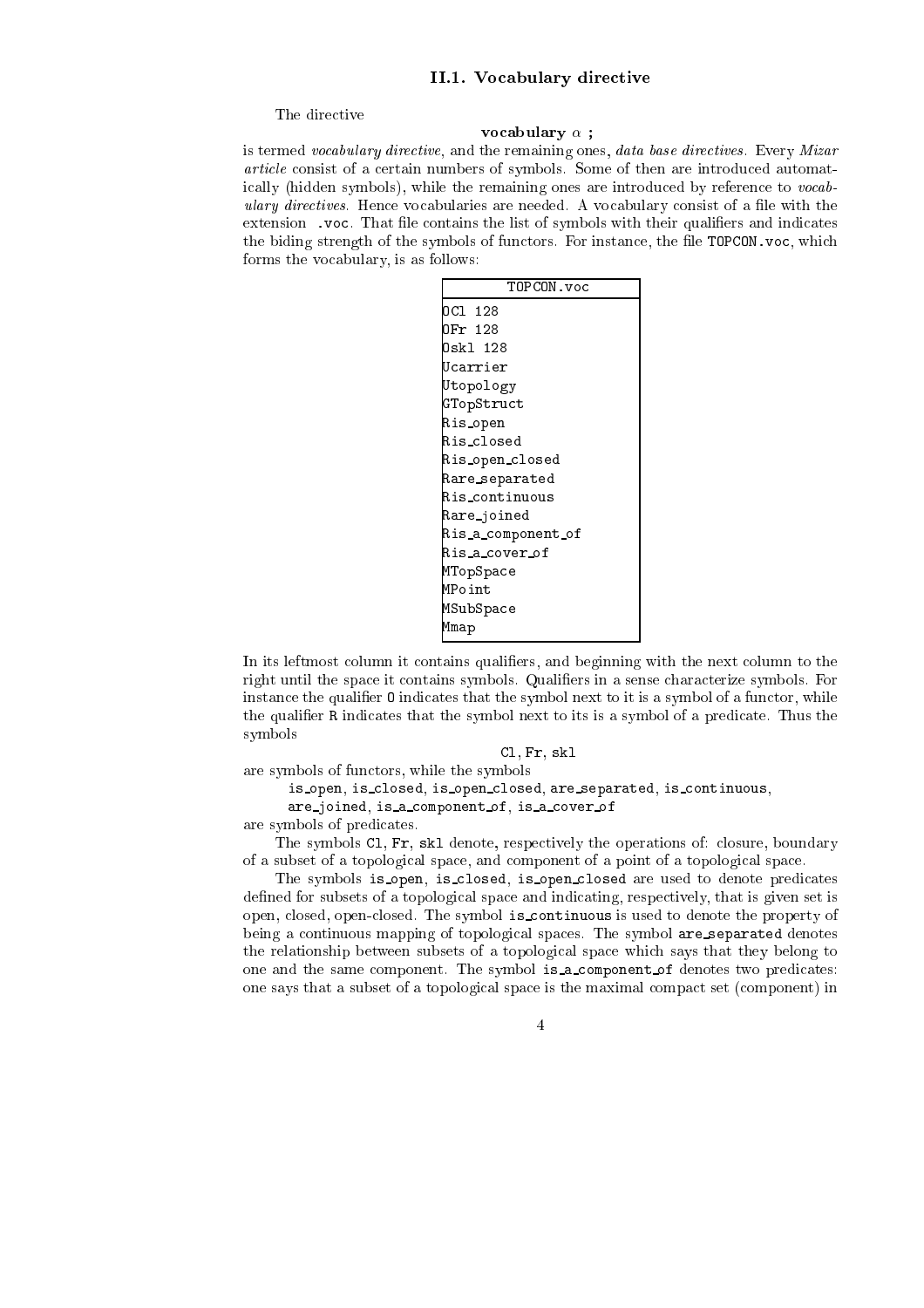that topologi
al spa
e, and the other says that it is a omponent in another subset of a topological space. The symbol is a cover of denotes the property of being a cover of a topologi
al spa
e.

Other qualifiers occurring in the file TOPCON. voc are:

- $G$  qualifier of the symbol of structure,
- $U$  qualifier of the symbol of selector,
- $M$  qualifier of the symbol of mode.

The symbol TopStruct is used to denote the structure of a topological space, and the symbols topology and carrier denote, respectively, the topology and the carrier of a topological space. The symbols of modes, i.e., the inscriptions TopSpace, SubSpace, Point, map, are used to denote, respectively, topological space, topological subspace, point of a topologi
al spa
e, and a mapping between topologi
al spa
e.

Qualifiers of functor brackets may also occur:

 $K - left$  functor bracket,

 $L - right$  functor bracket.

The identifier of schema is not introduced into vocabulary.

Here is the file ANAL voc which contains the symbols of functor brackets used in defining the absolute value:

| ANAL.voc |
|----------|
|          |
|          |
| Osgn     |

The inscriptions:

$$
<\ast,\,\ast> \,,\,<\,,\,>
$$

are other examples of functor brackets. These are used to denote, respectively, finite sequences and functions which are pairs of functions. There is a pair of functor brackets whose symbols are in the file HIDDEN. voc. That file is joined automatically to every arti
le.

Moreover, the vocabulary file indicates the binding strength or priority. This applies only to the symbols of functors. The binding strength of a given functor is indicated by the number next to its symbol.

Remark: The number characterizing the priority of a given functor must be separated from the symbol of that functor by at least one space.

There can be no space between the qualifier and its corresponding vocabulary symbol.

Self-evidently, the symbol of a functor binds more strongly if its number is greater. The priority of a given functor may be characterized by any natural number in the interval  $\langle 0.255 \rangle$ .

All symbols of functors given in the vocabulary Topcon have the priority 128. Some symbols of functors have no number characterizing priority, but this is not say that a given symbol has no priority. That priority is given and amounts to 64. This is the standard priority.

For instance, the binding force of the symbol of the functor sgn to be found in the vo
abulary Anal presented above is not given.

Remark: The binding force of the symbols of predicates, which always bind more weakly than do the symbols of functors, is not given.

The concept of *binding force* of the symbols of functors is linked to the sequence in which the operations in a given formula are performed. Consider, for instance, two formulas: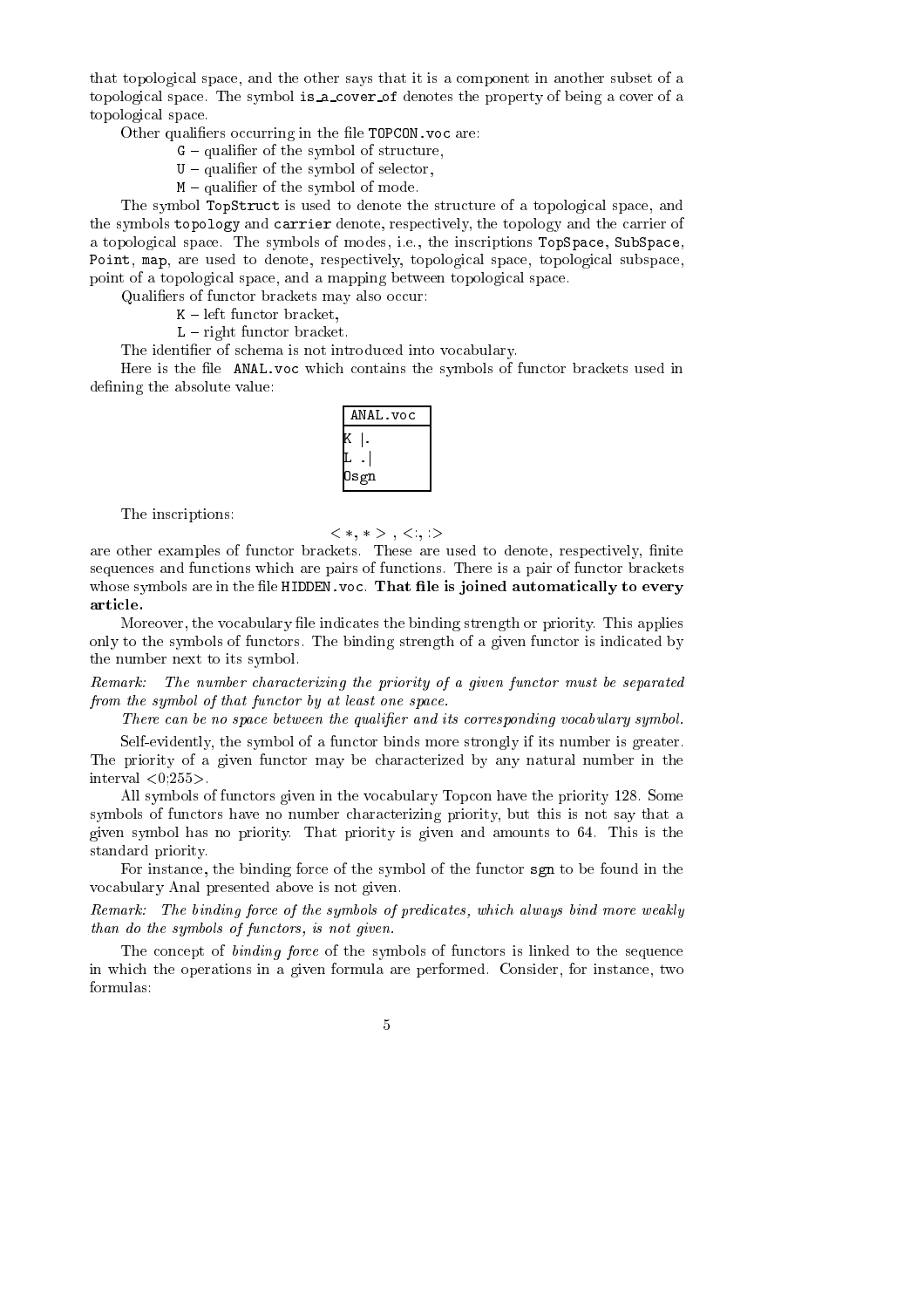### ע**ו** די and  $\alpha$  שוו

Since the binding force of the symbol - is greater (it amounts to 150) than that of the  $\mathop{\rm sym}\nolimits$  (128), the inscription  $\mathop{\rm GL}\nolimits$  P is interpreted as the closure of the complement of the set P, that is, in the same way as the inscription Cl (P). It is likewise in the second . The symbol priority of the symbol  $\alpha$  is the standard one, and the standard one, is the standard one, if ription and the instrumental interpreted in the same was the same was assumed in the same was assumption as (i.e.,  $\alpha$  and  $\alpha$  are contribution of the priority of the priority some symbols  $\alpha$  at  $\alpha$  at  $\alpha$ articles in order to avoid superfluous brackets.

### II.2. Identifiers

Ins
ription whi
h in
lude: ASCII ontrol signs (i.e., signs whi
h have ordinal numbers from 0 to 31), spa
e (sign with the number 32), and the signs with the numbers 127 and 255, annot be vo
abulary symbols.

Mizar articles include inscription termed identifiers. What sort of an inscription on identifier is? Now *identifier* is any non-empty sequence of certain signs. Those signs may be letters, figures, the symbol of underscoring  $($ ), and apostrophe  $($ '), but not reserved words, not reserved symbols of Mizar nor numerals (see II.5.). The length of an inscription which is an identifier should not exceed sixteen signs because otherwise such an inscription which is an identifier may be a vocabulary symbol, but not conversely.

Identiers are used to denote:

a) private functors and predicates,

b) variables,

) labels.

Hence we may speak about identifiers of variables, identifiers of private functors and predicates (if it is not a private functor or predicate then we speak about a symbol), etc.

By way of example we shall specify the identifiers in the file  $Z1$ . Ist included in the annex. They are as follows:

T, P,

identiers of labels:

Z1, Z2.

The identiers of labels are examples of referen
es. Referen
es make it possible to refer to senten
es whi
h have been earlier assumed or substantiated.

$$
\text{references} \left\{ \begin{array}{rcl} \text{local} & - & \text{identifiers of labels} \\ & & \\ \text{library} - \text{ file symbol} & : & \\ & & \\ \text{def} \text{ number} & \\ \end{array} \right.
$$

Examples of lo
al referen
es have been given above.

Library references are exemplified by the inscriptions:

TOPS 1:28, BOOLE:1, TARSKI:4, REAL 1:5, SUBSET 1:14, PRE TOPC:34.

A library reference results in the reference to a definite theorem to be found in the Mizar library. For instance, the library reference  $TOPS_1$ : 28 results in the references to the theorem No.28 recorded in the file TOPS<sub>1</sub>. abs. On the contrary, local references apply to senten
es in a given arti
le and unlike library referen
es may be freely assigned to senten
es.

Sentences are assigned labels so that one can refer to them in a later part of the text. As between signature directives (see III.1) the phenomenon of overridding may hold between identifiers of labels.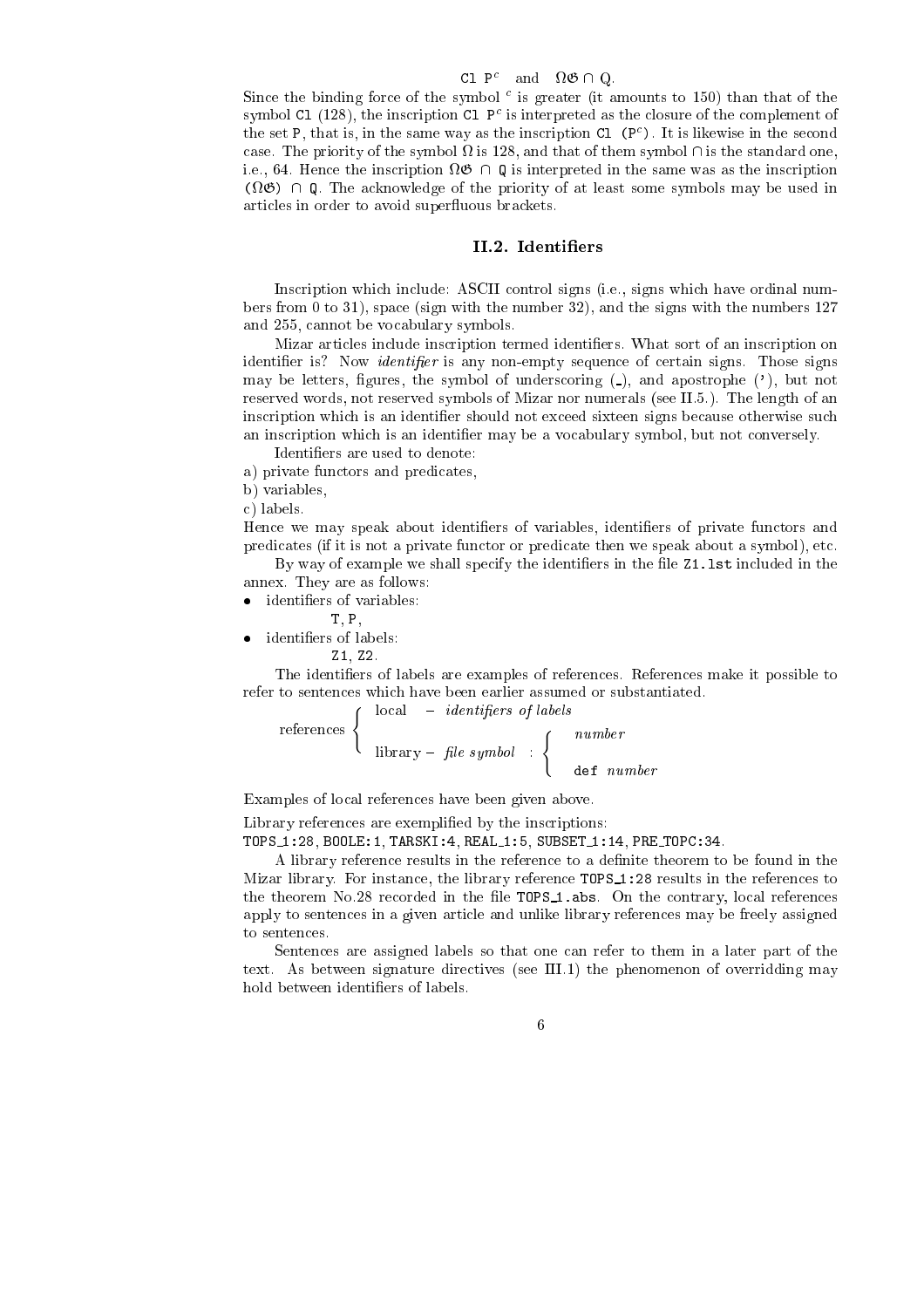$\triangleright$  An identifier which is a name of a file consists maximally of eight signs.

 $\triangleright$  An identifier may be formed of:

letters, figures, the sign of underscoring  $($ ) and apostrophe  $($ <sup>'</sup>).  $\triangleright$  In an identifier capital letters and lower-case letters are treated as identical. For instance, the inscriptions row, Row, and ROW are one and the same name of a file.

The adopted convention is that names of files are always in capital letter.

An inscription which is an identifier has a close connection with those vocabulary files which have been used in the environment. The point is that the symbols in those files cannot be identifiers. Should we disregard that errors would be reported as in the example  $Z2.1$ st in the annex. They resulted from the use of the inscription Fr as an identifier of a variable. Note that Fr is the symbol of a functor included in the vocabulary Topcon, and that vocabulary is joined to the environment. Hence, in accordance with what has been said earlier, it was not allowed to use the inscription Fr as an identifier of a variable.

Remark: The person who writes has large freedom in constructing identifiers, and this is why attention is drawn to the fact that the inscriptions which function as identifiers should be as leqible as possible because that contributes to both the clarity of that article and its aesthetic appearance.

| HIDDEN.voc       |
|------------------|
| MAny             |
| MElement         |
| MDOMAIN          |
| MSubset          |
| MSET_DOMAIN      |
| MSUBDOMAIN       |
| <b>MReal</b>     |
| MNat             |
| K[:              |
| L : 1            |
| Obool 128        |
| <b>OREAL 255</b> |
| <b>ONAT 255</b>  |
| 0+ 32            |
| O.               |
| R < >            |
| R∈               |
| $_{\rm R}$ $<$   |
| $R \ge$          |
| $_{\rm R<}$      |
| R>               |
|                  |

### II.3. Hidden vo
abulary

The symbols of functors + and are used to define, respectively, the addition and the multipli
ation of terms, whose type is expanded to the type Element of REAL. The

 $\overline{7}$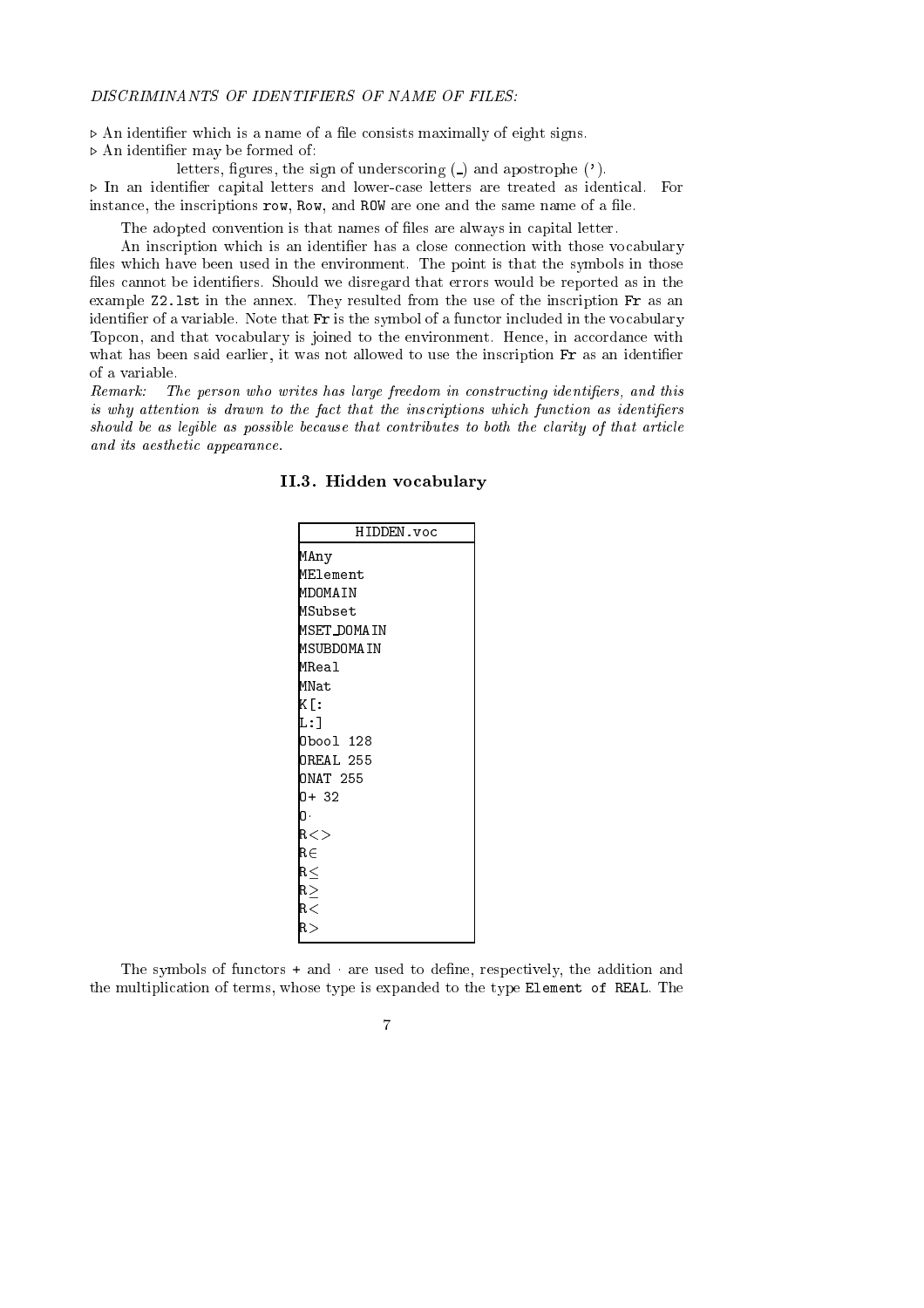symbols  $\in$  and  $\leq$  are used to denote, respectively, the relation of membership and the relation of order. The correct use of the predicate symbolized by  $\in$  consist in that the type of its left argument must be expandable to the type Any, and that of the right argument, to the type set. The predicate symbolized by  $\leq$  is defined to objects whose type is expandable to the type Element of REAL. The ins
ription bool is used as the symbol of the fun
tor whi
h denotes the family of all subsets of a ertain set. The symbols of the fun
tor bra
kets to be found in the Hidden vo
abulary are adopted to denote of Cartesian product of sets. The remaining symbols in that vocabulary will be discussed in the se
tion dedi
ated to types.

### II.4. Data base directives

### The signature directive will be discussed first. The directive

signature  ;

joins automatically the files:  $\beta$ .sgn,  $\beta$ .nfr and  $\beta$ .typ. They contain information about the way in which the symbols introduced in the vocabularies may be used. For instance, the file  $\beta$  sgn lists the types of arguments of the objects defined and patterns of definitions. The file  $\beta$  nfr contains the descriptions of the formats of the objects defined (functors, predicates, modes). Formats for schemata are not given. A format offers information about the number of arguments. One and the same symbol may have several formats. For instance, the symbol  $\emptyset$  is used in the article BOOLE in the format of 0-0 arguments to denote the empty set (zero left arguments and zero right arguments  $-$  see table in III.1.), while in the article PRE\_TOPC in the format of  $0-1$  arguments, to denote the least element of the family of open sets of a given topologi
al spa
e (zero left arguments and one right arguments  $-$  see table in II.1.). In both cases the priority is the same because it pertains to the symbol of a functor. The content  $\beta$  typ contains the types of the result of a functor and the type of the expansion of a mode.

For instance, the joining to the environment of the directive

signature Book; Book; Book; Book; Book; Book; Book; Book; Book; Book; Book; Book; Book; Book; Book; Book; Book; Book; Book; Book; Book; Book; Book; Book; Book; Book; Book; Book; Book; Book; Book; Book; Book; Book; Book; Bo

results in the symbol  $\cap$  (to be found in the vocabulary Boole – file BOOLE. voc) being orre
tly usable for denoting the two-argument operation of interse
tion, where the left and right argument are sets. Moreover, the results of the operation  $\cap$  is a set, too. The context in which the symbol  $\cap$  is interpreted here follows from the definition of intersection, given in the article Boole (where X, Y are identifiers of sets).

```
let X,Y;
fun
 X \ Y {> set means
x \in \text{it iff } x \in X \& x \in Y;
```
end;

Let use analyse the part of the definition  $X \cap Y \rightarrow$  set. It follows from  $X \cap Y$  that the operation  $\cap$  is a two-argument one (the sets X and Y being the arguments). The symbol set after the symbol  $\rightarrow$  informs one that the results of the operation  $\cap$  is a set. The directive

### signature Book; Book; Book; Book; Book; Book; Book; Book; Book; Book; Book; Book; Book; Book; Book; Book; Book; Book; Book; Book; Book; Book; Book; Book; Book; Book; Book; Book; Book; Book; Book; Book; Book; Book; Book; Bo

makes accessible all definitions (which are not everridden) to be found in the article Boole. This applies, among other things, to the definition of the operation of intersection denoted by the symbol  $\cap$  (number of arguments, types of arguments, type of result of the operation).

But the operation denoted by the symbol  $\cap$  may be also interpreted otherwise. The article PRE\_TOPC includes a redefinition of the symbol  $\cap$ :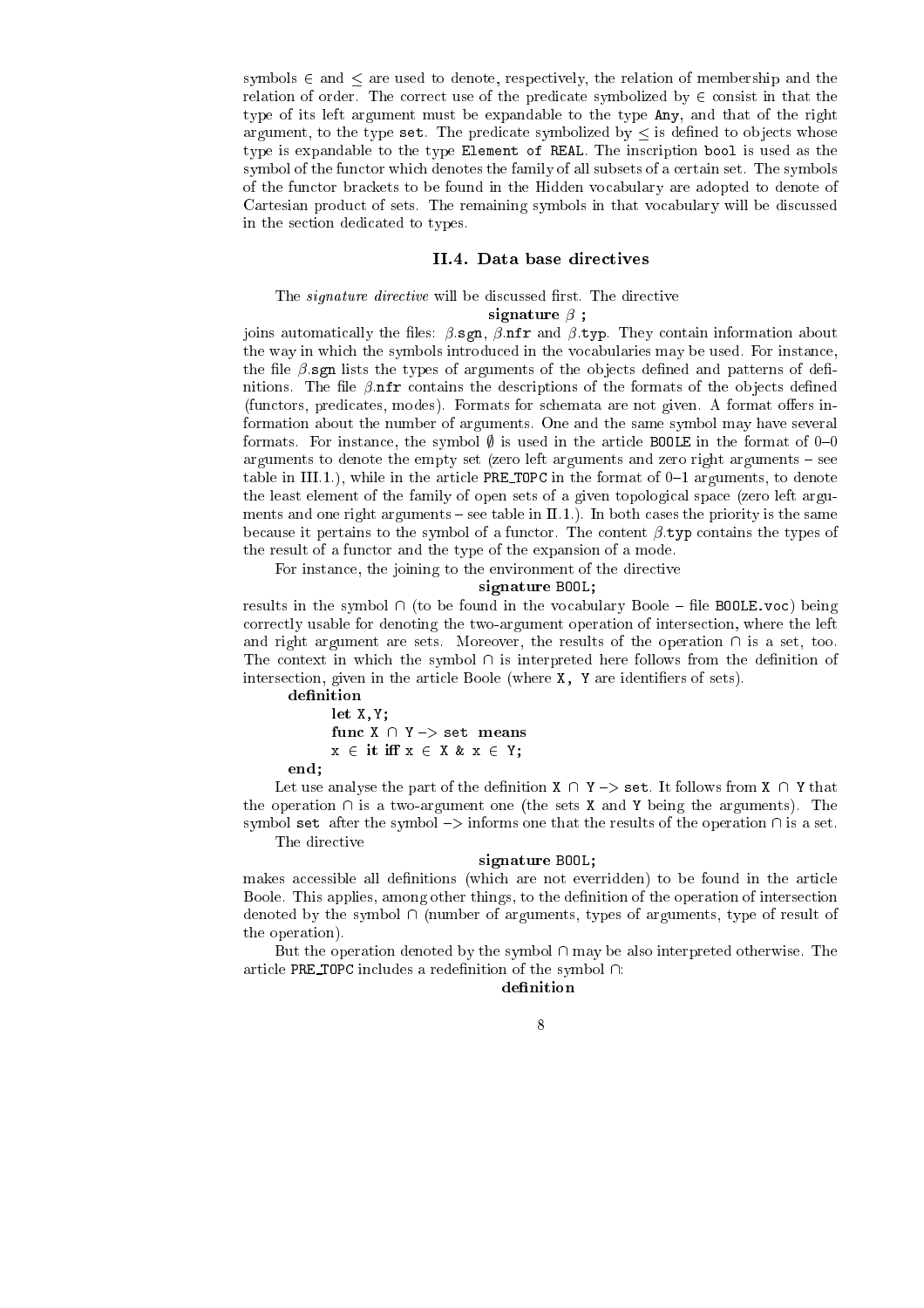### let G, P, Q; redefine  $\blacksquare$  . The contract of G;  $\blacksquare$  ,  $\blacksquare$  ,  $\blacksquare$  ,  $\blacksquare$  ,  $\blacksquare$  ,  $\blacksquare$  ,  $\blacksquare$  ,  $\blacksquare$  ,  $\blacksquare$  ,  $\blacksquare$  ,  $\blacksquare$  ,  $\blacksquare$  ,  $\blacksquare$  ,  $\blacksquare$  ,  $\blacksquare$  ,  $\blacksquare$  ,  $\blacksquare$  ,  $\blacksquare$  ,  $\blacksquare$  ,  $\blacksquare$  ,  $\blacksquare$  ,  $\blacks$ end;

where  $P$ ,  $Q$  are variable identifiers of subsets of the topological space  $\mathfrak{G}$ . If the directive

### signature President Pro

is joined to the environment, then the symbol  $\cap$  will be used to denote the two-argument operation of interse
tion where both the left and the right argument is a subset of the topological space  $\mathfrak{G}$ . Moreover, the result of the operation  $\cap$  is also a subset of the topologi
al spa
e G.

The application of a signature directive should in that case be included in the environment?

The operations denoted by the symbol  $\Omega$ ,  $\gamma$ ,  $\cap$ ,  $\cup$ ,  $\gamma$  for subsets of the topological space  $\mathfrak G$  have been defined in the article PRE\_TOPC. In the case of the first two symbols we have to do with definitions, in the case of the remaining ones, with redefinitions. Since the identifiers of variables which are arguments of the operations denoted by the symbols indicated above are, in the exercise, reserved for subsets of the topological space  $\mathfrak{G}$ , the directive

### signature President Pro

should be joined to the environment. There will be also the information about the mode TopSpace. The mode with the symbol Subset is to be found in the vocabulary HID-DEN, automatically joined to every article, and hence cannot occur among environment dire
tives. Moreover, the information about the use of the symbols to be found there are automati
ally used by the pro
essor of PC Mizar, that is without the indi
ation of the orresponding signature dire
tives

The examples Z4.lst and Z5.lst in the annex illustrate errors due to a la
k of the proper signature dire
tive.

Remark: The order in which signature directives are specified may be importance. Such is the case in the redefinitions of one and the same symbol. The valid redefinition is always that of the last signature specified in the environment. If that order is erroneous, then the objects defined in a given will be everridden.

The example below shows the overridding of the operation of intersection defined in signature President () . Planted where the error I at the error at the extension of

9

environ environ

```
volume abulary substantial contracts to the contract of the substantial contracts of the contract of the substantial contracts of the contract of the contract of the contract of the contract of the contract of the contract
        \sim and \sim abulary \sim and \sim and \simvo
abulary TOPCON;
        signature President Presidents
        signature BOOLE;
        theorems BOOLE;
        theorems TOPS 1;
\mathbf{b}reserve G for Supervelous and Subset of Subset
        (P \mid \mid \psi) = P \cup \psi*103
                 provided a series of the contract of the contract of the contract of the contract of the contract of the contract of the contract of the contract of the contract of the contract of the contract of the contract of the contr
                          (P \mid \psi)^{-1} = \Omega \circ \cup \Omega (P \mid \psi \rangle by TUPS 1:5
                                               *103
```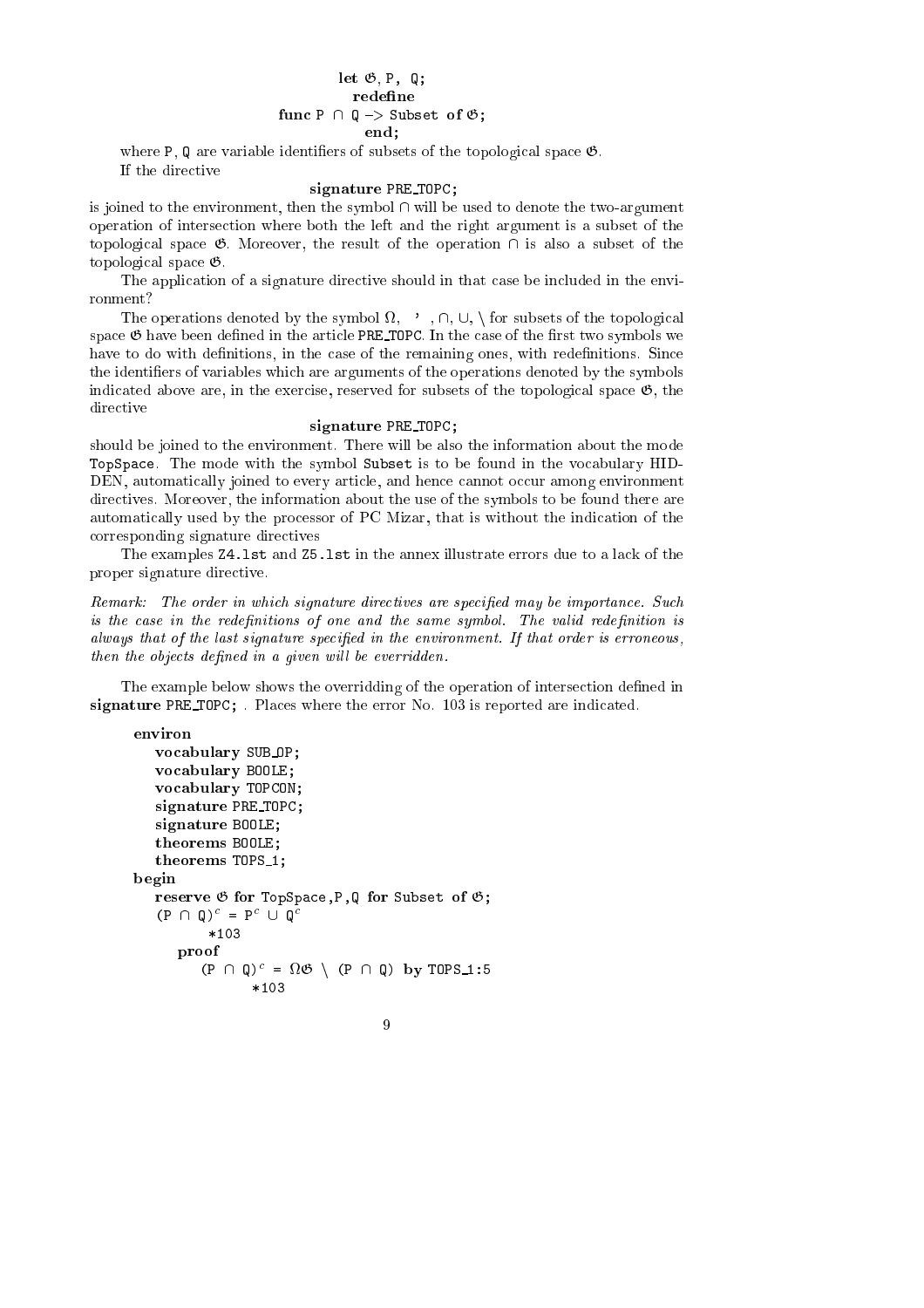$\blacksquare$ .= P° ∪ (1/02) \ W) DY TUPS\_I:5  $F = P^{\perp} \cup P$  is the set of  $\cup$ hence the thesis; the thesis; the thesis; the thesis; the theoretical control of the theoretical control of the theoretical control of the theoretical control of the theoretical control of the theoretical control of the th

end;

(Consider the example Z6 in the annex.)

Since the last signature directive is the directive **signature BOOLE**;, the operation denoted by the symbol  $\cap$  has been used in the sense defined in the article BOOLE (the subset of a topological space are sets, too). In accordance with that definition the results of the operation of interse
tion is a set.

Hence the intersection  $P \cap Q$  is a set. But the closure operation is defined only for subsets of a fixed set. That is why the expression  $(P \cap Q)^\perp$  is followed by the indication of an error.

The overridding of the directive **signature** PRE TOPC; can be avoided if the order of the signatures occurring in the example under consideration is changes (as has been done in the example Z7.lst).

Proofs are sometimes carried out by the method of definitional expansion. In such a case the directive.

### denitions ;

should be joined to the environment.

Proving by definitional expansion will be illustrated by an example. The proof of the theorem is given below:

For any sets  $X, Y$  we have:  $X \cap Y \subseteq Y$ .

The proof (not in the Mizar notation) is as follows:

Let a be an arbitrary but fixed and such that  $\underline{a} \in X \cap Y$ .

1)  $a \in X \cap Y$  (assumption of the proof);

2)  $a \in X \wedge a \in Y$  (1, definition of the intersection of sets);

3)  $a \in Y$  (2, the law of the omission of conjunction).

It follows from the arbitrariness of the choice of  $\underline{a}$  and the definitional expansion that  $X \subseteq Y$ .

 $X \subseteq Y \Leftrightarrow \forall a (a \in X \Rightarrow a \in Y)$  - definitional expansion of inclusion.

When proving in Mizar the above theorem by reference to definitional expansion one should join to the environment the directive

### december 1986 is a series of the series of the series of the series of the series of the series of the series o

because in the article TARSKI there is the definition of inclusion which is as follows: pred X Y means x <sup>2</sup> X implies x <sup>2</sup> Y;

And here is the redefinition of the quality of sets, to be found in the article **BOOLE**:

pred X = Y means X Y & Y X;

In example one in the file  $art.$  Let the theorem has been proved in two ways. In both cases use has been made of the definitional expansion of inclusion and the definitional expansion of the equality of sets. That is why the *environment directives* include two definition directives:

definitions TARSKI; and definitions BOOLE;.

The *definition* directive

### denitions ;

automatically joins the file  $\gamma$  def, which includes the definitienses of the objects defined  $\alpha$  (definiens – the expression which occurs in a definition of a functor, a predicate, a mode, a attribute after the word means).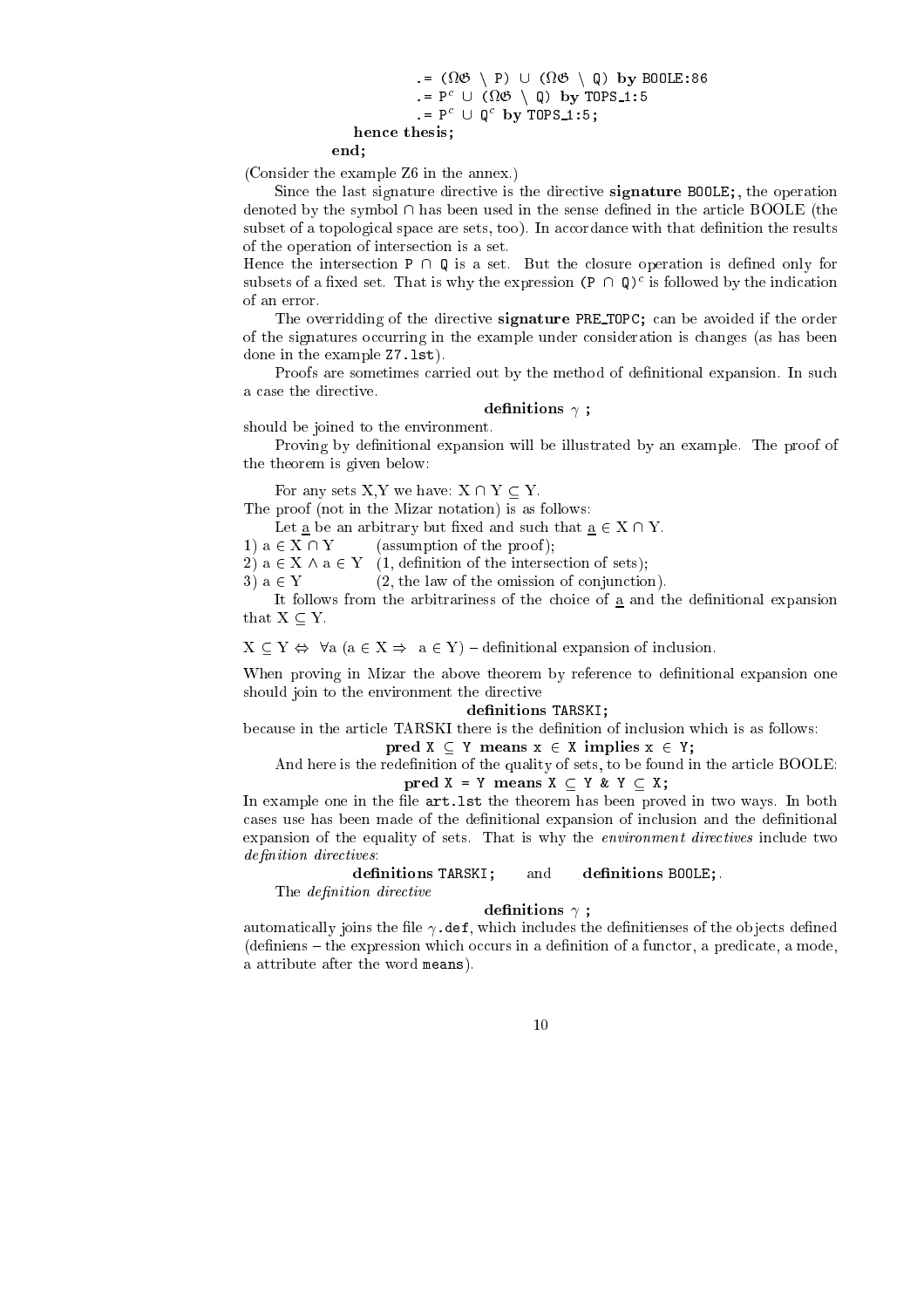### The *theorem directive*:

#### theorems  $\delta$ :  $\mathbf{F}$

allows one to make use of the theorems in file  $\delta$  miz. The writing of that directive results in the automatic joining of the file  $\delta$ , the, which includes the contents of the theorems in a given arti
le.

The directive

### s
hemes " ;

allows one, through the automatic joining of the file  $\varepsilon$  sch, containing contents of the schemata in the file  $\varepsilon$ . miz, to use the schemata in that file.

For instance, the induction schema is to be found in the article NAT<sub>1</sub>. Hence, in order to use it one has to join to the environment the directive schemes  $NAT_1$ ;, that is, to insert it between the word environ and the word begin.

If the text requires several vocabularies one has to repeat the directive

variate abulary provides and a provided a series of the series of the series of the series of the series of th

with the corresponding names of vocabulary files. In the case of the remaining directives one has to pro
eed analogi
ally.

Remark: The repetition of a directive with the same name of the file yields an error. But it is not so if a directive superfluous for a given article is added, as in the example  $Z7.1st$ , where the directive signature BOOLE; is superfluous.

### BRIEF DESCRIPTION OF THE ORGANIZATION OF THE MIZAR DATA BASE

In the main mizar directory *MIZAR* there are two subdirectories:

 $\D{DICT}$  – intended for vocabulary files (files with the extension .voc),

 $\P$ REL – intended for library files formed by the program called LIBRARIAN. Those files are formed automatically and have the extensions :

$$
.sgn, .nfr, .typ, .def, .the, .sch.
$$

They form the Data Base.

The presence of those subdirectories in the disc memory of the computer is necessary be
ause it is from them that the Mizar pro
essor draws information whi
h make it possible to write Mizar articles. The subdirectory **\ABSTR** is often formed additionally.

\ABSTR – intended for library files which are obtained from mizar articles after their special processing. Files in that subdirectory are termed *abstracts* and have the extension .abs. The abstracts contain in their main part contents of theorem and definitions, and schemata. They do not contain proofs. The theorem in the file  $\#$  abs (where  $\#$  stands for the name of a given article) are numbered. Every theorem in the file  $#$  abs is preceded by a headline in the form:

 $:: # : number-of-theorem$ 

The subdirectory \ABSTR plays only an auxiliary role for the user. When perusing the files in that subdire
tory one an learn what has already been proved in Mizar. Moreover, if one wants, in the proof of a certain sentence, to refer to a theorem from a file in the Main Mizar Library, then one can read the name of that file and the number of the theorem and refer to them in the proper place. But it is not necessary for the subdirectory  $\ABSTR$ to be re
orded in the omputer memory. The Mizar pro
essor uses only the information given in the files from the subdirectories \DICT and \PREL.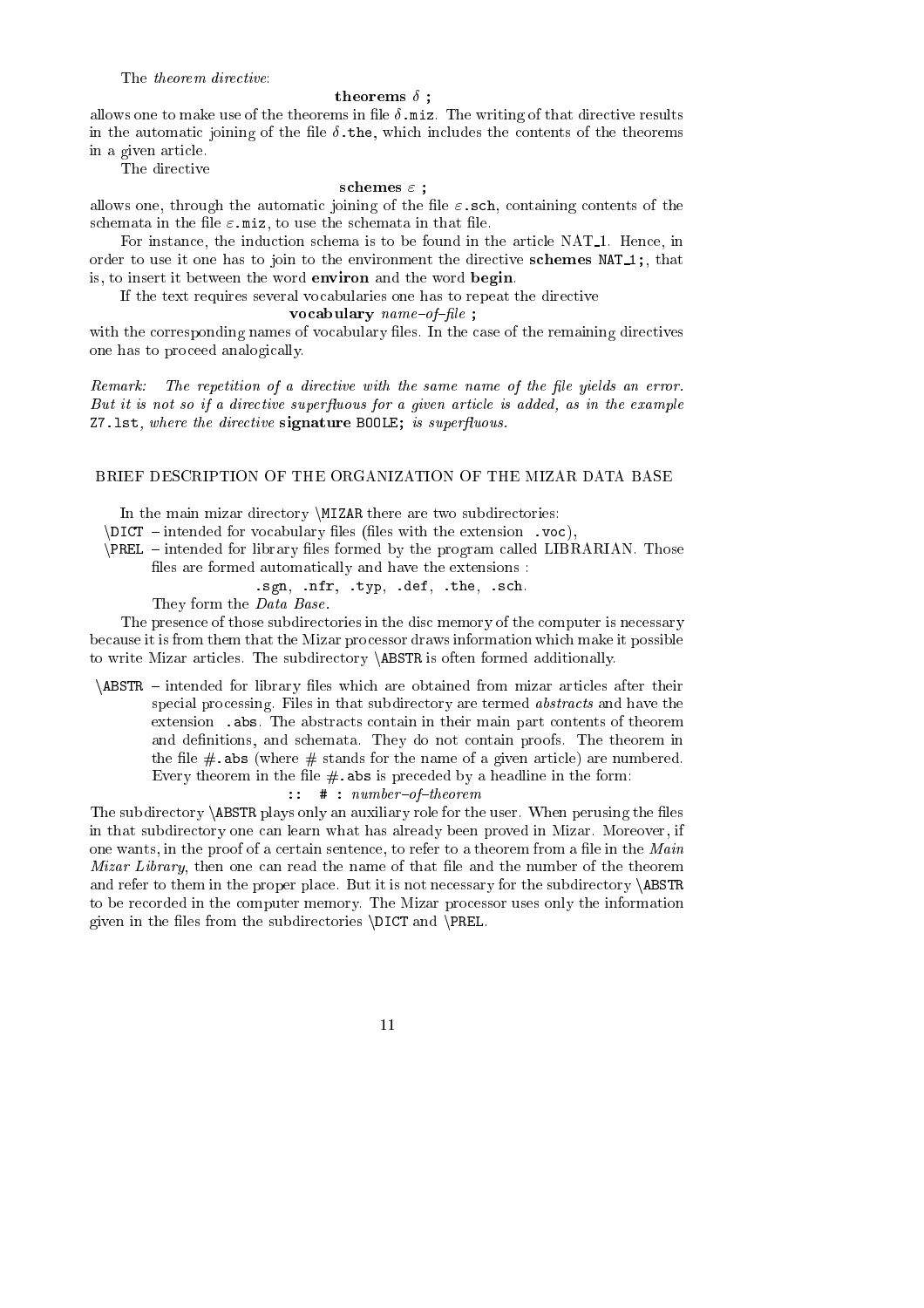### II.5. Words reserved for Mizar. Reserved symbols. Numerals

The words reserved for Mizar are drawn from the English language. They are inscriptions whose meanings are defined by the definition of the Mizar language. For instance, environ is a word reserved for Mizar. It opens every Mizar arti
le. That word may occur in article only once and only at the beginning. The use of environ in another context yields an error. Other reserved words also have their precisely defined meanings.

It words adding here there are also symbols reserved for Mizar, whose meanings, too, are fixed in advance. They include:  $\equiv$ = & , ; : ( ) [ ℄ <sup>f</sup> <sup>g</sup> -<sup>&</sup>gt; .= <> (# #)

\$1 \$2 \$3 \$5 \$6 \$7 \$8 \$1 \$

The numerals include zero (0) and any finite sequence of figures not beginning with zero. The Mizar processor makes it possible to use numerals in the interval  $\langle 0;255 \rangle$ . For instan
e, the ins
riptions 00, 0103 are not numerals.

|              | The list of words reserved for Mizar: |                |
|--------------|---------------------------------------|----------------|
| aggregate    | and                                   | antonym        |
| as           | associativity                         | assume         |
| attr         | be                                    | begin          |
| being        | by                                    | canceled       |
| case         | cases                                 | cluster        |
| coherence    | compatibility                         | consider       |
| consistency  | contradiction                         | correctness    |
| $_{\rm def}$ | define                                | definition     |
| definitions  | end                                   | environ        |
| ex           | exactly                               | existence      |
| for          | from                                  | func           |
| given        | hence                                 | hereby         |
| holds        | if                                    | iff            |
| implies      | irreflexivity                         | is             |
| it           | let                                   | means          |
| mode         | non                                   | $\mathbf{not}$ |
| now          | of                                    | or             |
| otherwise    | over                                  | per            |
| $_{pred}$    | prefix                                | proof          |
| provided     | qua                                   | reconsider     |
| redefine     | reflexivity                           | reserve        |
| scheme       | schemes                               | selector       |
| set          | signature                             | st             |
| struct       | such                                  | symmetry       |
| synonym      | take                                  | that           |
| the          | then                                  | theorem        |
| theorems     | thesis                                | thus           |
| uniqueness   | vocabulary                            | where          |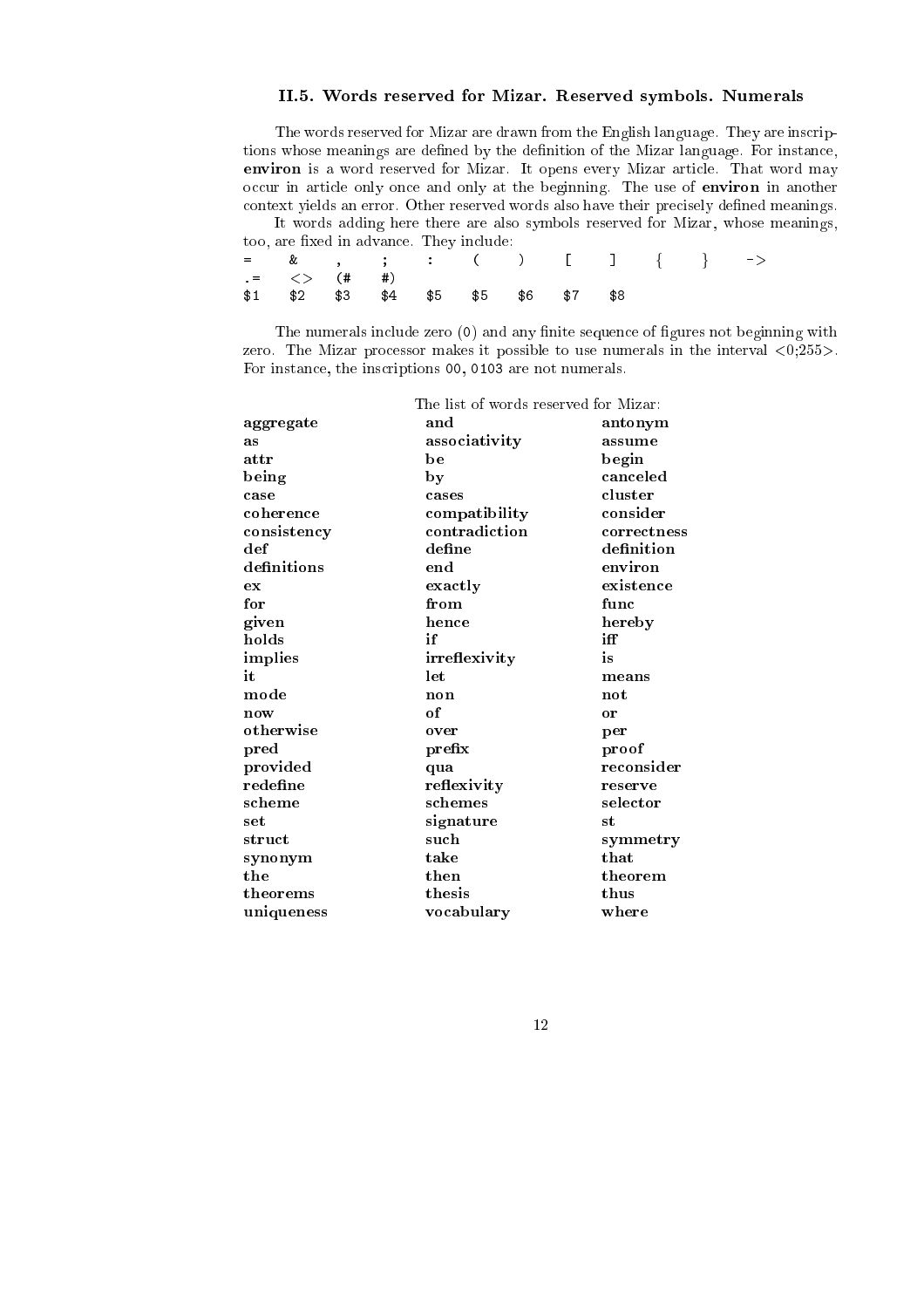### III. TERMS AND FORMULAS

The skill of constructing sentences in Mizar is a necessary condition if one is to write correctly a Mizar article. This is why in the present chapter we shall discuss the basic elements onne
ted with the Mizar senten
e. We mean terms and formulas. Let us begin with terms.

### III.1. Terms

The set of terms is the least set which satisfies the following conditions:

a) variables and onstants are terms;

b) if  $t_1, ..., t_p$  are terms and F is a symbol of a functor of p arguments, then  $F(t_1,...,t_p)$ is a term.

But in the Mizar language the concept of term is interpreted more broadly. Terms in Mizar are ins
riptions whi
h are listed below under given ategories.

### (1). IDENTIFIERS OF VARIABLES ARE TERMS

For instance, they may be such inscriptions as: P, TS, q.

(2). NUMERALS ARE TERMS

For instan
e: 2, 178, 77.

### (3). THE EXPRESSION IN THE FORM:

 $list-of-leftside-arguments$  symbol-of-functor list-of-rightside arguments is a term.

The functor symbol must be in the vocabulary. The inscriptions in the vocabulary are called symbols, and this is why, when speaking about symbols of functors, predicates, etc., we shall mean symbols of those functors predicates, etc., which are to be found in a ertain vo
abulary.

The number of arguments in the list of arguments (both leftside and rightside ones) may equal zero. Such is the case of the functor  $\emptyset$ . Moreover there may be cases in which the list of the leftside arguments equals zero, or that of the rightside arguments equals zero. Examples will be given below.

Consider the following symbols of functors which are used in articles pertaining to topological spaces:  $\emptyset, \cup, \cap, '$ , C1, Int, Fr

and other symbols not occurring here. The table below shows the number of arguments of those terms

| Functor          | Term            | Number of left- | Number of right- |
|------------------|-----------------|-----------------|------------------|
| symbol           |                 | side arguments  | side arguments   |
|                  |                 |                 |                  |
|                  | ØB              |                 |                  |
|                  | O<br>P          |                 |                  |
|                  | P<br>O          |                 |                  |
| $\boldsymbol{c}$ | $P^c$           |                 |                  |
| Int              | Int P           |                 |                  |
| C1               | C1 P            |                 |                  |
| Fr               | Fr Q            |                 |                  |
| FinUnion         | FinUnion(B, f)  |                 |                  |
| PLANE            | PLANE(A, B, C)  |                 | 3                |
| All              | All(x, y, z, H) |                 |                  |
|                  | o.(a,b)         |                 | 9                |
| $\ast$           | D∗              |                 |                  |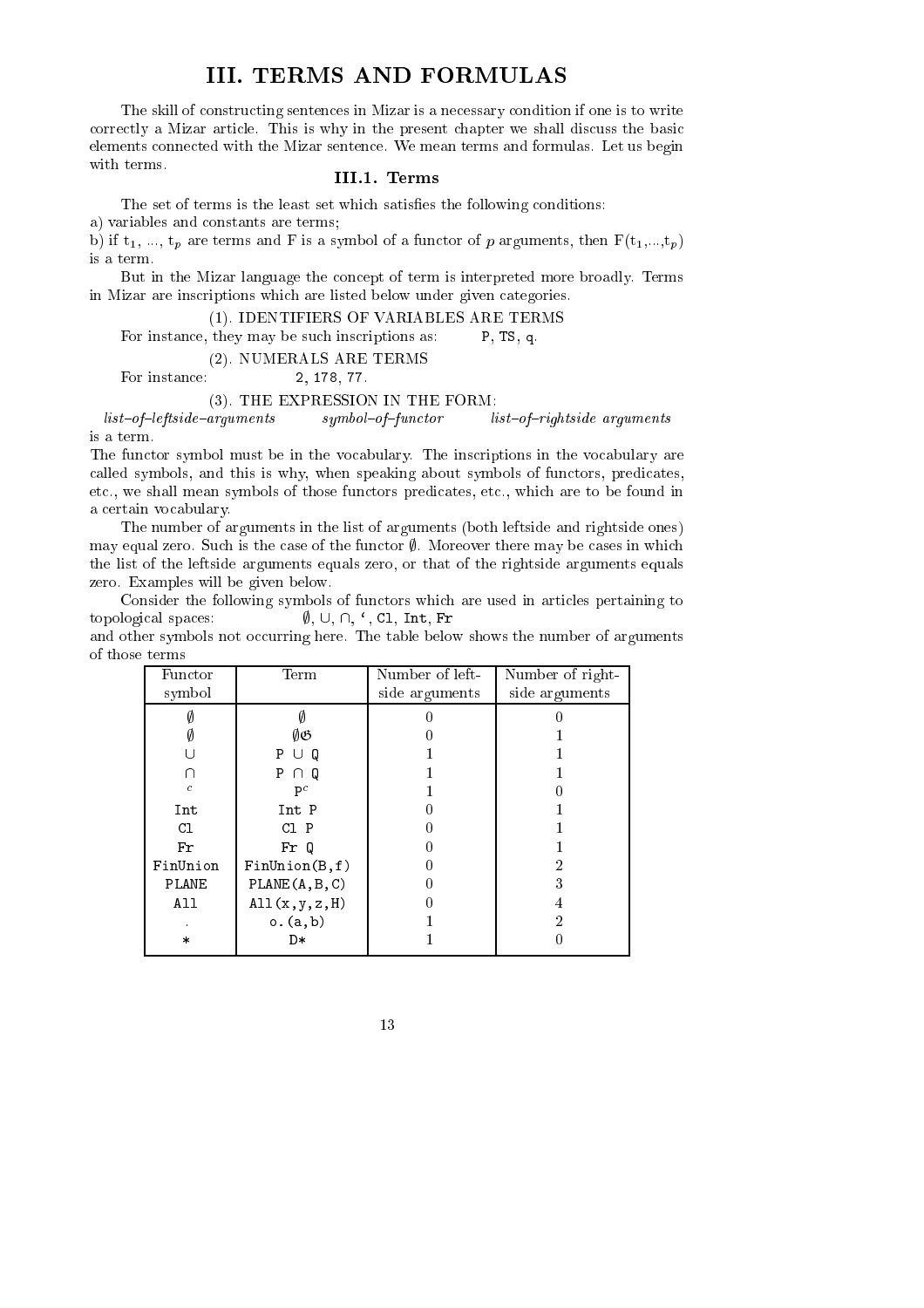If the list of (both leftside and rightside) arguments onsists of at least two arguments, then su
h a list of arguments must be pla
ed in bra
kets ( and ), as has been done in the orresponding terms in the table above.

### (4). EXPRESSION IN THE FORM:

 $left = \frac{left, \frac{1}{100}}{1000} + \frac{1}{1000} + \frac{1}{1000} + \frac{1}{1000} + \frac{1}{1000} + \frac{1}{1000} + \frac{1}{1000} + \frac{1}{1000} + \frac{1}{1000} + \frac{1}{1000} + \frac{1}{1000} + \frac{1}{1000} + \frac{1}{1000} + \frac{1}{1000} + \frac{1}{1000} + \frac{1}{1000} + \frac{1}{1000} + \frac{1}{1000} + \frac{1}{1000}$ are terms. A list-of-terms is a finite sequence of terms separated by commas.

### Examples:

- Cartesian produ
t of sets:
- $[:M1, M2:] ,[:M1, M2, M3:] ,[:M1, M2, M3, M4:]$ absolute value of numbers  $a$  and  $a - b$ :
	- $|a.|, |.a b.|$
- finite sequences of the length one and two, respectively:
- $\langle *k* \rangle$ ,  $\langle *k, 1* \rangle$ function which is a pair of functions **f** and **g**:
	- $<:f,g:$

These are not all functor brackets, because the author of an article may introduce in the vo
abulary ever new symbols for them.

Remark: Functor brackets must be used in pairs. In every pair brackets of the same kind should occur.

For instance, if in an expression the inscription  $\lceil$  is used as a leftside functor bracket, then the inscription  $\mathbf{I}$  must be the rightside functor bracket in that expression.

A pair of fun
tor bra
kets between whi
h there is no term is not a term.

Moreover there are brackets of two types which may be treated as functor of special kinds. They are:

 $[0, 1 \text{ and } \{, \}$ 

They can be used to construct terms of the following forms:

[  $list-of-terms$ ], or {  $list-of-terms$  }.

Examples:

- ordered pairs, triples, and quadruples
	- $[x, y], [x, y, z], [x, y, z, v]$
- singleton  $\{x\}$ , pair  $\{x,y\}$  and further finite sets up to those of eight elements:
	- ${x1, x2, x3}$  ${x1, x2, x3, x4},$
	- ${x1, x2, x3, x4, x5}$  ${x1, x2, x3, x4, x5, x6}$
	- ${x1, x2, x3, x4, x5, x6, x7}$
	- ${x1, x2, x3, x4, x5, x6, x7, x8}.$

### (5). AN INSCRIPTION IN THE FORM

f term : formula <sup>g</sup>

is a term. Such terms are called Frankel's operators. As an example we may quote the following expression:

 ${x : x \le 8},$ 

where x is an identifier of a variable, reserved for the type Real.

Formulas will be discussed later (see the next section).

The types of the free variables occurring in the term now under consideration must expand to the type expanding to the type of the form Element of  $[DOMAIN]$ . The inscription [DOMAIN] denotes any object of the type expanding to the type DOMAIN.

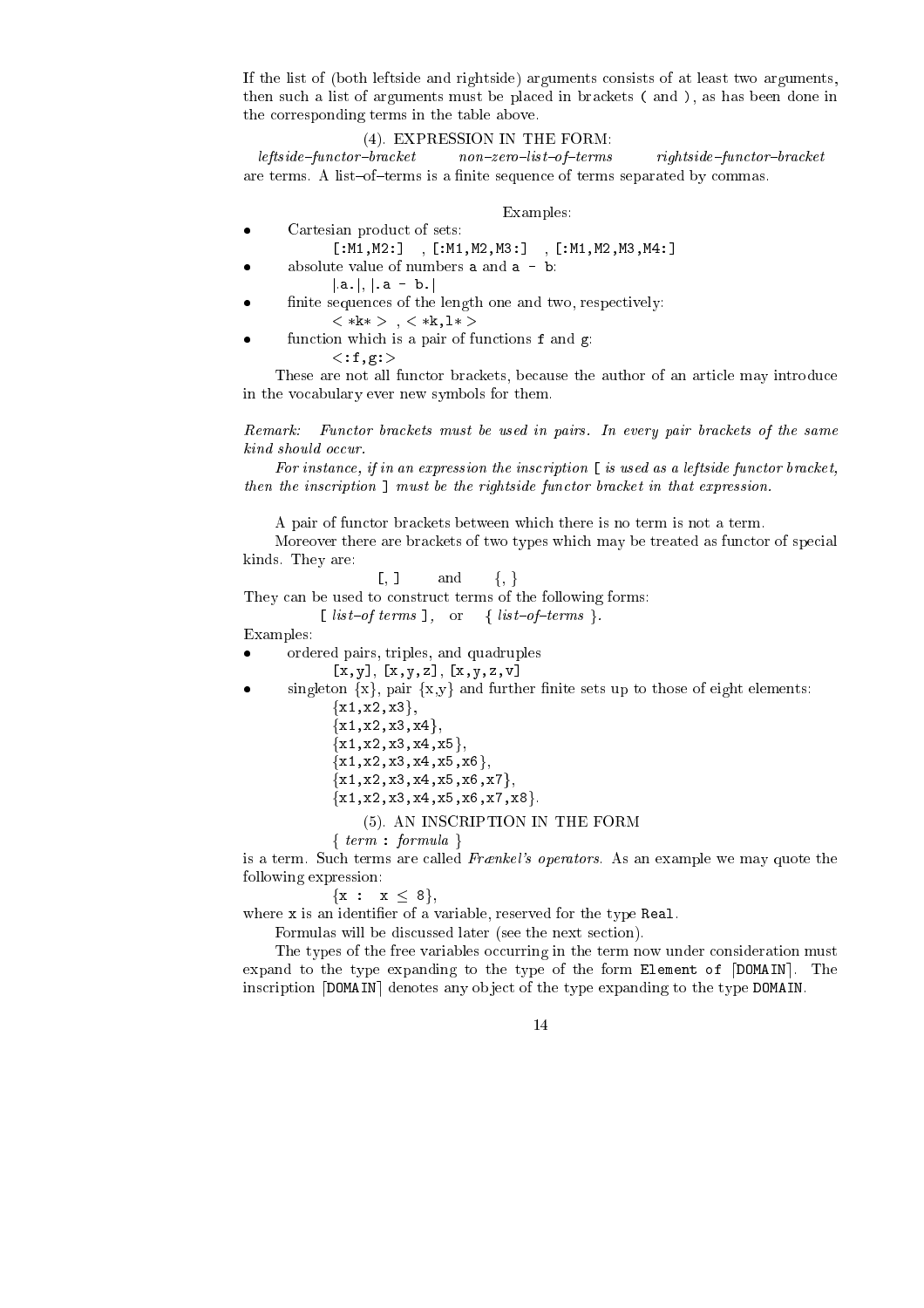In the case of a Frankel operator the types of the variables which occur in it may be given by writing out their type after the term. In such a case the Frankel operator has the form:

f term where identiers{of{variables is type : formula <sup>g</sup>

If in a Frænkel operator there occur variables of more than one type, then the expression between where and : may be repeated the orresponding number of times separated by colon. The types given in such a formula refer to that formula only. For instance, if in the construction *reservation-of-variables* the identifier x were reserved for the type Real while in a Frankel operator its type were changed into  $\mathtt{Nat}$ , then in the further part of the article, in the formulas containing the identifier x but such in which its type would not be indi
ated, it would have the type assigned to it in the reservation of variables, that is Real.

As an example illustrating the Frankel operator we may use Theorem 64 from the abstract TREES\_1:

 $p \in T$  implies  $[T, p, T1] = \{t1 \text{ where } t1 \text{ is Element of }$ 

T: not p is a proper prefix of  $t1$ }

 $\cup$ {p^s where s is Element of T1: s=s}

The identifier p has the type Finsequence, while the identifiers T and T1 have the type Tree.

The symbols  $\{\}$ ,  $\lbrack \}$  are homonymous, which is to say that their meaning varies according to the context in which they are used. For instance, the brackets  $\{ , \}$  under  $(4)$ above were used to denote sets of n-tuples where  $n \leq 8$ , and under (5) the same brackets are used to denote a Frankel operator. The symbols [, ] are used to denote ordered pairs (triples, quadruples) as under (4) and as brackets in private predicates, e.g.,  $P[x]$ .

The word set is homonymous, too. On the one hand, it is a type in Mizar (see II.4.), on the other, it occurs in the constructions set  $\ldots$  =  $\ldots$  and set of  $\ldots$ , in which it plays an entirely different role.

### (6). AN EXPRESSION IN THE FORM

 $\mathit{identity} \cdot \mathit{of} - \mathit{functor}$  ( $\mathit{list} \cdot \mathit{of} - \mathit{terms}$ )

is a term. Terms of this kinds are to be found, among other things, in definitions of local functors.

Here are two definitions of local functors, in which the identifiers  $x, y, z$  have the type Element of RATIONAL. The terms under consideration are:

MULT(set,set) and UZUP(set)

```
\trianglerightfunc MULT (set, set) =
        \{x \cdot y: x \in $1 \& y \in $2 \& 0 \le x \& 0 \le y\} \cup \{z: z < 0\}\trianglerightfunc UZUP (set) = \{-x: \text{ not } x \in $1\}
```
### (7). PARAMETERS OF A LOCAL DEFINITION

that is the symbols:

\$1, \$2, \$3, \$4, \$5, \$6, \$7, \$8

are terms.

Parameters of a local definition may be used in local definitions only.

### (8). it IS A TERM

it may be used only in the denienses of fun
tors, where it stands for the value of the functor, and in the definienses of modes, where it stands for that element of the mode which is given as an example.

The definiens of a functor is an expression which in the definition of that functor follows the word **means**. It is the same, *mutatis mutandis*, in the case of the definiens of a mode.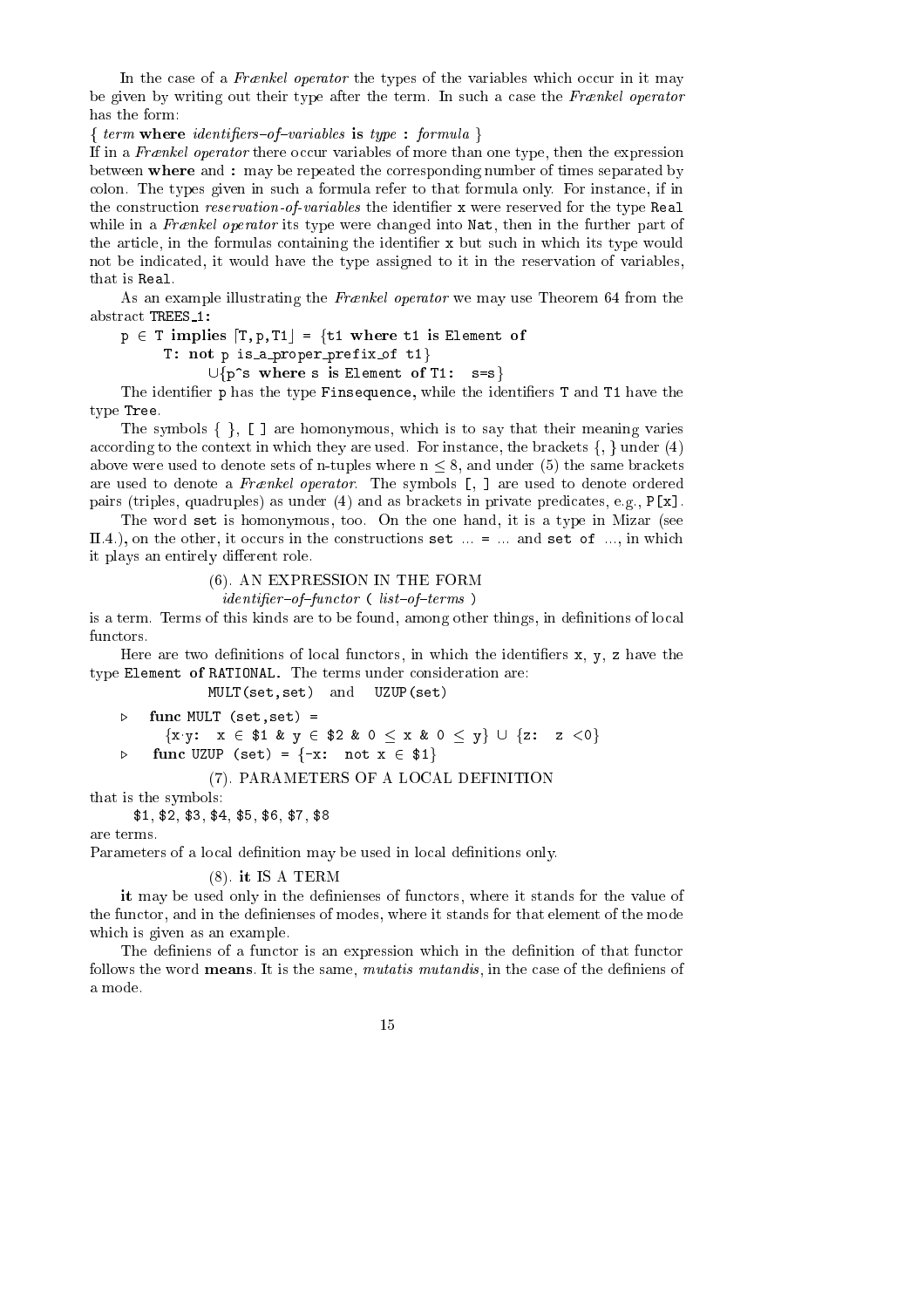The term it occurs, for instance, in the definition of the functor which has the symbol Int, as given below.

 $\cdot$   $\cdot$   $\cdot$   $\cdot$   $\cdot$ 

```
\mu and \mu \rightarrow subset of \sigma means it = (Cl (P^*));
```
end;

### (9). AN EXPRESSION IN THE FORM

the symbol  $\mathbf{f}_s$  term of terms of terms of terms of terms of terms of terms of terms of terms of terms of

is a term.

The term in such a form is called *selector term*.

The type of the term which follows of must expand to a structure in the definition of which there occurs the symbol of selector used in the expression

the symbol symbol and selected the symbol selected to the symbol selected to the symbol selected to the symbol selected to the symbol selected to the symbol selected to the symbol selected to the symbol selected to the sym

In the structures of topological space, introduced in the article PRE\_TOPC, there occur the following symbols of sele
tors:

> arrier topology

Examples of terms:

the topology of G, the arrier of <sup>G</sup> (10). AN EXPRESSION IN THE FORM

is a term.

Terms of this kind may occur only in patterns of structures, and that only if the symbol of sele
tor has been introdu
ed earlier just in that pattern. As an example we may take the term

the arrier

the symbols in the selection

occurring in the pattern of the structure of topological space TopStruct, presented below.  $\alpha$  . The subset of the subset  $\alpha$  is the subset  $\alpha$  arriver  $\alpha$  arrivers for the subset  $\alpha$ 

(11). AN INSCRIPTION IN THE FORM

 $symbol-of-structure \ll list-of-terms \gg$ 

is a term.

Terms in that form are called *aggregates of structures*. Since the symbols  $\ll$ ,  $\gg$ have no representation of their own in the standard ASCII the symbols  $(*, *)$  have been introduced and may be used alternately. Instead of  $\ll$  and  $\gg$  one may use, respectively, (# and #), but not  $\ll$  and #) or (# and  $\gg$ .

As an example one can give a definite structure (but not a pattern of a structure) such as that below:

TopStruct  $\ll$  REAL, RealTop  $\gg$ 

In the above structure it is REAL which is the carrier. The constant REAL expands to the type DOMAIN, which is necessary in view of the definition of the structure TopStruct. RealTop (topology) has the type Subset Family of REAL, which is required by the definition of the structure TopStruct.

> (12). AN INSCRIPTION IN THE FORM term qua type

is a term.

It is a called a *qualified term*.

For instance, P qua Subset of the carrier of  $\mathfrak{G}$ .

The identifier P in the reservation is reserved for the type Subset of  $\mathfrak{G}$ , but in the term above its type has been as it were expanded to the type Subset of the carrier of  $\mathfrak{G}$ .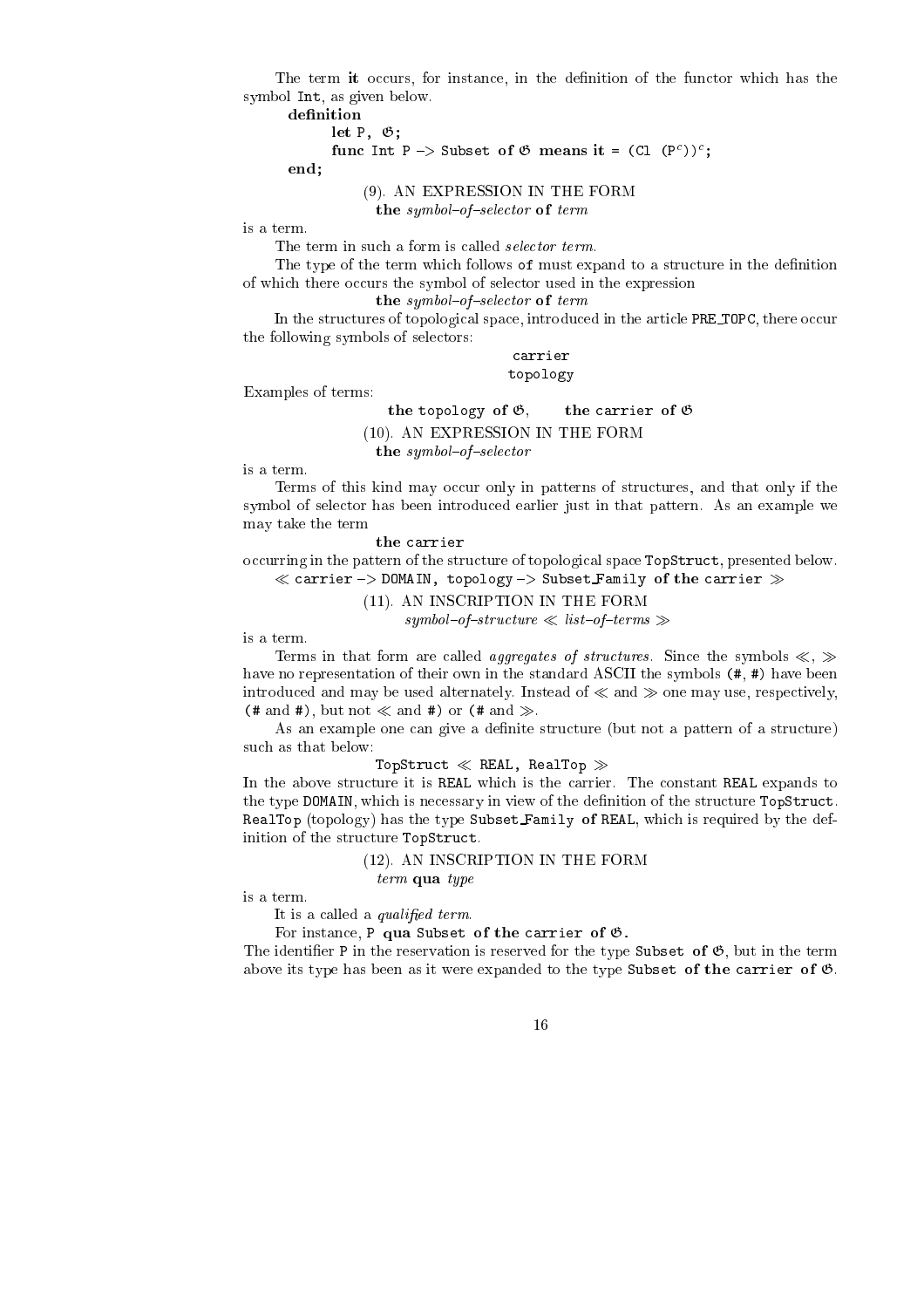Remark: The word qua only expands a type, it annot narrow it down.

(13). A TERM which is in the brackets (and) is also a term. Here are some examples with terms in brackets: UI (P ∪ W), FI (P ∪ W), (P ∖ W) ,

 $(k + 1), (n + 1).$ 

Other examples will be given, among other things, when formulas are discussed.

### III.2. Types

An identifier of a variable must have a type assigned to it.

In a Mizar article it is not allowed to use identifiers of variables whose types are unknown. The type of a given identifier may be fixed locally, that is given in the place where it occurs, or fixed globally by reservation (see below). Some modes are hidden in the Mizar language. The remaining ones must be identified. In order to construct a type we must define the appropriate mode. The symbol of a mode must be included in the vo
abulary. Below we present types whi
h use symbols of modes from the vo
abulary HIDDEN (whi
h is automati
ally joined to every Mizar arti
le). Here they are:

> Any, set, Element of X, DOMAIN, Subset of D, SUBDOMAIN of D, Real, Nat. (where X has the type set).

The use of these types does not require from the author of a Mizar arti
le the inclusion in the environment of any vocabulary or signature because the signature and the vo
abulary required are joined automati
ally.

Remark: When one writes the types the important point is that their symbols be written precisely in the form in which they are to be found in the vocabulary. For instance, if one wants to reserve the identifier K for the type DOMAIN, then the reservation should be in the form:

reserve K for DOMAIN;

and not, for instan
e:

reserve K for domain;

Two examples more:

One should write:

Element of REAL and not Element of real.

and likewise

Element of NAT and not Element of nat.

The type Any is the widest type in Mizar, any other is expanded to it. The type set in its extension is equal to the type Any. The type DOMAIN ranges over non-empty sets, that is so-called domains; the type SUBDOMAIN of D, over subdomains, that is non-empty subsets; Real, over real numbers; Nat, over natural numbers.

Now it will be said in general terms what is a type in Mizar.

(1). AN EXPRESSION IN THE FORM: symbol-of-mode of list-of-terms

is a type.

Examples:

Subset of  $\mathfrak G$ , Subset of the carrier of  $\mathfrak G$ , Point of  $\mathfrak G$ ,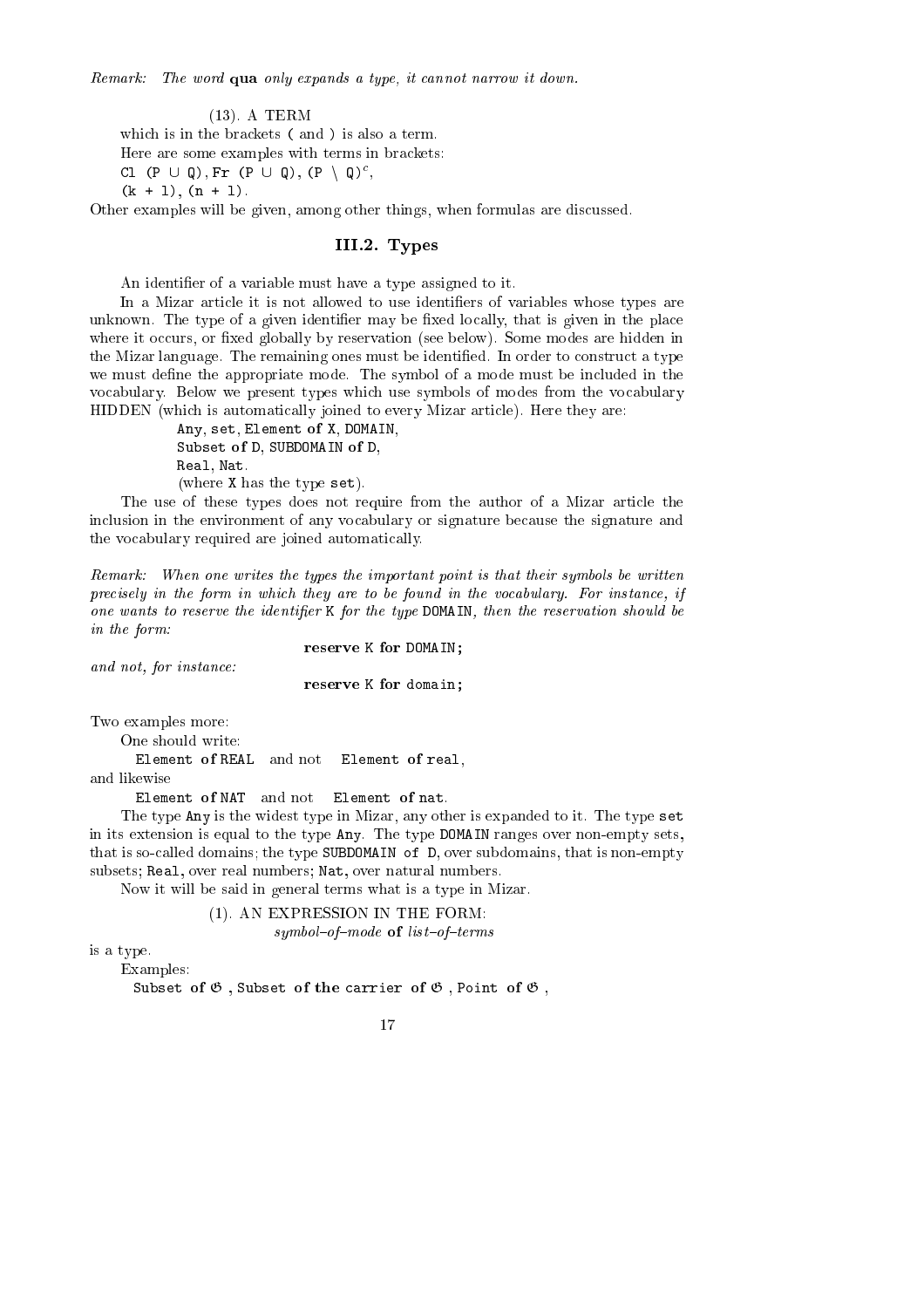Subset-Family of  $\mathfrak G$ , Relation of X, Relation of X, Y

If the list of terms is a zero list, then only the symbol of mode will be a type. For instan
e:

Any, Real, TopSpa
e, FinSequen
e, Ordinal, Set-Family, Relation, Function.

### (2). A SYMBOL OF A STRUCTURE, e.g.: TopStru
t, LattStr, In
Stru
t,

is a type.

### (3). A TYPE IN BRACKETS IS A TYPE, TOO.

In the following examples the types in question are in brackets.

reserve P for (Subset of G), P for (Point of G), x for Any;

reserve <sup>J</sup> for (Subset Family of G), <sup>r</sup> for Real;

reserve <sup>J</sup> for (Subset Family of G), <sup>P</sup> for Subset of G;

e of the contract of the state of  $\mathcal{S}$  , and  $\mathcal{S}$  and  $\mathcal{S}$  and  $\mathcal{S}$  and  $\mathcal{S}$ 

The omission of the brackets in the examples given above does not result in an error. But, for instan
e, the ins
ription:

reserve R for Angles and Any of Angles and  $\mathcal{L}_{\mathcal{A}}$ 

is incorrect. The error consists in the fact that the inscription Relation of X is not in bra
kets. One might pose the question why the type Relation of X must be in bra
kets. Now the mode

Relation of list-of-terms

is defined for the lists which contain zero terms (Relation), for lists which contain one term Relation of X and for lists which contain two terms Relation of X, Y. Here are the corresponding definitions:

mode Relation {> set means x <sup>2</sup> it implies ex y, z st x = [y,z℄; end;  $(x, y, z \text{ have the type Any})$ definition let X,Y; mode Relation of X,Y {> Relation means it [:X,Y:℄; end;  $(X, Y \; have \; the \; type \; set)$ definition  $\mathcal{L}$  is the  $\mathcal{L}$ mode Relation of X is Relation of X,X; end;

If the inscription Relation of list-of-terms is not brackets, then the list-of-terms consists of the maximal number of terms, that is two. Hence the inscription:

reserve R for Angles and Any of Angles and  $\mathcal{L}_{\mathcal{A}}$ 

is interpreted in the same way as the ins
ription:

```
reserve (R for any any any \alpha) for \alpha
```
but the latter expression is ill-formed because its syntactic structure is incorrect: the last for is not pre
eded by the list of terms.

On the other hand, the modes:

Subset of list-of-terms SubSpace of list-of-terms Subset Family of list-of-terms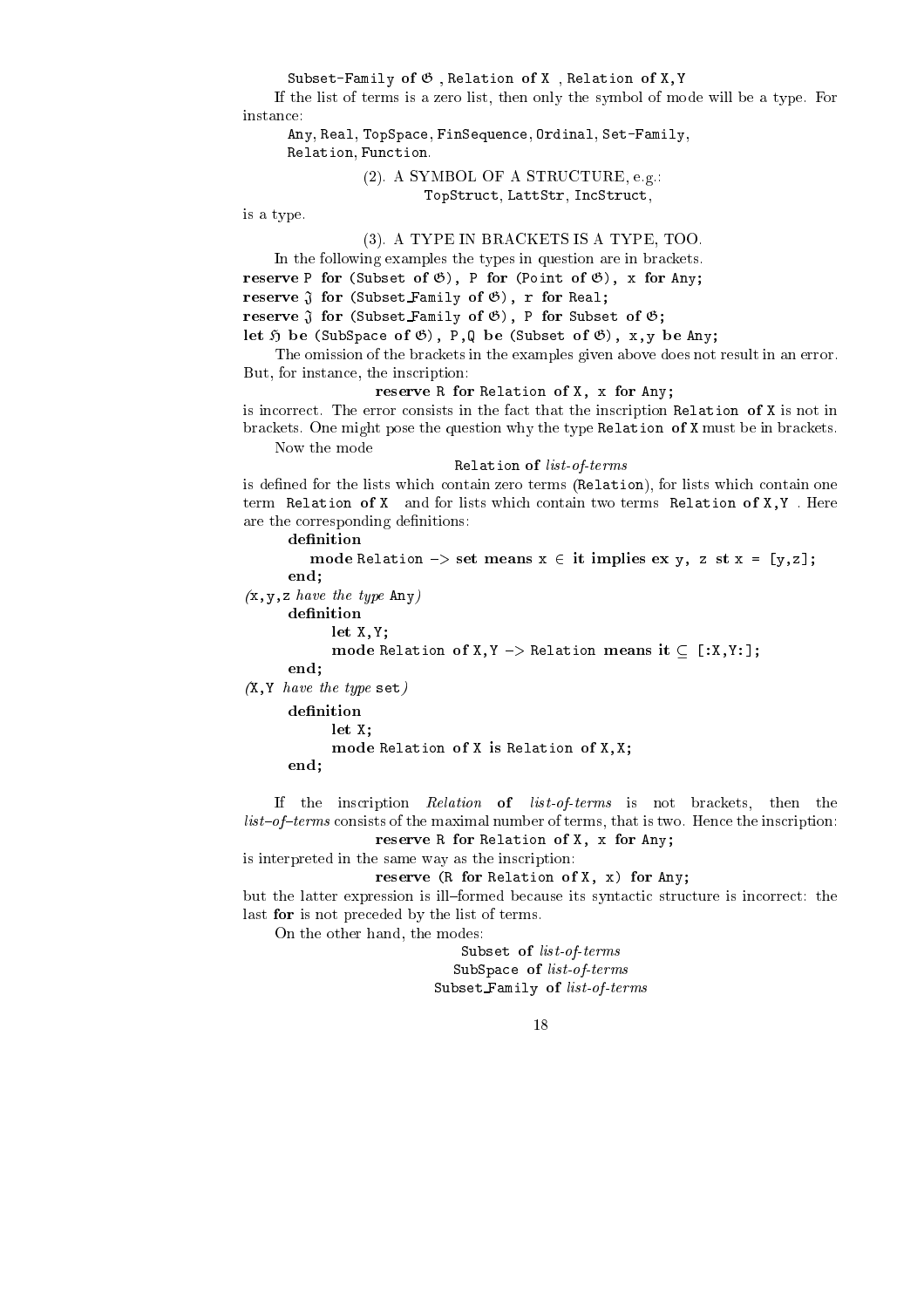are defined only for lists which include one and only one term, which is shown by their definitions:

```
let \mathfrak{G}:
       - -mode subset of G is set of Point of Set of G
end;
denition
 let \mathfrak{G}:
      \sim ,
  mode SubSpace of G {+} TopSpace of G {+} TopSpace of G {+} TopSpace of G {+}\sim \sim \sim \sim \sim \sim \simfor P being Subset of it holds P 2 the topology of it i
    ex Q being Subset of G st Q 2 the topology of G & P = Q \ 
(it);
end;
```

```
let G;
   mode Subset Family of G is Subset Family of the 
arrier of G ;
end;
```
Hence in the case of these mode brackets are superfluous.

(4). AN EXPRESSION IN THE FORM: set of type

is a type.

Types of those kind are often used in definitions of modes, e.g.,:

let G; mode subset of G is set of Point of G is end;

Types in Mizar have the structure of trees. X expands to the type set, but neither to DOMAIN nor to SUBDOMAIN of  $[DOMAIN]$ ,

D expands to DOMAIN,

D1 expands to DOMAIN,

```
S expands to SUBDOMAIN of D.
```
Real is adopted as an abbreviation for the type Element of REAL (Real is DOMAIN), while Nat is adopted as an abbreviation for the type Element of NAT (NAT is SUBDOMAIN of Real).

Since the type Element of S expands to the type Element of D, the type Nat expands to the type Real.

### III.3. Reservation of variables

It has been said earlier that in a *Mizar article* it is not allowed to use identifiers of variables for which their type is not given. The type of a given identifier can, for instance, be given in the place of its occurrence, as in the examples:

- for A being Subset of  $\mathfrak G$  holds  $A \subseteq \mathbb C1$  A;

- let x be Any, A be set;

- reconsider x as Real;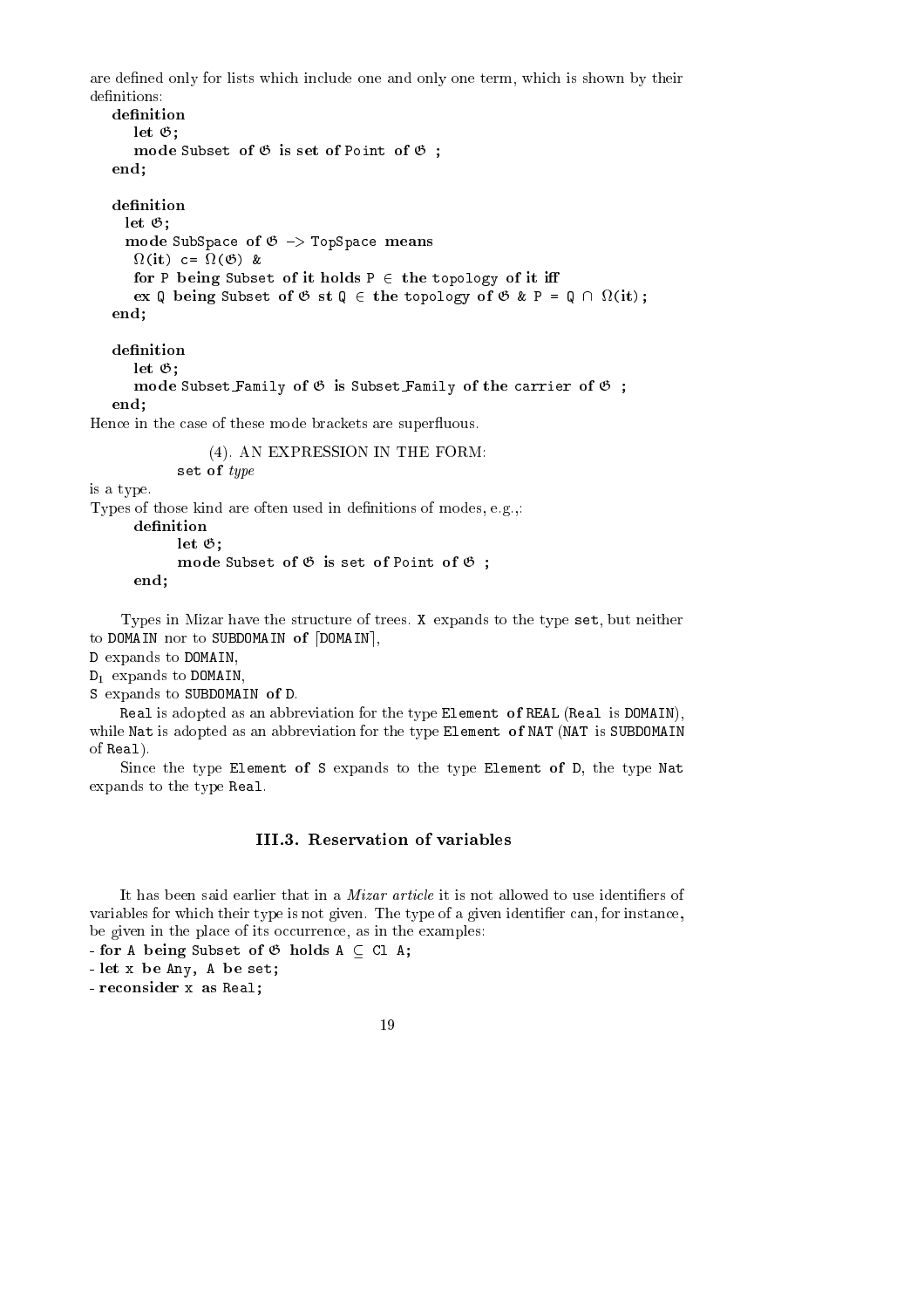The words being and be may be used alternately, which is to say that is indifferent from the point of view of Mizar. But in order to be in agreement with the grammar of English ertain onventions pertaining to the use of those words have been adopted. For instance, in the Mizar construction let ... be is used, while being is used in quantified formulas.

In order to avoid indicating the type of a given identifier whenever a variable with such an identifier is introduced it is possible to fix that type globally by means of the Mizar onstru
tion alled the reservation of variables. The reservation of variables has the following form:

### reserve in the continuity for the form  $\alpha$

The examples given below show the application of the said construction:

i. If the identifier  $\mathfrak G$  is to be a variable ranging over topological spaces, then the identifier  $\mathfrak G$  is to be reserved for the type TopSpace. Such a reservation has the form:

#### reserve <sup>G</sup> for TopSpa
e;

If a such a reservation is not made and the identifier  $\mathfrak G$  is used in the indicated meaning, then the type of that identifier must be given whenever a variable with such an identier is introdu
ed.

ii. If we want the identifiers P,  $\mathbb Q$  range over subsets of a topological space  $\mathfrak{G}$ , then the reservation should be as follows:

### reserve P, Q for Subset of G;

If we want to reserve identifiers of variables which have various types, then the expression:

### $list-of-identifiers$  for type

in the reservation of variables should be repeated the orresponding number of times and the expression in question must be separated from one another by ommas.

This will be illustrated by the following reservations:

### reserve P, Q for Subset of G, x for Any, p for Point of G; The reservation of the identifiers  $P$ ,  $Q$ ,  $x$ ,  $p$  for the corresponding types may also be as follows:

reserve P, Q for Subset of G;

reserve x for Any;

reserve p for Point of G;

which is to say that for the various quantifiers one may apply separately the construction reservation of variables. That, however, is not the best solution in view of the unnecessary expansion of the text.

Other reservations given by way of example:

reservation of the identifier X for a variable standing for a set:

### reserve X for set;

reservation of the identifier x for a variable standing for a real number:

### reserve x for Real;

 reservation of the identiers Z and Y for variables standing for subsets of the set  $X$ , where the identifier  $X$  has been earlier reserved or fixed for the type set:

### reserve Z, Y for Subset of X;

reservation of the identifier x for an element of the set of real numbers:

### reserve x for Element of Real;

Other examples of the onstru
tion now under onsideration will be given in the hapter dedi
ated to proofs of theorems.

It must be borne in mind that the reservation of a given identifier for a definite type is made prior to the first occurrence of that identifier. Should we made the reservation later, that is after several occurrences of that identifier, where a variable having that identifier is introduced, the type of that identifier should be given.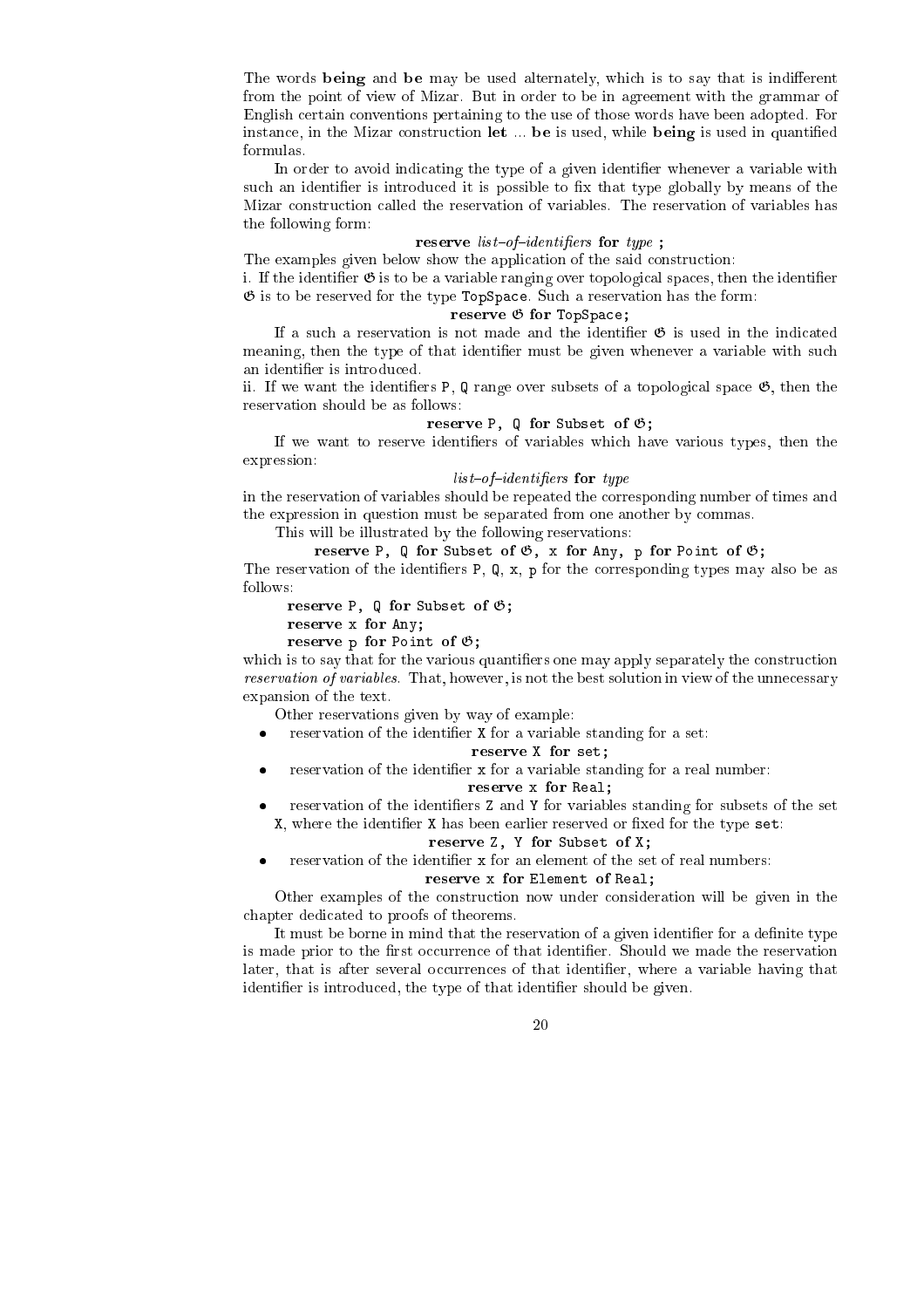The reservation of variables must be made in the text proper. Often the reservation is made at the beginning of the text proper, that is immediately after the word begin.

For one and the same identifier the construction *reservation of variables* may be applied several times, according to the need of the author of the article. If, for instance, we first make the reservation:

### reserve x for Any;

and in the later part of the Mizar article we change the type of the identifier x into Real in accordance with the reservation:

### reserve x for Real;

then in all occurrence of the identifier x between these reservations where the type of the identifier x is not given, it will have the type assigned to it in the first reservation, that is Any, and in all the occurrences of the identifier  $x$  after the second reservation, where its type is not given, the identifier x will have the type Real.

We now proceed to discuss Mizar formulas.

In Mizar there is the following classification of formulas:

- atomi formulas,
- formulas formed of atomi formulas by sentential onne
tives,
- quantities are the formulation of the formulas of the formula set of the formulas of the formula set of the formulas of the formula set of the formula set of the formula set of the formula set of the formula set of the for

### III.4. Atomi formulas

There are several kinds of atomic formulas.

(1). A PREDICATIVE FORMULA,

that is an expression in the form:

 $list-of-terms$  symbol-of-predicate list-of-terms is an atomi formula.

Here are some symbols of predicates used in articles pertaining to topological space: is\_open, is\_closed, is\_open\_closed, is\_dense, is\_boundary, is\_nowheredense,  $\subseteq$ , are\_separated.

The number of arguments (both left-side and right-side ones) in the case of each of those predicates is shown in the following table:

| symbol of       | atomic             | number of left | number of right |
|-----------------|--------------------|----------------|-----------------|
| predicate       | formula.           | side arguments | side arguments. |
| is_open         | P is open          |                |                 |
| is_closed       | Q is_closed        |                |                 |
| is_open_closed  | Q is_open_closed   |                |                 |
| is_dense        | A is_dense         |                |                 |
| is_boundary     | B is boundary      |                |                 |
| is_nowheredense | P is nowheredense  |                |                 |
|                 | $P \subset Q$      |                |                 |
| are_separated   | A, B are_separated |                |                 |
|                 | D.f<br>$\models$ H |                |                 |

The identifier D denotes a family of sets, f denotes the valuation of variables by elements of that family, H denotes any formula of the language of the ZF set theory. The last formula in the table indicates that in the family D the formula H is satisfied by the valuation f.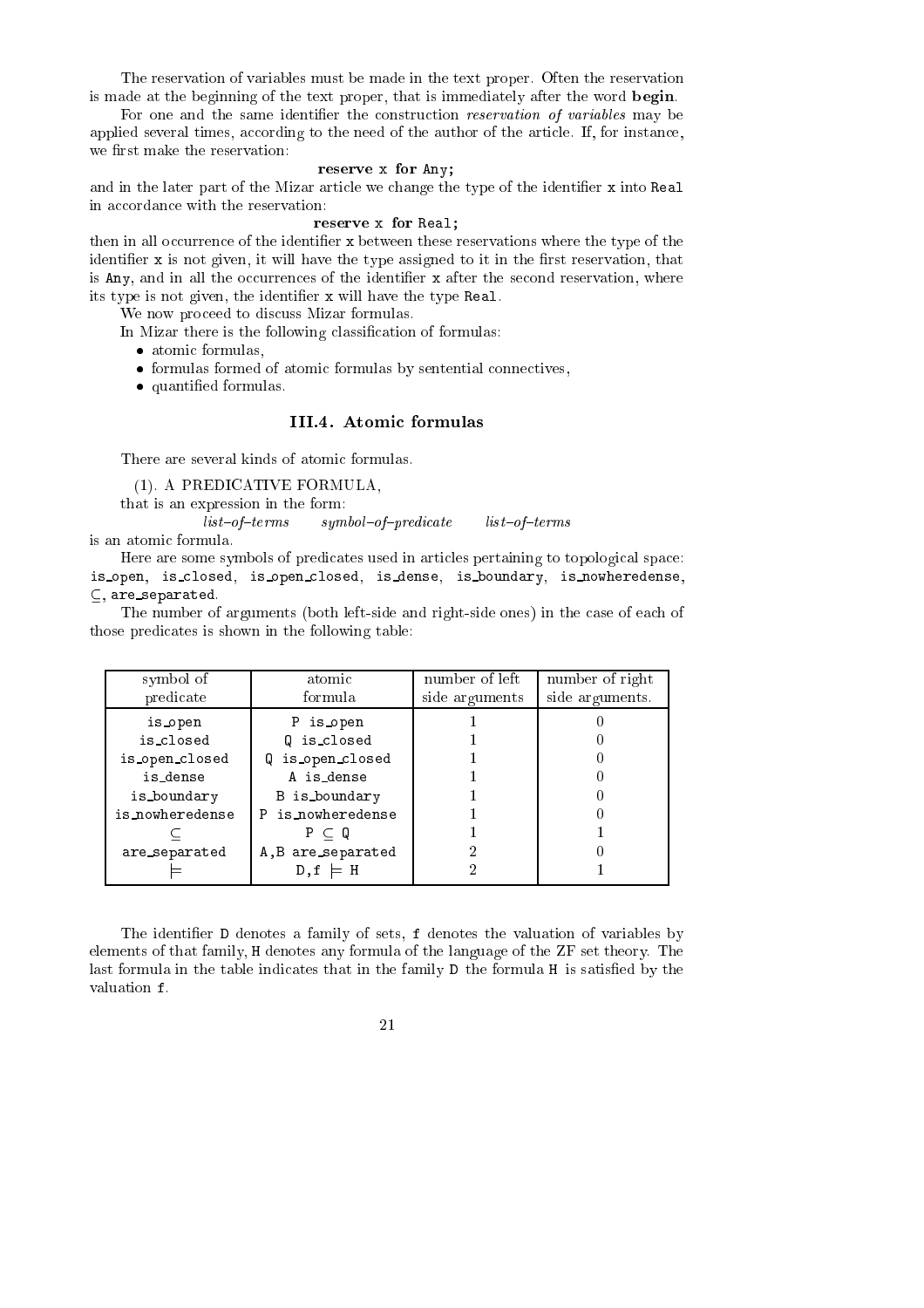Examples of atomic formulas occurred in the table above. Here are other examples: Cl P \ Cl Q  $\subseteq$  Cl (P \ Q) Int P is open skl p is\_connected B is\_a\_component\_of  $\mathfrak G$  $\tilde{\mathfrak{F}}$  is a cover of  $\mathfrak G$ 

In particular, because the sign = is the symbol of the predicate, the expression in the form:

term = term called an *equality formula* is an atomic formula. Examples of equality formulas:  $Fr(Fr(Fr P)) = Fr(Fr P)$  $Cl(Int P) = Cl(Int(Cl(Int P)))$ P = <sup>G</sup> <sup>n</sup> P P = (P qua Subset of the arrier of G)  $P \setminus Q = P \cap Q^c$  $Cl$   $(Cl$   $P) = Cl$   $P$ 

Likewise, an expression in the form:

p,q are joined  $p \in skl$  p

 $term < > term$ 

where the sign  $\langle \rangle$  is the symbol of predicate, is an atomic formula. Examples: P  $\cap$  Cl  $Q \iff \emptyset$ , Int (Cl Q)  $\cap$  Int (Cl P)  $\iff \emptyset$ .

> (2). An expression in the form:  $identityier-of-predictate \ [list-of-terms \ ]$

is an atomi formula.

Terms of this kind occur only in the case of private predicates. The identifier of such a predicate is not listed in any vocabulary.

(3). An expression in the form:

term is typ

is an atomi formula.

A formula in su
h a form is alled qualifying formula.

Examples of qualifying formulas:

```
x is Point of G
```

```
x is set
```
Here is a theorem  $NAT_1:1$ :

 $x$  is Nat implies  $x + 1$  is Nat

where the identifier x has the type Real.

The ante
edent and the onsequent of the above impli
ation are atomi formulas of the kind under onsideration.

### III.5. Formulas formed of atomi formulas by propositional onne
tives

In Mizar the following symbols are used to denote sentential connectives: not , & , or , implies , <sup>i</sup> , ontradi
tion

which denote respectively:

negation, conjunction, disjunction, implication, equivalence, contradiction. ontradi
tion is a sentential onne
tive of zero arguments.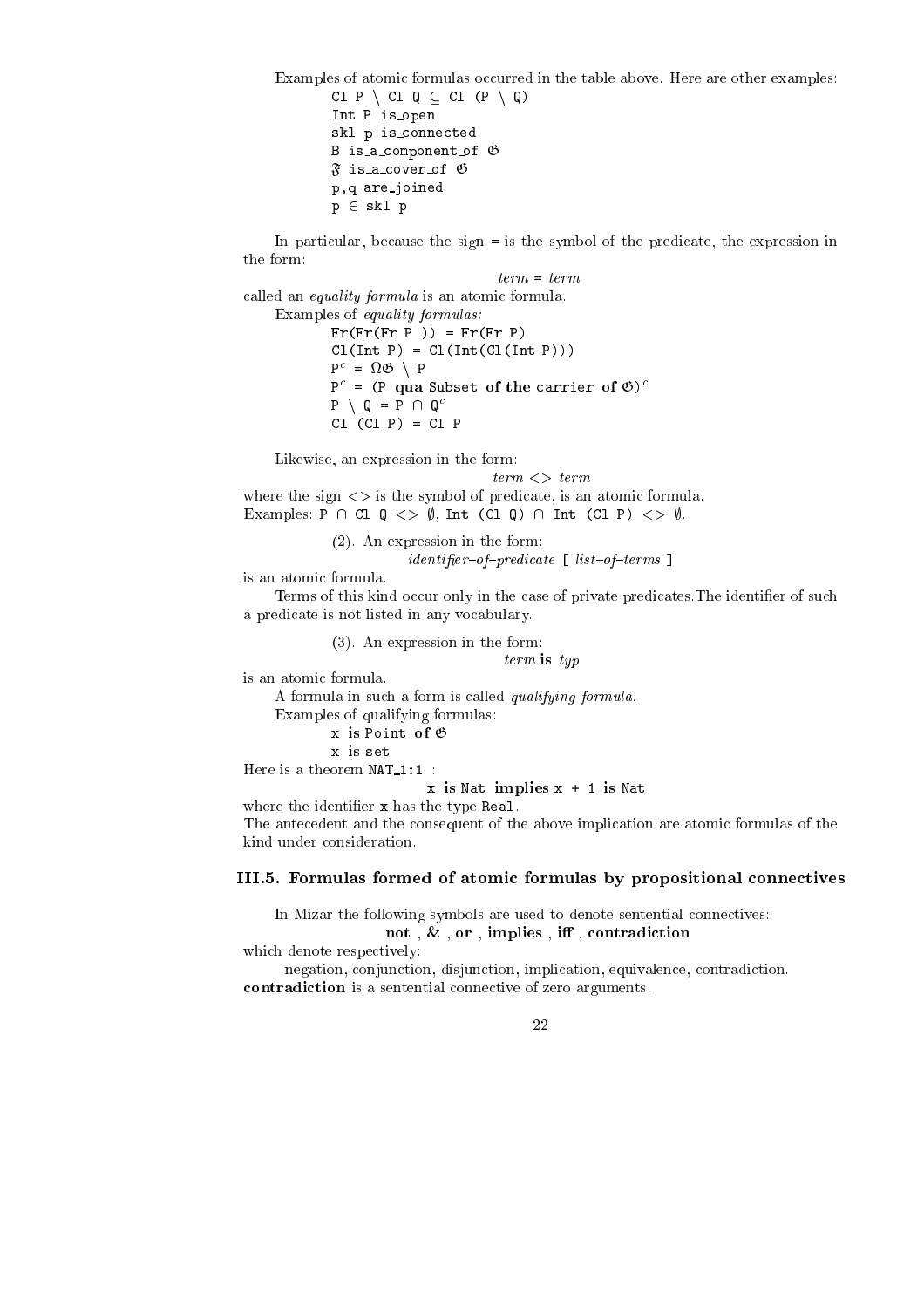Remark: contradiction is treated in Mizar as a formula in the same way as thesis is.

Now **not** has the greatest binding force, followed in that respect by  $\&$ , next by  $\mathbf{or}$ , next by **implies** and **iff** in the same degree. But the binding force of **implies** and **iff** is greater than that of quantifiers.

Since in Mizar the binding force of **implies** and **iff** is the same their simultaneous occurrence in a formula requires the use of the brackets (and) in order to indicate the arguments of the connectives implies and iff.

Let  $\Phi_1$ ,  $\Phi_2$ ,  $\Phi_3$  be atomic formulas.

The formula

### $\Phi_1$  implies  $\Phi_2$  iff  $\Phi_3$

is ill-formed in view of the fact that it is not known which arguments the connectives implies and <sup>i</sup> have. Moreover, the bra
kets ( and ) perform in Mizar a role similar to that in arithmetic, which is to say that they indicate the order of the performance of operations.

Examples of formulas formed by sentential connectives:

P is closed & Q is closed implies  $Cl(P \cap Q) = Cl P \cap Cl Q$ , P is open iff  $Fr P = Cl P \setminus P$ ,  $p \in P$  . In not  $p \in P$  ,  $P \cap \emptyset \mathfrak{G} = \emptyset$  &  $\emptyset \mathfrak{G} \cap P = \emptyset$ , (A is\_closed & B is\_closed) or (A is\_open & B is\_open) implies <sup>A</sup> <sup>n</sup> B, <sup>B</sup> <sup>n</sup> <sup>A</sup> are separated ,  $x \in P$  implies x is Point of  $\mathfrak{G}$ , A is\_connected &  $A \subseteq B \cup C$  & B, C are\_separated implies a b or a control of the second and a second control of the second control of the second control of the

### III.6. Quantied formulas

Before we proceed to discuss quantified formulas reference will be made to qualified variables.

In Mizar articles there are often inscriptions which are called *list of qualified vari*ables. Here are some examples of su
h lists:

x ,  $A, K, n$ P.Q being Subset of  $\mathfrak G$ .  $\mathfrak G$  being TopSpace,  $\mathfrak H$  being SubSpace of  $\mathfrak G$ ,  $\mathfrak F$  being Subset-Family of  $\mathfrak G$ , p being Point of  $\mathfrak G$ , x, y.

 $\mathbf{c}$ 

Generally speaking, a list of qualied variables onsists of expressions in one of the three forms specified below:

recovered around the control of the control of the control of the control of the control of the control of the

This name denotes a list of identifiers of variables, that is a finite sequence of identifiers of variables, separated from one another by ommas. Examples:

$$
c \qquad x, y, p \qquad A, B
$$

In such cases, as can be seen, the types of the identifiers are not identicated. This means that they are drawn from the list of identifiers which occurs in the reservation of variables. rection to the second property of the second property of the second property of the second property of the second property of the second property of the second property of the second property of the second property of the

At first we explain what a

 $segment-of-qualified-variables$ 

is. It is an ins
ription in the form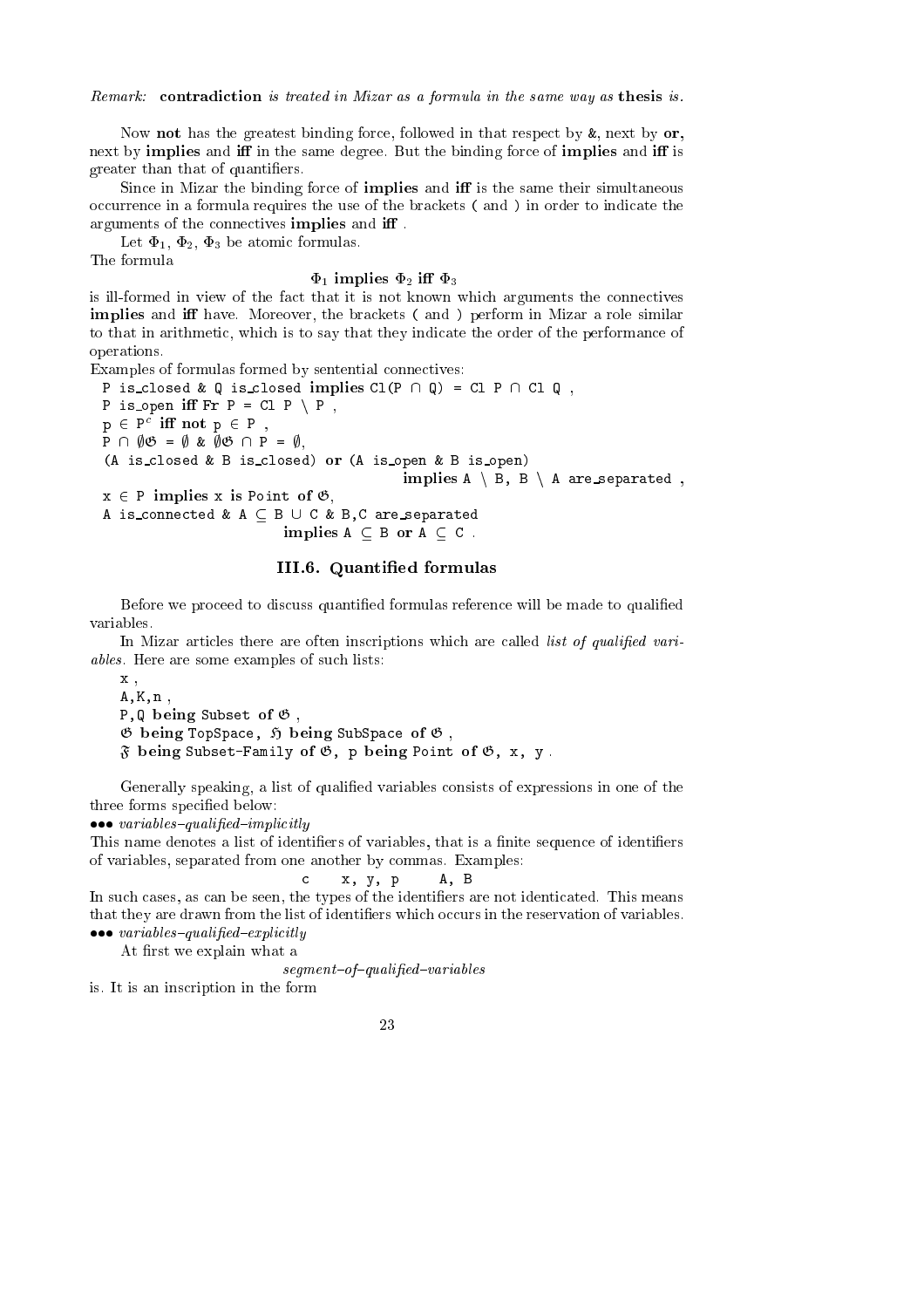$list-of-identifiers-of-variable$  being (or be) qualification

 $Qualification$  is the type of the identifiers of variables occurring in a segment of qualied variables.

Of course, the type indicated in such an expression is the same for all the quantifiers which occur in it.

Examples of segments of qualified variables:

a being Any

a, b, c, d be Any

m,n be Point of <sup>G</sup> P, Q being Subset of  $\mathfrak G$ 

*variables-qualified-explicitly* are a finite sequence of segments of qualified variables separated from one another by ommas. In the simplest ase it is only one segment.

Examples of variables qualified explicitly:

x1, y1 be Any  $(it is a single segment of qualified variables)$ 

x being Real, X being set  $(in this case there are two segments of qualified variables)$ 

 $\emptyset$  being TopSpace,  $\emptyset$  being SubSpace of  $\emptyset$ , p being Point of  $\emptyset$  $(in this case there are three segments of qualified variables).$ 

itly in the contract of the contract of the contract of the contract of the contract of the contract of the con Examples:

P, Q being (Subset of  $\mathfrak{G}$ ), x, p

| variables qualified     | variables qualified |
|-------------------------|---------------------|
| explicitly (one segment | implicitly          |
| of qualified variables) |                     |

P being (Subset of  $\mathfrak{G}$ ), p being (Point of  $\mathfrak{G}$ ), x, y, z

| variables qualified       | variables  |
|---------------------------|------------|
| explicitly (two segments) | qualified  |
| of qualified variables)   | implicitly |

Obviously, the identifiers of those variables for which types are not given in the examples above must be drawn from the list of quantiers to be found in the reservation of variables.

Remark: A change of order (variables qualified implicitly preceding those qualified explicitly) is impossible because all variables would become variables qualified explicitly.

In order to explain the above warning we shall onsider, by way of example, the following formula:

(•) for A being (Subset of  $\mathfrak{G}$ ), x st x  $\in$  A holds x is Point of  $\mathfrak{G}$ 

In that formula the variable  $A$  is qualified explicitly while the variable  $x$  is qualified implicitly. The type of the identified x must be given in the reservation. In this case it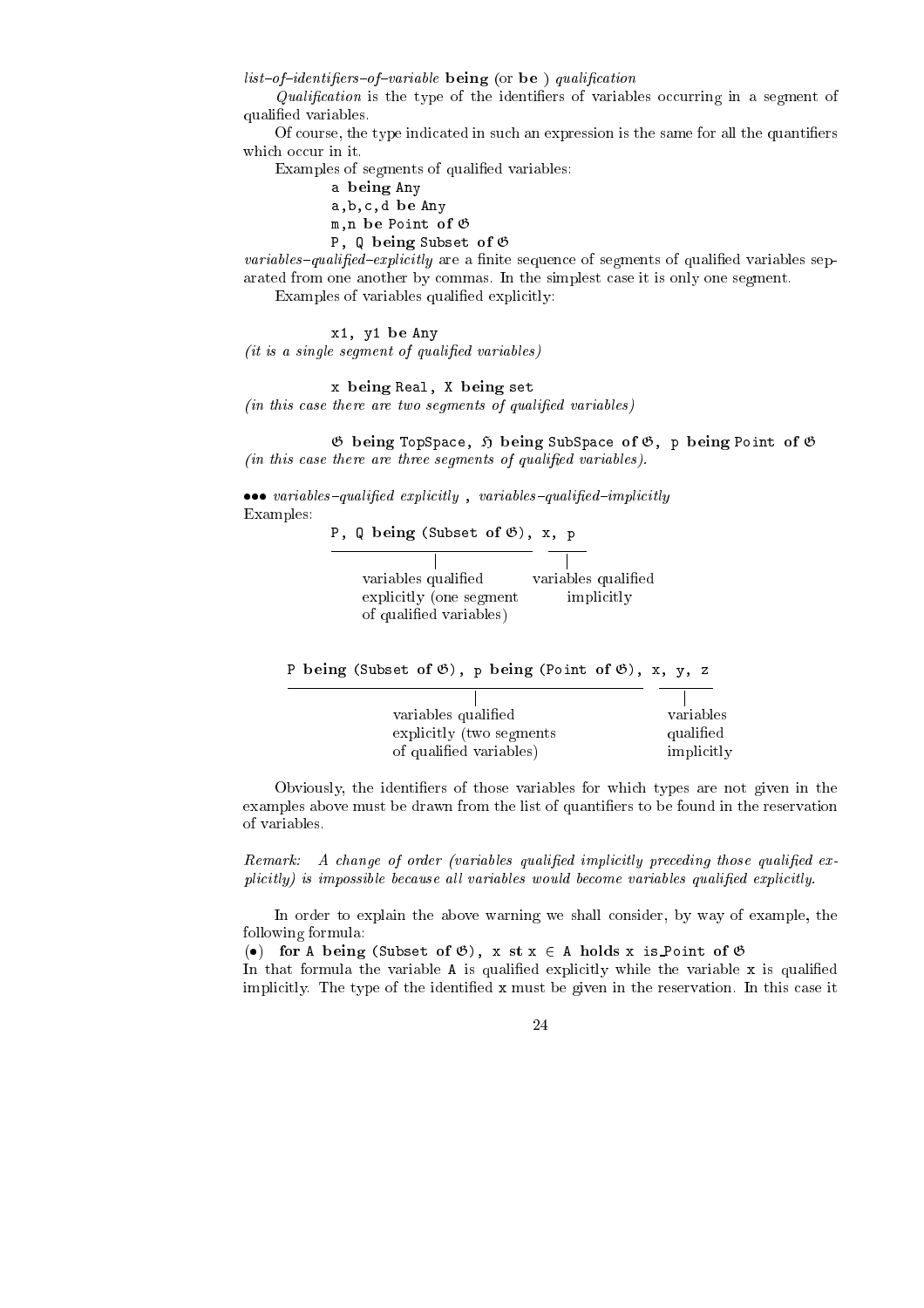should be the type  $\text{Any}$ . Should we change the order of the occurrence of the variables  $A$  and  $x$  in the formula under consideration, which is to say, should we first give the variable qualified implicitly and next the variable qualified explicitly, we would obtain the formula:

for x, A being Subset of <sup>G</sup> st x <sup>2</sup> A holds x is Point of <sup>G</sup> But in that formula the variables  $x$  and A have become variables qualified explicitly; in the process the type of the identifier of x has been changed into Subset of  $\mathfrak G$  whereas it should be Any.

In some case the exchange of variables may be carried out. This will be illustrated by the example of the formula marked  $\left( \bullet \right)$  above. In its case the formula

for <sup>A</sup> being (Subset of G), <sup>x</sup> st <sup>x</sup> <sup>2</sup> <sup>A</sup> holds <sup>x</sup> is Point of <sup>G</sup>

may be repla
ed by a formula whi
h has the same meaning in Mizar. Here is that formula: for A being Subset of <sup>G</sup> for x st x <sup>2</sup> A holds x is Point of <sup>G</sup>

Now we an pass to quantied formulas.

A quantied formula (also alled a universal senten
e) is a formula in whi
h the quantifier occurs openly and is the main sentence-forming functor.

In Mizar the following symbolism was adopted for quantifiers:

- for holds  $-$  for the universal quantifier,
- for  $...$  st  $...$  holds  $-$  for the purified universal quantifier

(i.e., universal quantifier with a limited scope),

 $\mathbf{ex}$   $\ldots$   $\mathbf{st}$   $\ldots$ 

In view of the various forms of the list of qualified variables, a universal sentence, this is a formula in which a universal quantifier occurs, may the following forms:

 $-$  for the existential quantifier.

 $(A)$ . for *identifiers-of-variables* holds *formula* 

Examples of quantied formulas:

(For every subset P of a topological space  $\mathfrak{G}$  P  $\subseteq$  Cl P holds

or else

Every subset of a topological space  $\mathfrak{G}$  is included in its closure).

for P,  $\alpha$  and P,  $\alpha$  and P,  $\alpha$  and P,  $\alpha$  and P,  $\alpha$  and P,  $\alpha$  and P,  $\alpha$  and P,  $\alpha$  and P,  $\alpha$  and P,  $\alpha$  and P,  $\alpha$  and P,  $\alpha$  and P,  $\alpha$  and P,  $\alpha$  and P,  $\alpha$  and P,  $\alpha$  and P,  $\alpha$  and P,  $\alpha$  and P (For every two subsets P, Q of a topological space  $\mathfrak{G}$  Cl(P  $\cup$  Q) = Cl P  $\cup$  Cl Q holds).

It can be seen that in each case above the types of the identifiers of the variables are not given openly. When using su
h formulas in a Mizar arti
le one should bear it in mind that one should previously reserve the identifiers of those variables for the reservation of variables.

But one may also abstain from making earlier the reservation of the variables whi
h occur in a quantified formula. In such a case the types of the identifiers of the variables must be given when the formula is being written. In such a case the form of a quantified formula is as follows:

### (B). for segment-of-qualified-variables holds formula

A quantified formula has such a form, among other things, if the identifiers of the variables for whi
h no reservation has been made have one and the same type. Otherwise the expression standing between for and holds must be repeated the corresponding number of times and separated by ommas.

Let us consider one case more. Now it may be so that the identifiers of the variables occurring in a quantified formula have being earlier reserved for the corresponding types but when writing the formula we want to apply the same qualiers of variables to other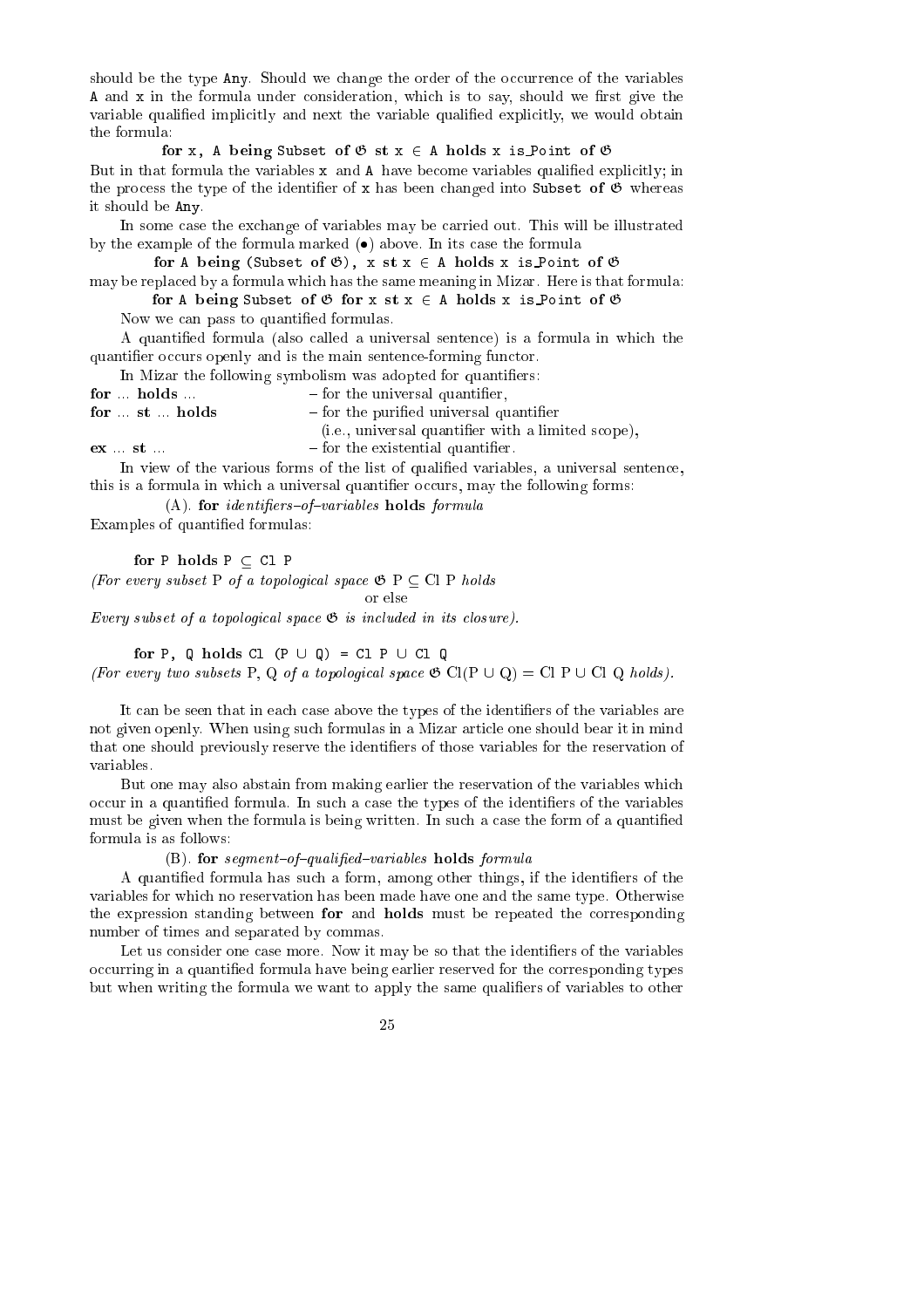types. Then su
h a formula will have the form of the expression shown under (B) above. Let that be illustrated by an example.

Let the following reservation be given:

#### reserve A being SubSpa
e of <sup>G</sup>

In this formula we want to use the identifier A which denotes a subset of a topological space  $\mathfrak{G}$ . Hence the new type o the identifier of A must be given in the formula as below: for A being Subset of <sup>G</sup> holds A is losed <sup>i</sup> Cl <sup>A</sup> <sup>=</sup> <sup>A</sup>

Examples illustrating the structure of quantified formulas:

1) for P being Subset of  $\mathfrak G$  holds P  $\subset$  Cl P

(For every subset P of a topological space  $\mathfrak{G}$  P  $\subseteq$  Cl P holds),

2) for P, Q being Subset of  $\mathfrak G$  holds Cl (P  $\cup$  Q) = Cl P  $\cup$  Cl Q

(For any subsets P, Q of a topological space  $\mathfrak{G}$  Cl(P  $\cup$  Q) = Cl P  $\cup$  Cl Q)

3) for A being (Subset of  $\mathfrak{G}$ ), x being Any st  $x \in A$  holds x is Point of  $\mathfrak{G}$ 

(For any subset A of a topological space  $\mathfrak{G}$  and for any objects x which is an element of the subset A there holds: x is a point of the topological space  $\mathfrak{G}$ ).

The theorem given in example 3) may also be recorded thus:

for A being (Subset of G) for x being Any st x <sup>2</sup> A holds x is point of <sup>G</sup>

### EXAMPLES:

- for A being (Subset of G), p being Point of <sup>G</sup> holds p <sup>2</sup> Cl A <sup>i</sup> for <sup>C</sup> being Subset of <sup>G</sup> st <sup>C</sup> is losed holds (A C implies p <sup>2</sup> C)
- for <sup>H</sup> being (SubSpa
e of G), P, Q being (Subset of G), P1, Q1 being Subset of <sup>H</sup> st P = P1 & Q = Q1 & P [ Q <sup>G</sup> holds P, Q are\_separated implies P1, Q1 are\_separated
- for <sup>H</sup> being (SubSpa
e of G), P being (Subset of G), Q being Subset ted is a form that the process are processed in the connect of the second connect a is a interest of the second

Further, a quantied formula may have the form: (C).

for variables{qualied{expli
itly , variables{qualied{impli
itly holds formula

There may also be quantied formulas with a puried quantier. Su
h formulas are in the form:

for list{of{qualied{variables st formula holds formula

The structure of the formulas with purified quantifiers (quantifiers with a limited s
ope) will be illustrated by examples but before their presentation we shall spe
ify several modes and predicates which are introduced in articles pertaining to topological spaces. spa
es.

They are the modes:

and predicates:

| SubSpace of $\mathfrak G$ ,<br>Subset-Family of $\mathfrak G$         |
|-----------------------------------------------------------------------|
| P, Q are_separated,<br>$\mathfrak G$ is connected,<br>p, q are_joined |
|                                                                       |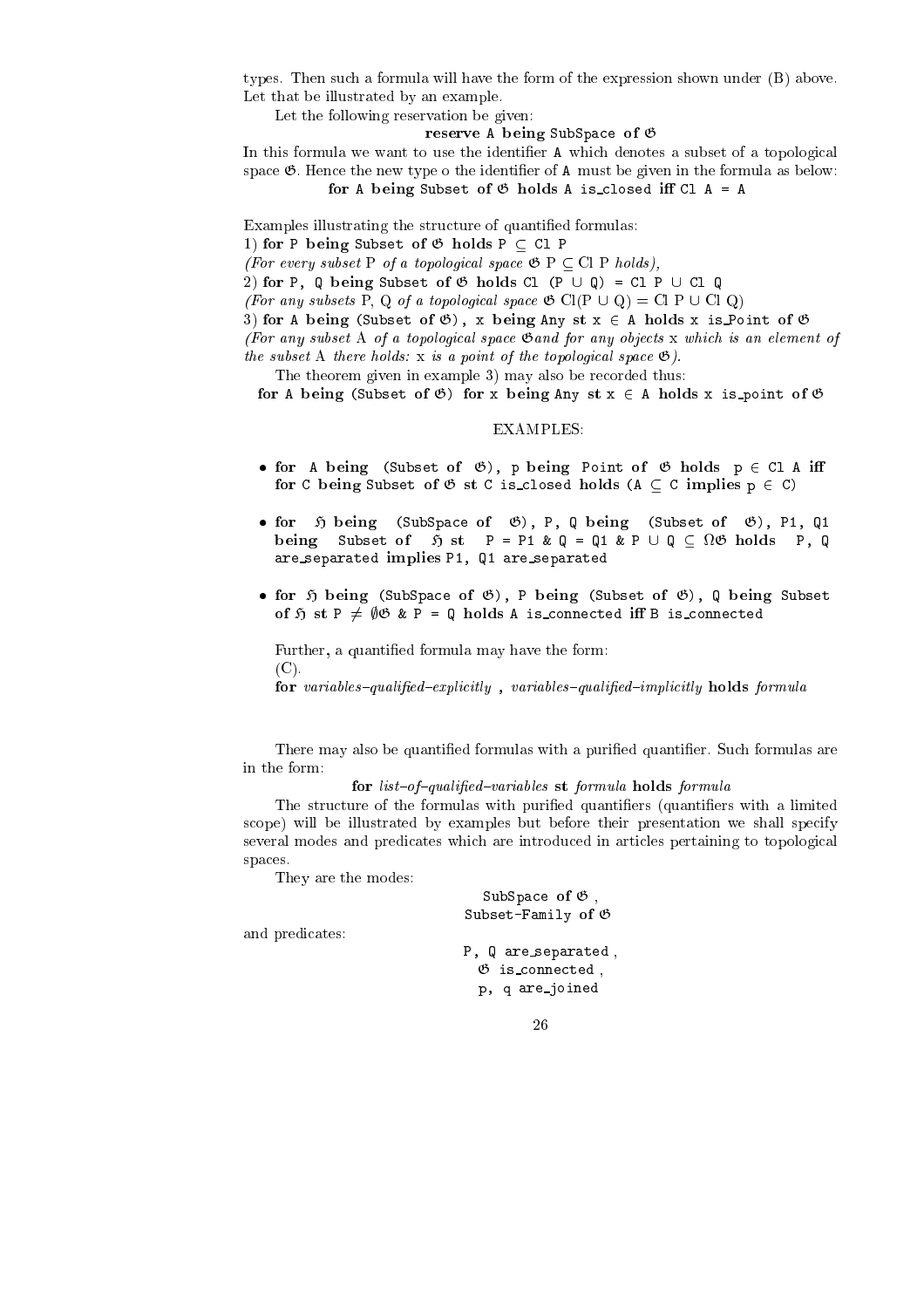The above formats of modes have been adopted for denoting, respectively, a subspace of a topological space  $\mathfrak G$  and the family of the subsets of a topological space. The predicates presented above have been dis
ussed earlier.

We can now pass to the examples.

(i) for P,  $0$  st  $P \subset 0$  holds Cl  $P \subset C1$  Q (For any subsets P, Q of a topological space  $\mathfrak{G}$  such that  $P \subset Q$  there holds  $P \subset Q$ )

(ii) P is boundary iff (for Q st Q  $\subset$  P & Q is open holds Q =  $\emptyset$ ) (P is a boundary set if and only if for any open set Q in
luded in P there holds  $Q = \emptyset$ )

Had the reservation for the identifiers  $P$  and  $Q$  not been made the above formula would be as follows:

for P being Subset of <sup>G</sup> holds P is boundary <sup>i</sup> (for Q being Subset of  $\mathfrak{G}\mathsf{st}\ \mathfrak{Q}\subset \mathsf{P}\ \&\ \mathfrak{Q}$  is open holds  $\mathfrak{Q}=\emptyset$ )

(iii) for  $\mathfrak H$  being (SubSpace of  $\mathfrak G$ ),  $P_1$ ,  $\mathfrak Q_1$  being (Subset of  $\mathfrak G$ ), P, Q being Subset of <sup>H</sup> st <sup>P</sup> <sup>=</sup> P1 & <sup>Q</sup> <sup>=</sup> Q1 holds P, <sup>Q</sup> are separated implies P1,  $Q_1$  are separated

(For any subspace  $\mathfrak H$  of a topological space  $\mathfrak G$  and for subsets  $P_1$ ,  $Q_1$  of the topological space  $\mathfrak G$  and subsets P, Q of the subspace  $\mathfrak H$ , such that  $P = P_1 \& Q = Q_1$  there holds: if P, Q are separated, then  $P_1$ ,  $Q_1$  are separated, too.)

(iv) for  $\mathfrak H$  being (SubSpace of  $\mathfrak G$ ), A being (Subset of  $\mathfrak G$ ), B being Subset ted, at a 6 m st and a book a bookstad in the angle in the second state.

(For any subspace  $\mathfrak H$  of a topological space  $\mathfrak G$  and a subset A of the topological space  $\mathfrak G$ and for a subset B of the subspace  $\mathfrak H$  there holds: if  $A \neq \emptyset \mathfrak G$  and  $A = B$ , then A is connected if and only if B is connected.)

A formula which contains the existential quantifier may have one of the three forms listed below:

- external interests of the formula interests and the context of the context of the context of the context of th
- external interests with the complete the person and the state of the state of the state of the state of the st
- external itles in a variables in planning to the contract of the contract in planning we have the state

The examples given below contain formulas with the existential quantifier:

 $x \in$  Int P iff  $ex \mathbb{Q}$  st  $\mathbb{Q}$  is open &  $\mathbb{Q} \subset P$  &  $x \in \mathbb{Q}$ ,

(ex x being Point of  $G$  st for y being Point of  $G$  holds x, y are joined) i (for x, <sup>y</sup> being Point of <sup>G</sup> holds x, <sup>y</sup> are joined) .

Other examples of formulas with the existential quantifier will be found later in the text.

We shall now give four topological theorems recorded in English first and next re
orded in the Mizar notation.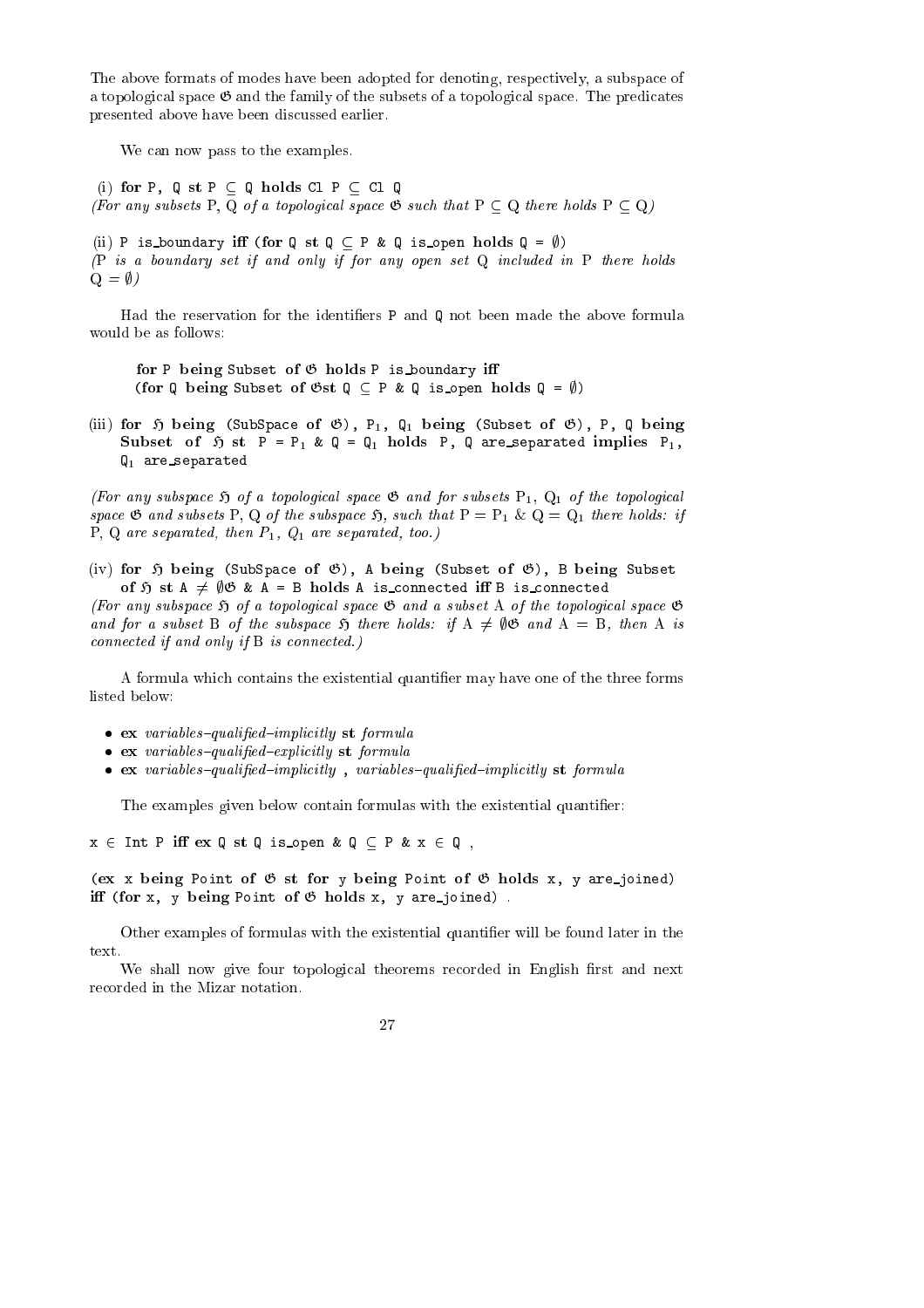1) P is boundary set if and only if it is ontained in this own boundary.

- 2) For any subsets P, Q of a topological space  $\mathfrak{G}$  such that  $P \subset Q$ 
	- there holds  $Cl P \subset Cl Q$ .

3) Any subset A of a topological space  $\mathfrak G$  is closed if and only if Cl A = A.

4) A point p is in the boundary of a set P if and only if for any open set Q such that p 2 Q there holds: the interse
tion of P and Q is non-empty and the interse
tion of the omplement of P and Q is non-empty.

Here are the above theorems re
orded in the Mizar notation:

1) P is boundary iff  $P \subseteq Fr$  P

2) for P, Q being Subset of  $\mathfrak{G}$  st P  $\subset$  Q holds Cl P  $\subset$  Cl Q

3) for A being Subset of  $\mathfrak G$  holds A is closed iff Cl A = A 4)  $p \in Fr$  P iff

(IO I' Q is L open  $\alpha$  in  $\alpha$  is  $\alpha$  and  $\alpha$  is  $\alpha$  and  $\alpha$  is  $\alpha$  is  $\alpha$  of  $\alpha$  is  $\alpha$  is  $\alpha$  is  $\alpha$  is  $\alpha$  is  $\alpha$  is  $\alpha$  is  $\alpha$  is  $\alpha$  is  $\alpha$  is  $\alpha$  is  $\alpha$  is  $\alpha$  is  $\alpha$  is  $\alpha$  is  $\alpha$  is  $\alpha$  is

The examples given so far in most cases pertained to formulas with a single quantifier, whether universal or existential. But in a formula more than one quantifier may occur, which can be seen in the examples given below.

for A being (Subset of G), p being Point of <sup>G</sup> holds p <sup>2</sup> Cl A <sup>i</sup> for G being subset of G st G is open modes p 2 G implies A  $\alpha$  ,  $\beta$  ,  $\beta$ (A point p of a topological space  $\mathfrak G$  is in the closure of a subset A of the topological space  $\mathfrak G$  if and only if for any open subset G of the topological space  $\mathfrak G$  which contains the point p the interse
tion of G and A is non-empty),

P is open iff (for x holds  $x \in P$  iff  $ex Q$  st Q is open &  $Q \subseteq P$  &  $x \in Q$ ) (P is an open set if and only if for any  $x, x \in P$  if and only if there is an open set Q such that  $Q \subseteq P$  and  $x \in Q$ ),

P is closed implies (P is boundary iff for  $\mathbb{Q}$  st  $\mathbb{Q} \neq \emptyset$  &  $\mathbb{Q}$  is open ex G st <sup>G</sup> <sup>Q</sup> & <sup>G</sup> 6= ; & <sup>G</sup> is open & P \ G = ;) (If a set P is closed, then P is boundary set if and only if for any Q such that  $Q \neq \emptyset$  and Q is open there is a set G such that  $G \subset C$  and  $G \neq \emptyset$  and G is open and  $P \cap G = \emptyset$ ),

for <sup>J</sup> being Subset-Family of <sup>G</sup> st <sup>J</sup> 6= ; & for A being Subset of <sup>G</sup> st  $A \in \mathfrak{J}$  holds A is closed holds meet  $\mathfrak{J}$  is closed

(The intersection of any  $\mathfrak J$  which is a non-empty family of closed subsets of a topological space  $\mathfrak{G}$  is a closed set),

for <sup>J</sup> being Subset-Family of <sup>G</sup> st (for A being Subset of <sup>G</sup> st  $A \in \mathfrak{J}$  holds A is connected) & (ex A being Subset of  $\mathfrak{G}$  st  $A \neq \emptyset(\mathfrak{G})$ &  $A \in \mathfrak{J}$  & (for B being Subset of  $\mathfrak{G}$  st  $B \in \mathfrak{J}$  &  $B \neq A$  holds not A, B are\_separated)) holds union  $\mathfrak J$  is\_connected

(Let  $\mathfrak J$  be any family of connected subsets of a topological space  $\mathfrak G$  one of which is non--empty and not separated from any other element of that family. Then the union of elements of that family is a connected set).

meet and union are symbols of functors of one arguments each (the recording of the last formula shows that the right-side argument is the only one) whi
h denote, respectively, the intersection and the union of the family of the subsets of a topological spa
e.

The examples given so far have been drawn from the articles PRE TOPC, TOPS 1 and CONNSP<sub>-1</sub>, which self-evidently pertain to problems connected with topological spaces.

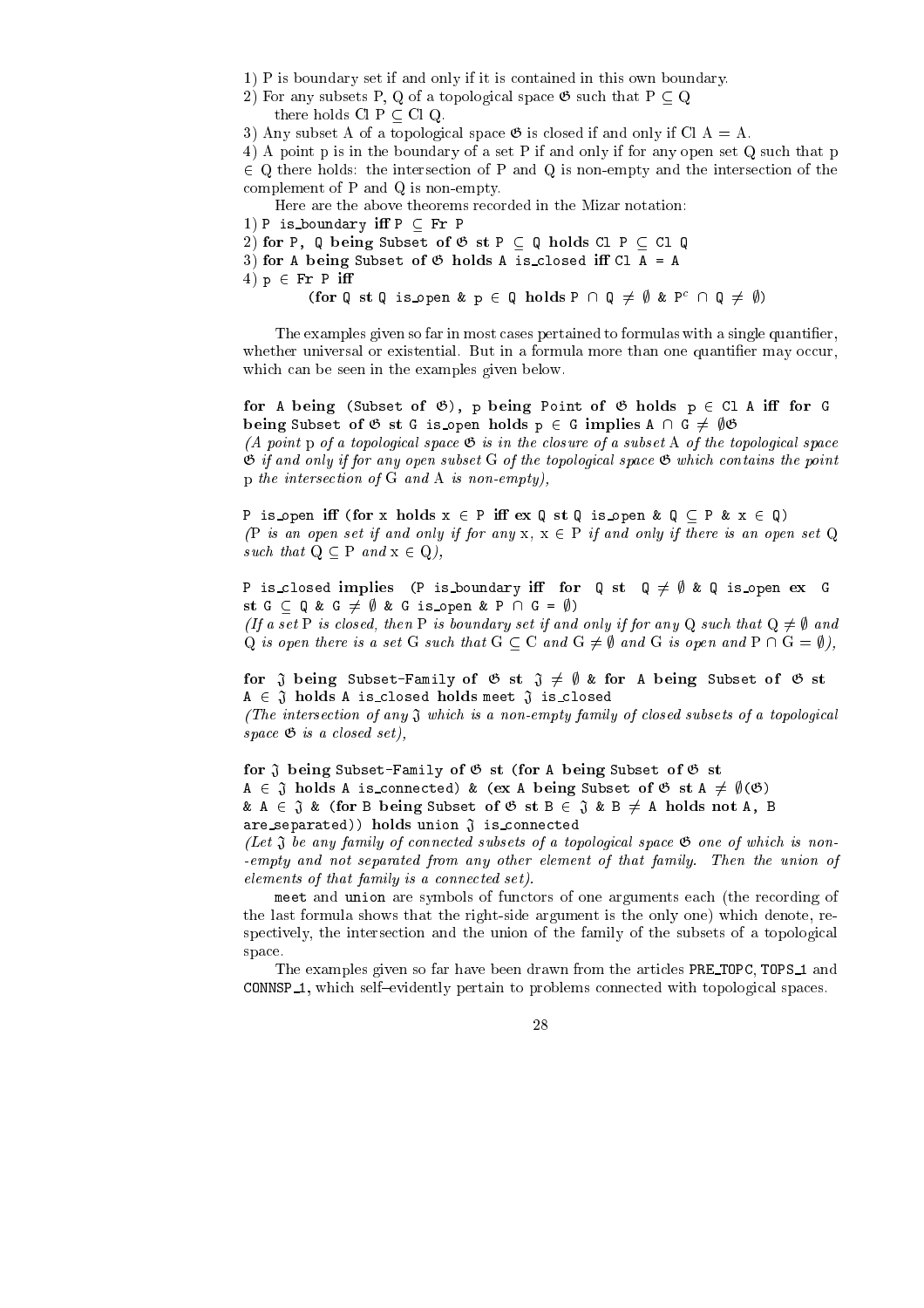Let us revert once more to general sentences with a purified quantifier. Such a sentence can be recorded, of course, in a different manner without an change in its meaning. We mean the elimination of the limited range of the quantifier in a general sentence and the replacement of the condition by implication.

Let  $\Phi_1$ ,  $\Phi_2$  be any formulas. A general sentence (a sentence in which a universal quantifier occurs):

for list  $f$   $g$  and  $f$  is a statistical state  $f$  is the  $f$ 

is equivalent to the senten
e:

for list  $\frac{1}{2}$  quality for the list of the state  $\frac{1}{2}$ 

Now the formula

### $\Phi_1$  implies  $\Phi_2$

is not bracketed because the binding force of **implies** (like that of  $\text{iff}$ ) is greater than that of quantifiers.

### EXAMPLES:

The formula

for P, Q st P  $\sim$  P, Q st P  $\sim$  P, Q st P  $\sim$  P, Q st P  $\sim$  P, Q st P  $\sim$  P, Q st P  $\sim$  P, Q st P  $\sim$  P, Q st P  $\sim$  P,  $\sim$  P,  $\sim$  P,  $\sim$  P,  $\sim$  P,  $\sim$  P,  $\sim$  P,  $\sim$  P,  $\sim$  P,  $\sim$  P,  $\sim$  P,  $\sim$  P,  $\sim$  P,

has for Mizar the same meaning as the formula

for P, Q holds P Q implies Cl P Cl Q

because both formulas have one and the same semantic correlate (see III.7). Likewise formula:

P is boundary iff (for Q st Q  $\subseteq$  P & Q is open holds Q =  $\emptyset$ ) has for Mizar the same meaning as the formula

P is boundary iff (for Q holds  $Q \subseteq P$  & Q is open implies  $Q = \emptyset$ ).

The theorems in which the universal quantifier occurs openly can be recorded as non-quantied formulas. For instan
e, the theorem:

for P being Subset of G holds Int P and Subset of G holds Int P n Fr P n Fr P n Fr P n Fr P n Fr P n Fr P n Fr

an be re
orded thus:

Int  $P = P \setminus Fr P$ 

because both sentences have the same meaning for Mizar (see semantic correlates).

Likewise the sentences:

 $\text{for } \mathcal{O}, \mathcal{P} \text{ mod } \mathbb{R}$  int  $\mathcal{P} = (\mathcal{C}_1, (\mathcal{P}^1))^T$ ,  $\text{for } P \text{ means the } P = (\cup_{i \in P} P_i)$ INL P = (UI (P //

will all be read in the same way by the system (if  $\mathfrak G$  and P have not been fixed earlier). The formula:

Int P = (Cl (P ))

will be read by the system as the formula:

 $\text{for } \mathcal{O}, \mathcal{P} \text{ means the } \mathcal{P} = (\mathcal{C}_1, (\mathcal{P}^1))^T$ 

The various forms in which formulas are recorded have significance only for the author of a given arti
le. Some of them may be more legible, but the pro
essor of PC Mizar transforms the formulas it reads and brings them to a certain fixed for (see III.7).

Here are other examples illustrating the different forms of recordings of Mizar formulas:

1) for P,  $Q$  st  $P \subseteq Q$  holds Cl  $P \subseteq C1$  Q an be re
orded thus:  $P \subseteq Q$  implies  $Cl P \subseteq Cl Q$ 2) for P, Q st P is dense & Q is dense & Q is open holds P  $\cap$  Q is dense  $(i\text{f } P, Q \text{ have not been fixed earlier})$ an be re
orded thus: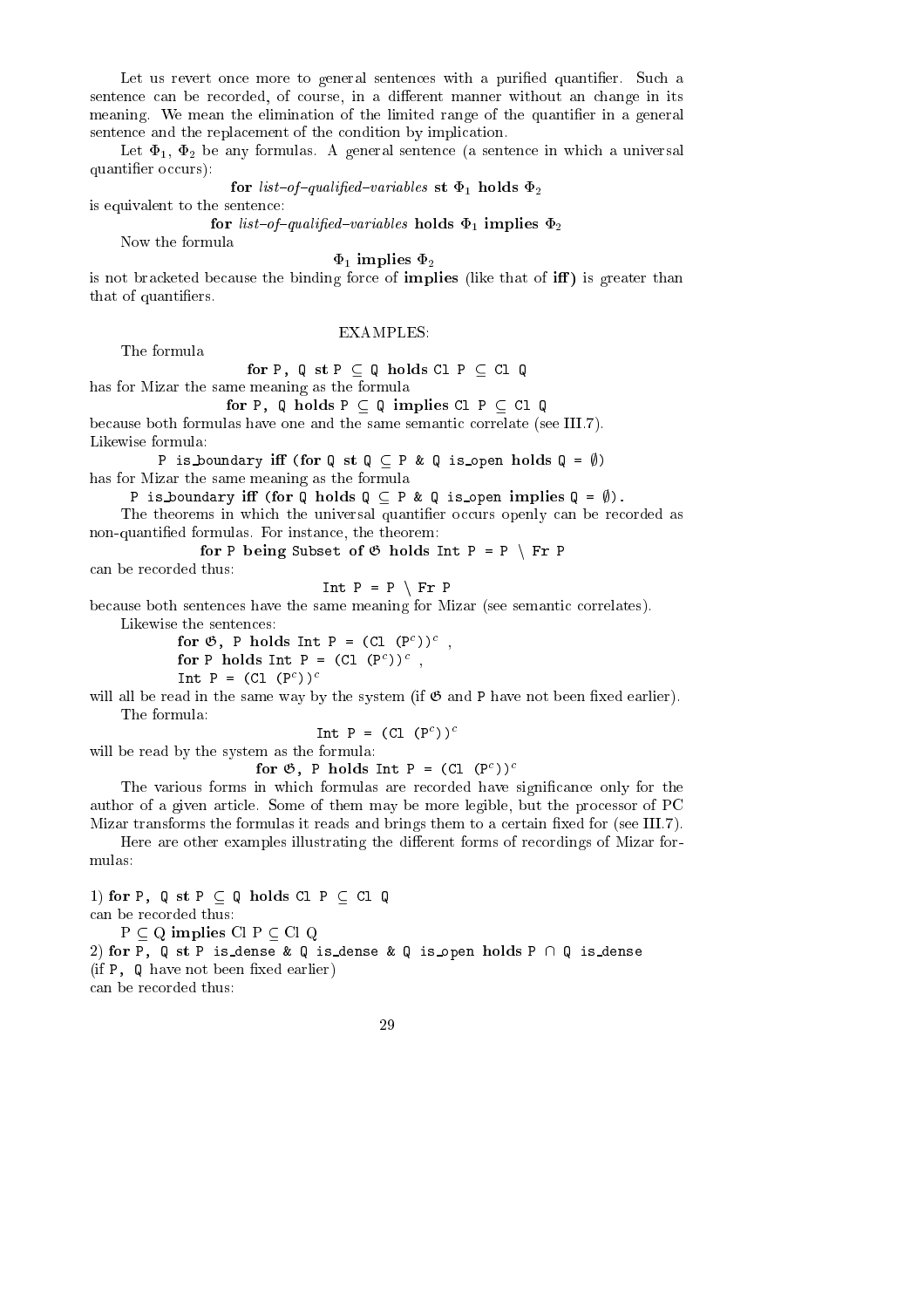P is dense & Q is dense & Q is open implies  $P \cap Q$  is dense

The ante
edent of the impli
ation is not bra
keted be
ause onjun
tion has a greater binding for
e than impli
ation has.

3) for P st P is open holds  $Cl(Int(Cl P)) = Cl P$ an be re
orded thus:

### P is open implies  $Cl(Int(Cl P)) = Cl P$

In all the examples recorded in the new version the quantifier is understood.

The formulas given in the above examples, if not recorded with the use of the quantifier, will be processed by the system into quantified ones (see III.7). The identifiers of variables will follow the word for in the formula  $P \subseteq Q$  implies Cl  $P \subseteq Cl Q$  the identifier of P will come first, followed by the identifier of  $\mathbb{Q}$  (if the space  $\mathfrak{G}$  has not been fixed earlier, then the identifier of  $\mathfrak{G}$  will additionally processed in to such a quantified formula in which the word for is first followed by the identifier of P (or the identifiers of  $\mathfrak G$  and P), and next by the identifier of  $\mathbb Q$  as under (1) above. But sometimes it is so that the required sequence of the identifiers differs from that arranged automatically. In such a case a given formula should be written in the desired quantified quantified version.

The word **holds** before the word **ex** or before the word **for** may be omitted. Hence the formula:

may be recorded as below, by replacing the expression **holds** ex by the word  $ex$ :

Examples:

The formulas:

1) for A being Subset of  $\mathfrak{G}$  st A  $\neq$   $\emptyset$   $\mathfrak{G}$  holds ex x being Point of G st x 2  $\sim$  2  $\sim$  2  $\sim$ 

2) P is\_closed implies (P is\_boundary iff for Q st Q  $\neq$   $\emptyset$  & Q is\_open holds extracted by  $\alpha$  is a group  $\alpha$  -form  $\alpha$  is the p  $\alpha$ 

may be recorded, in accordance with what has been said, in the following manner:

1) for A being Subset of  $\mathfrak{G}$  st A  $\neq$   $\emptyset$   $\mathfrak{G}$  ex x being Point of  $\mathfrak{G}$  st  $x \in A$ 

2) P is\_closed implies (P is\_boundary iff for Q st Q  $\neq$   $\emptyset$  & Q is\_open

experiment of G  $\mu$  and G  $\mu$  and G  $\mu$  is open  $\mu$  is open  $\mu$  is open  $\mu$  . If  $\mu$ 

Likewise a formula in the form:

may be recorded:

for ...... for ......

where the expression holds for has been replaced by for.

For instan
e, the formula:

## for <sup>H</sup> being SubSpa
e of <sup>G</sup> holds for A being Subset of <sup>H</sup>

may be repla
ed by the formula:

# for <sup>H</sup> being SubSpa
e of <sup>G</sup> for A being Subset of <sup>H</sup>

The examples given so far show that theorems may be re
orded in several ways. The choice of the form of the recording depends on the author of the article. It is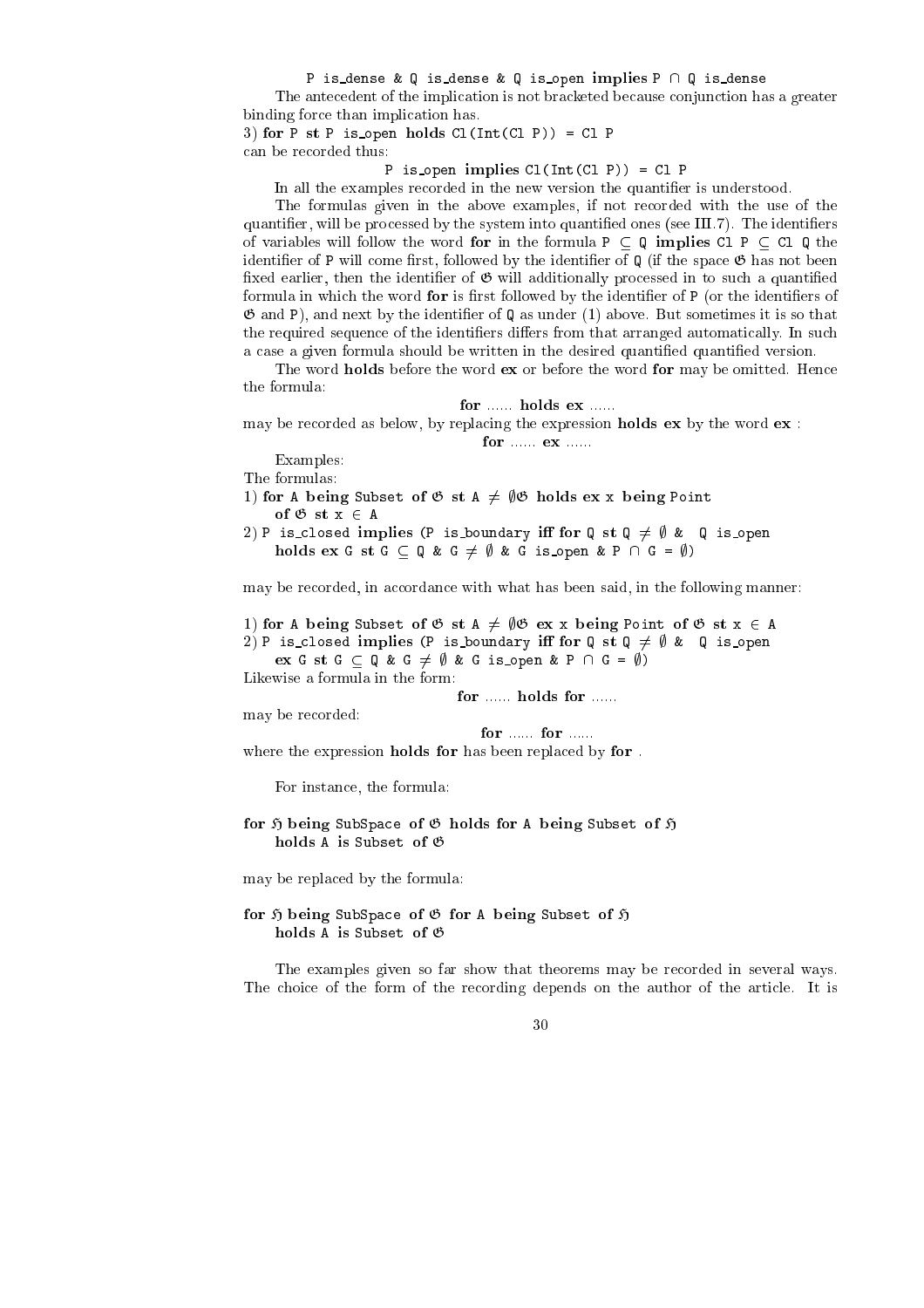recommended to use such a recording of the content of a given theorem which would be the most legible and practical. For instance, the use in a general sentence of a purified quantifier (trough the use of the word  $st$ ) sometimes increases its legibility. The same applies to the case in which we indicate the types of identifiers of variables when writing a formula. The reservation of variables is made at the beginning of a given arti
le or later in the text. If the article is long, then when reading a theorem (contained in it) in which the types of the variables are not indicated we have to look for the reservations in the text, and that means an unne
essary loss of time.

### III.7. Semantic correlates

The PC Mizar pro
essor transforms the formulas (terms, types) it reads into ertain standard forms. The form of a formula obtained by such a transformation is called the semantic correlate (semantic form) of that formula. To make the transformation of formulas (terms, types) possible a ertain relation of equivalen
e has been dened on formulas. It states that two formulas between whi
h that relation holds will be transformed in the same way. The classes of abstraction of that relation of equivalence are called semantic correlates. If two formulas are in one and the same class of abstraction then this means that they have the same semantic correlate. From among the formulas which form a given class of abstraction one can choose formula which is the standard representation of that class of abstraction. Such a formula is formed by the signs of negation (not), conjunction ( $k$ ), not contradiction, i.e., VERUM, and base sentences, i.e., atomi formulas and general senten
es.

Moreover conjuction and negation satisfy the conditions:

1. Conjunction is associative, which is to say that for any formulas  $\alpha_1$ ,  $\alpha_2$ ,  $\alpha_3$  the formulas

$$
(\alpha_1 \& \alpha_2) \& \alpha_3 \qquad \text{and} \qquad \alpha_1 \& \alpha_2 \& \alpha_3)
$$

are in the same class abstraction, that is they have one and the same semantic correlate. 2. Negation is an involution, so that for any formula  $\alpha$  the formulas

**not not** 
$$
\alpha
$$
 and  $\alpha$ 

have one and the same semantic correlate.

3. If a free variable, that is such which is not openly bound by a quantifier, occurs in a given formula, then the universal quantifier is automatically prefixed to that formula.

For instance, if we write the formula  $\alpha(x)$ , in which x is a free variable (i.e., not bound by a quantifier), then that formula will be read by the system as the formula for x holds  $\alpha(x)$ . Hence the formulas

> $\alpha(x)$ and for x holds  $\alpha(x)$

have one and the same semantic correlate.

The formula **contradiction** has not VERUM as its semantic form.

The semantic correlates of predicative formulas except for the formulas in the form term = term

is the same original (initial) form.

The semantic correlates of the predicative formula in the form

 $term < > term$ 

is the formula

not  $term = term$ 

The formula in the form

 $term < > term$ 

is the antonym of the formula in the form

term = term

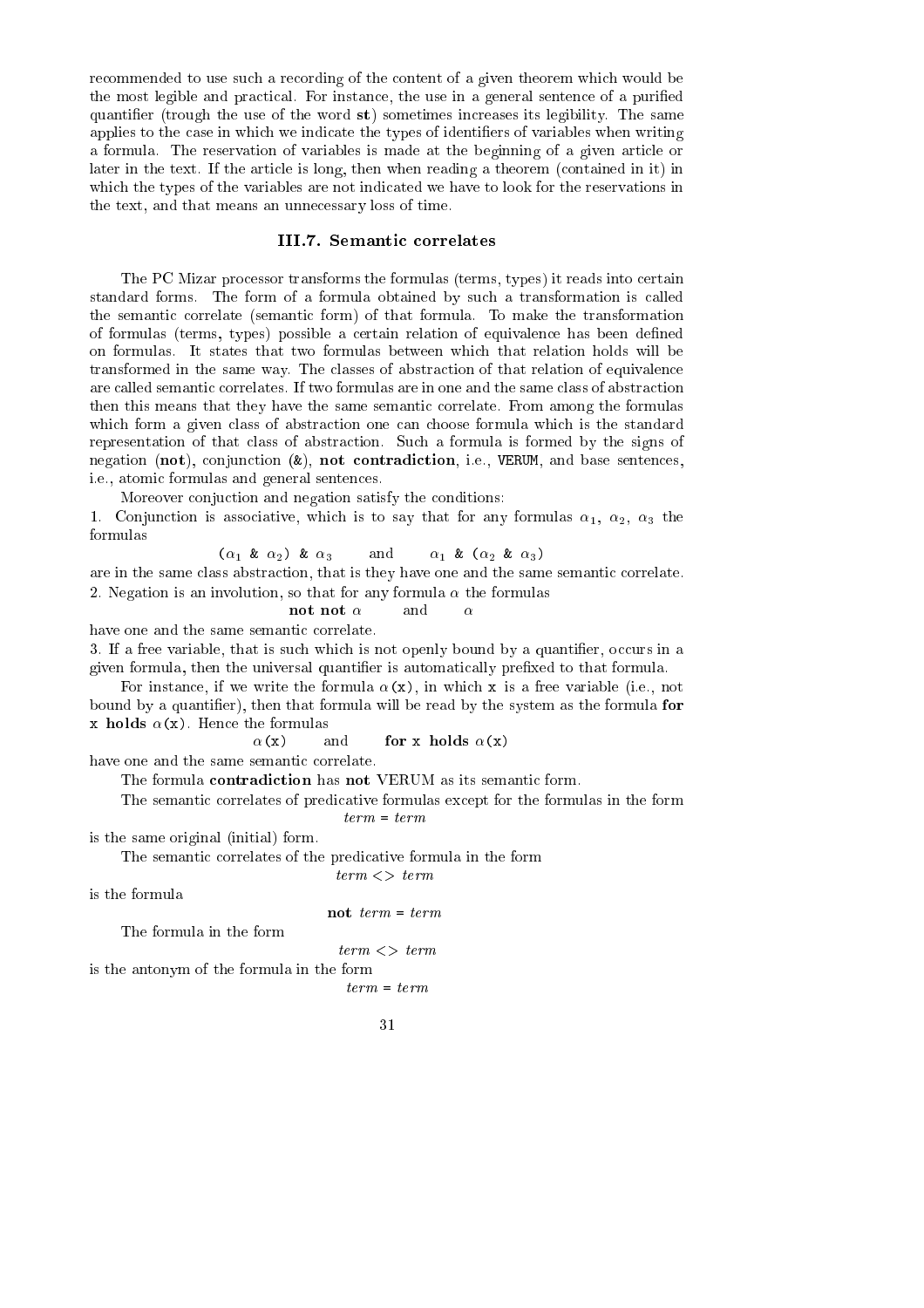Moreover, for the formula  $x < y$  (where x, y have the type Element of REAL) there are two antonyms:

 $x > y$  and  $y < x$ 

which are synonyms, and the synonym:  $y > x$ .

The knowledge of semantic correlates can be used in the construction of skeletons of proofs, be
ause the form of the semanti orrelate of a given formula determines the skeleton of the proof of that formula.

If P,  $Q$ , A, B, C,  $\mathfrak{G}$  are not constants but earlier reserved identifiers of variables, then the formulas

a)  $P \subseteq C1$  P and for P holds  $P \subseteq C1$  P b) Int Q is open and for Q holds Int Q is open  $\epsilon$ )  $\alpha$  and  $\alpha$  are a proportion in the anti-separated  $\alpha$  is a function of  $\alpha$  is a function of  $\alpha$ is\_closed & A ∪ C is\_closed and for G, A, B, C holds (G) <sup>n</sup> A = B [ C & B,C are separated & A is\_closed implies  $A \cup B$  is\_closed &  $A \cup C$  is\_closed

have the same semantic correlates correspondingly in the examples  $a$ ,  $b$ ,  $b$ , and  $c$ ). In the formulas  $\alpha$  and  $\beta$  have one and the same semantic correlate, then  $\alpha$  may be replaced by  $\beta$  and conversely. This is advantageous, because if we want to prove  $\alpha$  it is sometimes more convenient to prove  $\beta$ . Here are several pairs of formulas:

| $\alpha$ & not contradiction        | and | $\alpha$                                                |
|-------------------------------------|-----|---------------------------------------------------------|
| $\alpha$ implies contradiction      | and | not $\alpha$                                            |
| not contradiction implies $\alpha$  | and | $\alpha$                                                |
| for x for y holds $\alpha$          | and | for x, y holds $\alpha$                                 |
| $ex x st ex y st \alpha$            | and | $ex x, y st \alpha$                                     |
| for x st $\alpha$ holds $\beta$     | and | for x holds $\alpha$ implies $\beta$                    |
| $\alpha$ & $\beta$ implies $\gamma$ | and | $\alpha$ implies ( $\beta$ implies $\gamma$ )           |
| not not $\alpha$                    | and | $\alpha$                                                |
| $\alpha$ or $\beta$                 | and | not $\alpha$ implies $\beta$                            |
| not ex x st $\alpha$                | and | for x holds not $\alpha$                                |
| $\alpha$ iff $\beta$                | and | $(\alpha$ implies $\beta)$ & $(\beta$ implies $\alpha)$ |

Formulas in each pair have the same meaning for Mizar. They are thus formulas which have the same semantic correlate.

### $Remark:$

```
The sentences \alpha \& \beta and \beta \& \alphahave different semantic forms. The same applies to the sentences
                           \alpha or \beta and \beta or \alpha.
```
In the above examples the formulas  $\alpha$ ,  $\beta$ ,  $\gamma$  should, in order to secure the correct construction of sentences and the subsumption of those sentences under the given sentence schemata, be bracketed whenever necessary. Should, for instance,  $\gamma$  be an implication or equivalence, then the formulas in which it would occur should be written thus:

 $\alpha \& \beta$  implies  $\gamma$  and  $\alpha$  implies ( $\beta$  implies  $\gamma$ ). and The same applies to  $\alpha$  and  $\beta$ .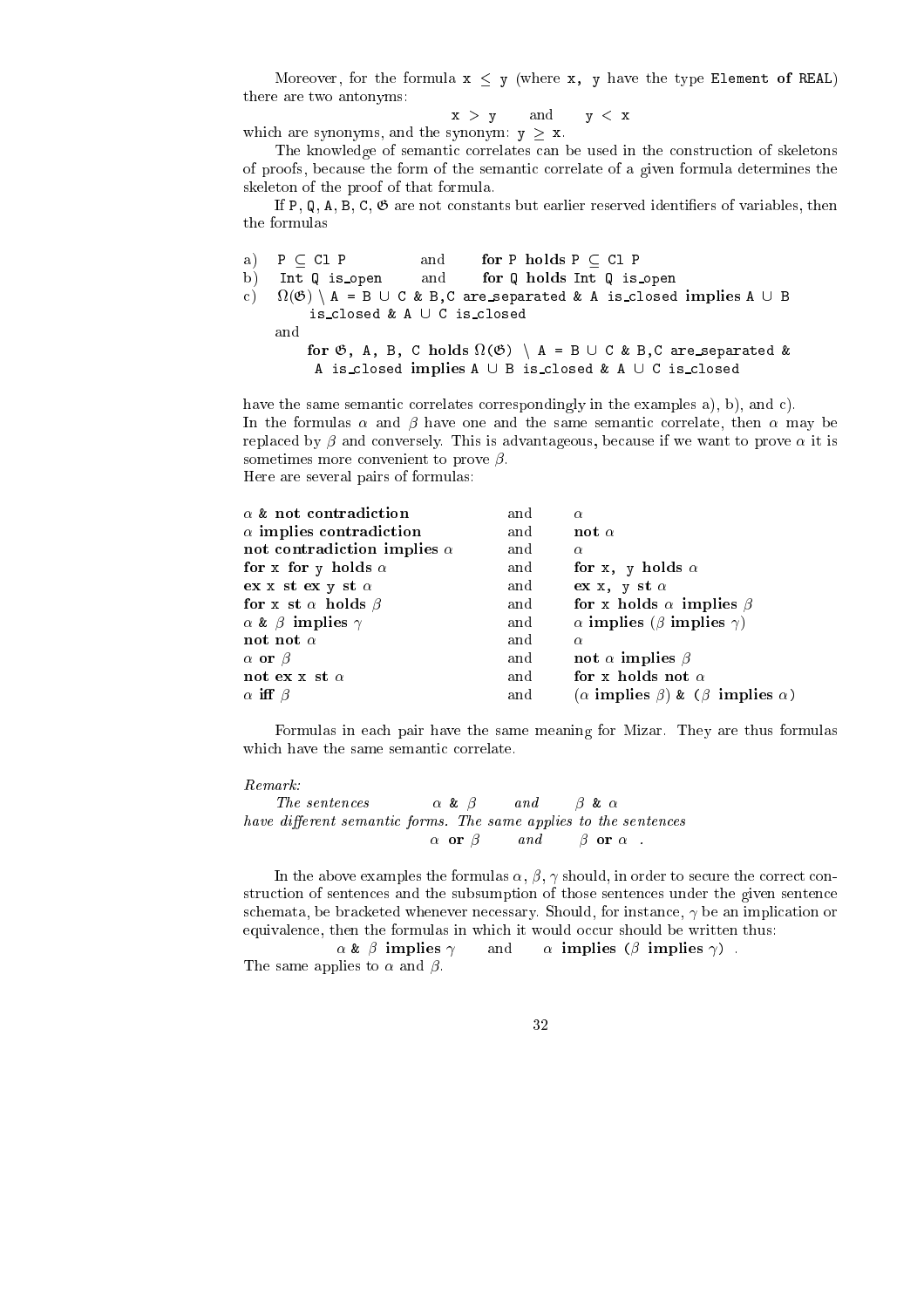### IV. PROVING SENTENCES IN MIZAR

### IV.1. Justifications

Before proceeding of that theorem in the Mizar notation and then proceed to justify  $\mathbf{i}$ 

There are several possibilities of justifying theorems, but at this point we shall be concerned with only one them, namely straightforward justification is a justification in whi
h one gives the referen
e (list of labels indi
ating the senten
es whi
h are the premisses of the theorem being justified). Straightforward justification can be classed into:

a) simple justification,

b) justification by schema.

Direct justification has been following form:

 $(*)$  sentence-justified by list-of-references :

The list of references is a finite sequences of references separated from one another by commas.

References have been discussed earlier. Note only that they are classed into library references (which to theorems to be found in articles) and local references (which through labels enable one to use sentences justified earlier and to be found in a given article).

We shall give below several sentences justified directly:

(1)  $M \cup \emptyset = M$  by BOOLE:60;

BOOLE:60 is a library reference. It denotes the theorem No.60 to be found in the file BOOLE.abs.

(2)  $k + 1 = 1 + k$  by NAT<sub>-1</sub>:3;

(3)  $k < 0$  &  $0 < 1$  implies  $k < 1$  by NAT\_1:13;

(see example  $No.2$  in the file  $art.1st$ ).

### $Remark:$

The justification by by should include labels of sentences which have occurred earlier  $(in$  an earlier part of the text or in an earlier article) and are accessible in the place of reference (which is to say that they are labels which occurred at an earlier closed level of reasoning  $(1)$  or point to the current level of reasoning  $(2)$ ). Hence the justifications in the following example would be incorrect:

```
EXAMPLE
for M, N being set, x being Any st x 2 M holds x 2 M [ N
proof
            let M,N be set, x be Any;
            assume A: x 2 M;
            hen
e thesis by BOOLE:8;
end;
for a being \mathcal{L} by Any, M by A \mathcal{L} and \mathcal{L} and \mathcal{L} and \mathcal{L} and \mathcal{L} and \mathcal{L} and \mathcal{L} and \mathcal{L} and \mathcal{L} and \mathcal{L} and \mathcal{L} and \mathcal{L} and \mathcal{L} and \mathcal{L} and \math* (1)
```
B: now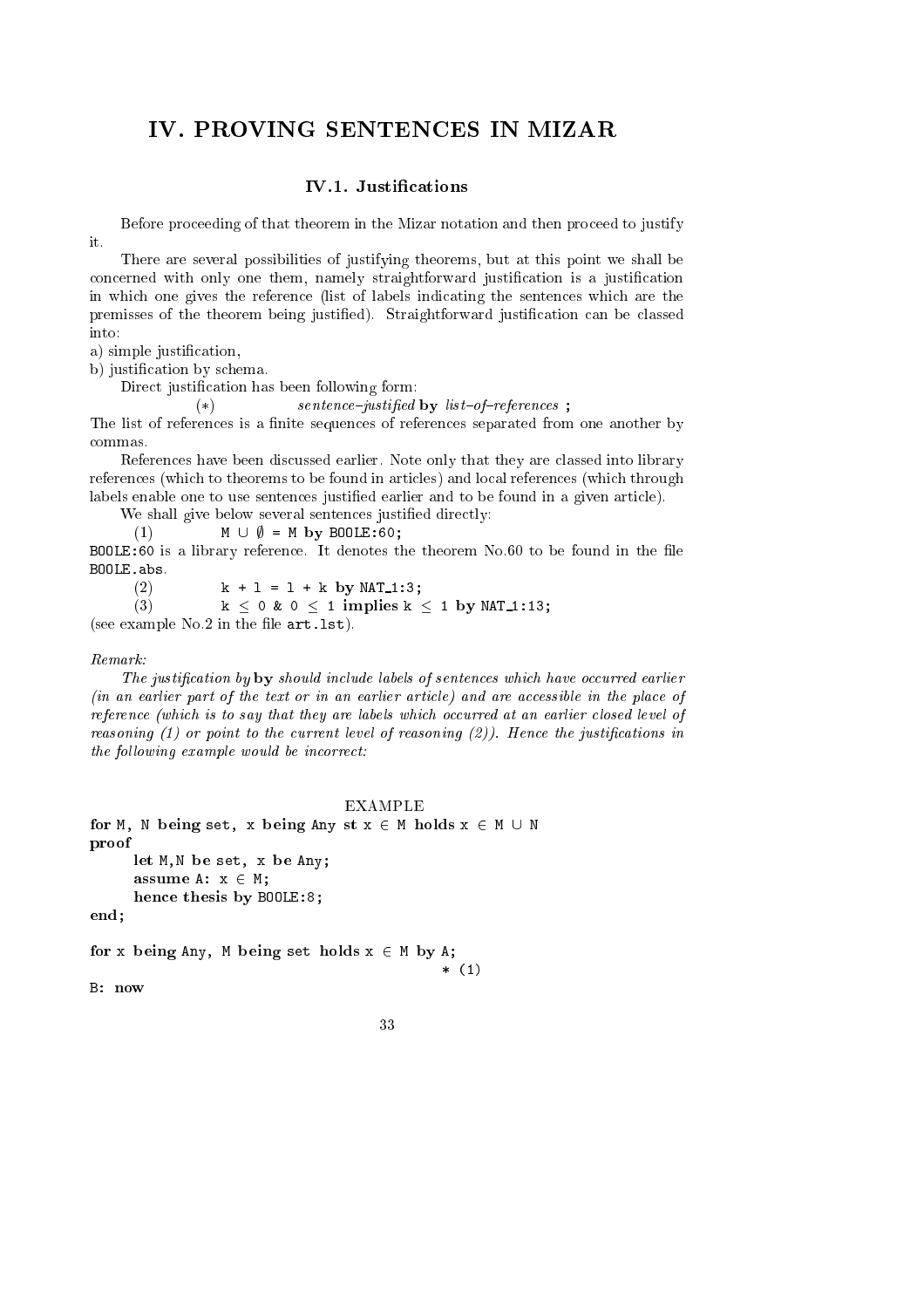let  $\mathbf{v}$  be a between  $\mathbf{v}$  be set;  $\mathbf{v}$  be set;  $\mathbf{v}$  be set;  $\mathbf{v}$  $x \in M$  implies  $x = x$  by B; \* (2)

end;

(see example No.  $3$  in art. lst).

In the case of some theorems it is more convenient, before one proceeds to prove them, to prove, earlier (a) auxiliary lemma(s). Then proof of the theorem proper will offer no problems because it will be a straightforward justifications.

For instance, if one wants to prove a theorem which is an equivalence, then one can earlier prove the necessary implications. Such a case is presented in example No. 30 in the annex.

Sometimes it is convenient to justify an auxiliary lemma (or lemmas) in the process of proving a given senten
e. It is also worth mentioning su
h straightforward justi
ation in which the reference list is a zero list. In such a case  $(*)$  has the form:

### justified-sentence;

That special kind of justification pertains only to those sentences which are tautologies of the propositional calculus or simple laws of the functional calculus.

That part of the system which verifies justifications is called CHECKER. Tautologies are self-evident for CHECKER and require no justification.

Straightforward justification with a zero reference will be illustrated by examples.

Int P = P implies not (Int P  $\neq$  P & Cl P = P);  $P = Q$  implies (P is open iff Q is open); for k, l holds k = l or k 6= l;

(see example No.  $36$  in the file  $art.$  lst).

Justification by schema in the following form:

justified-sentence from symbol-of-schema (reference-list);

is another straightforward justification.

The number of referen
es in a referen
e list may be zero, as in any expression in the form list-....

If the reference list is a zero list, then justification by schema has the following form: justified-sentence from symbol-of-schema;

Example four in the file  $art last$  illustrates the proof of a theorem in which the s
hema of indu
tion is used.

In the examples given above we had to do with straightforward justification only. But in most cases a theorem requires a proof, and straightforward justifications – especially a direct one – find application in the reasoning used in the proof (is a certain step in the proof ).

If the truth of a theorem cannot be justified directly or by reference to a schema, then a proof must be arried out.

After re
ording the ontent of the theorem we write:

proof

...

end;

where the dots will, of course, be replaced by a certain reasoning.

Every reasoning is a sequence of successive transitions must be justified (straightforward justifications or by proof). Exceptions in that respect are those recordings which form the skeleton of the proof (assumption, generalization, exemplification), but these will be discussed in the next section.

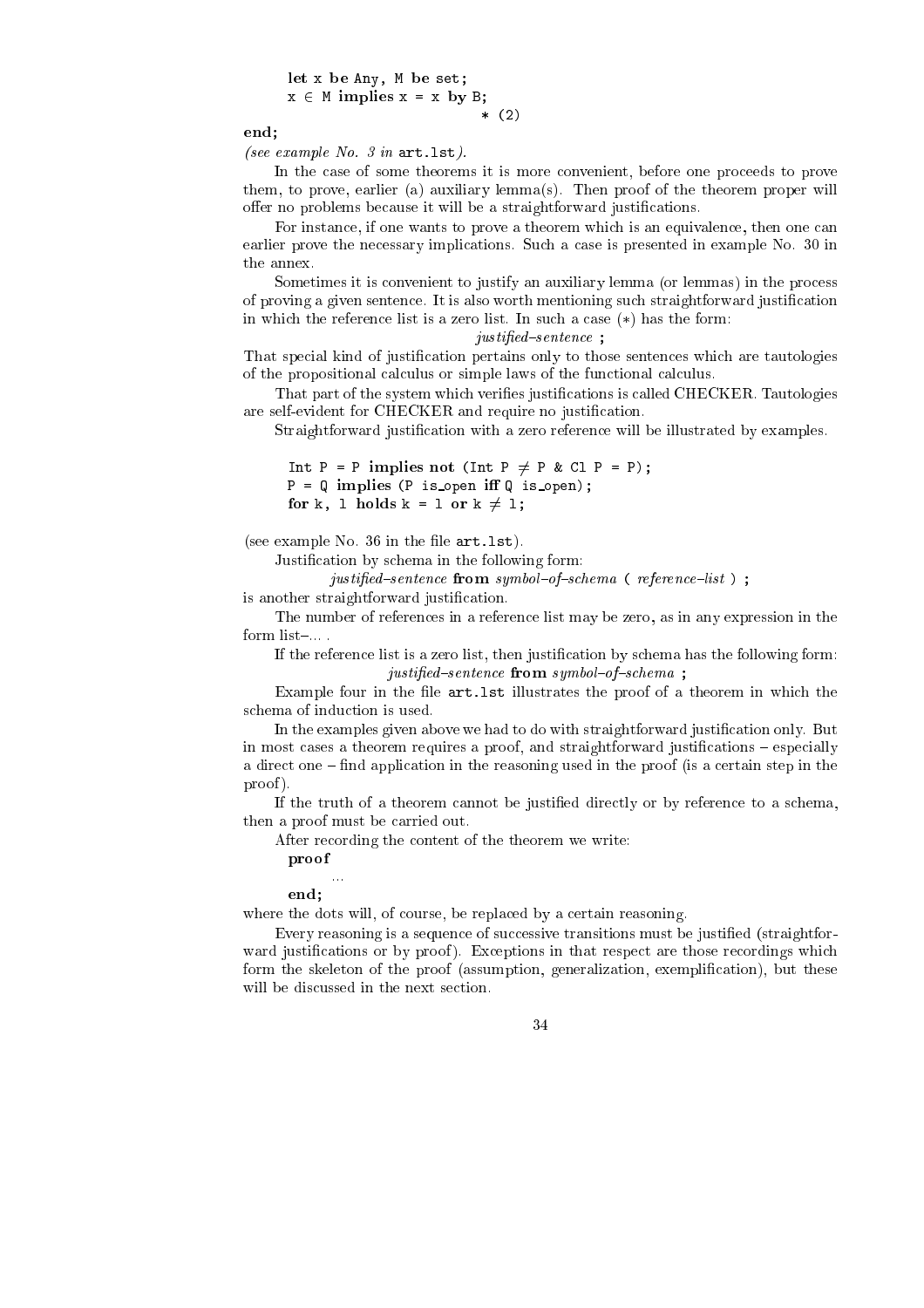A justied step in a proof is alled a statement. The steps whi
h ombine to from the proof depend on the thesis of the theorem, the way of proving  $(e.g.$  direct or indirect proof) and, obviously, the imagination of the person who writes the article.

Let us try to prove (without restoring to the Mizar notation) the following topological proof:

For any subset  $A$ ,  $B$  of a topological space  $\mathfrak G$  the following holds:  $Cl (A \cap B) \subseteq Cl A \cap Cl B$ 

Proof .

Let us consider any two subsets A, B of topological space  $\mathfrak{G}$ .

It is know from the properties of sets that  $A \cap B \subseteq A$  and  $A \cap B \subseteq B$ . By availing ourselves of the following property of the losure operation:

If  $M \subseteq N$  then Cl  $M \subseteq Cl$  N where M, N are subsets of a topological space we may write:

Cl  $(A \cap B) \subset C$ l A and Cl  $(A \cap B) \subset C$ l B Hence Cl  $(A \cap B) \subseteq$  Cl  $A \cap C$ l B

quod erat demonstrandum.

Let us now try to record that proof in the Mizar notation. The Mizar article which would carry the proof of the theorem under consideration would have, as is know, to onsist of the following elements:

directives of environment

 $\mathbf{b}$ 

ontent of theorem

proof

reasoning

end;

The theorem in question, when re
orded in Mizar notation, has the following form: for A, B being  $S$  being  $S$  being  $S$  and  $A$  and  $A$   $A$   $A$   $B$   $C$ 

In accordance with what has been said in the chapter concerned with formulas the above recording of the content of the theorem is only one of several possible versions.

We shall now proceed to construct the next proper, that is the text which follows the word **begin**. The remaining part of the article will be discussed later. Such a sequence of writing the proof is of a certain importance, especially for a person who starts learning Mizar. Now after the writing of the text proper one can see clearly which directives of the environment must be inserted between the words environ and begin. But, on the other hand, it must be borne in mind that if the environment is defectively constructed during a considerable time taken by the process of proving, than that will make the proof more difficult because in the *Mizar procedure*, that is the verification of the correctness of the proof in progress, errors related to the defe
tive onstru
tion of the environment will be reported.

The construction *reservation of variables* is used only for the identifier of  $\mathfrak{G}$ , which indicates a certain topological space. The types of the remaining identifiers will be given whenever ne
essary.

The next proper then assumes the form:

reserve <sup>G</sup> for TopSpa
e;

for A, B being Subset of <sup>G</sup> holds Cl (A \ B) Cl A \ Cl B provided a series of the contract of the contract of the contract of the contract of the contract of reasoning end;

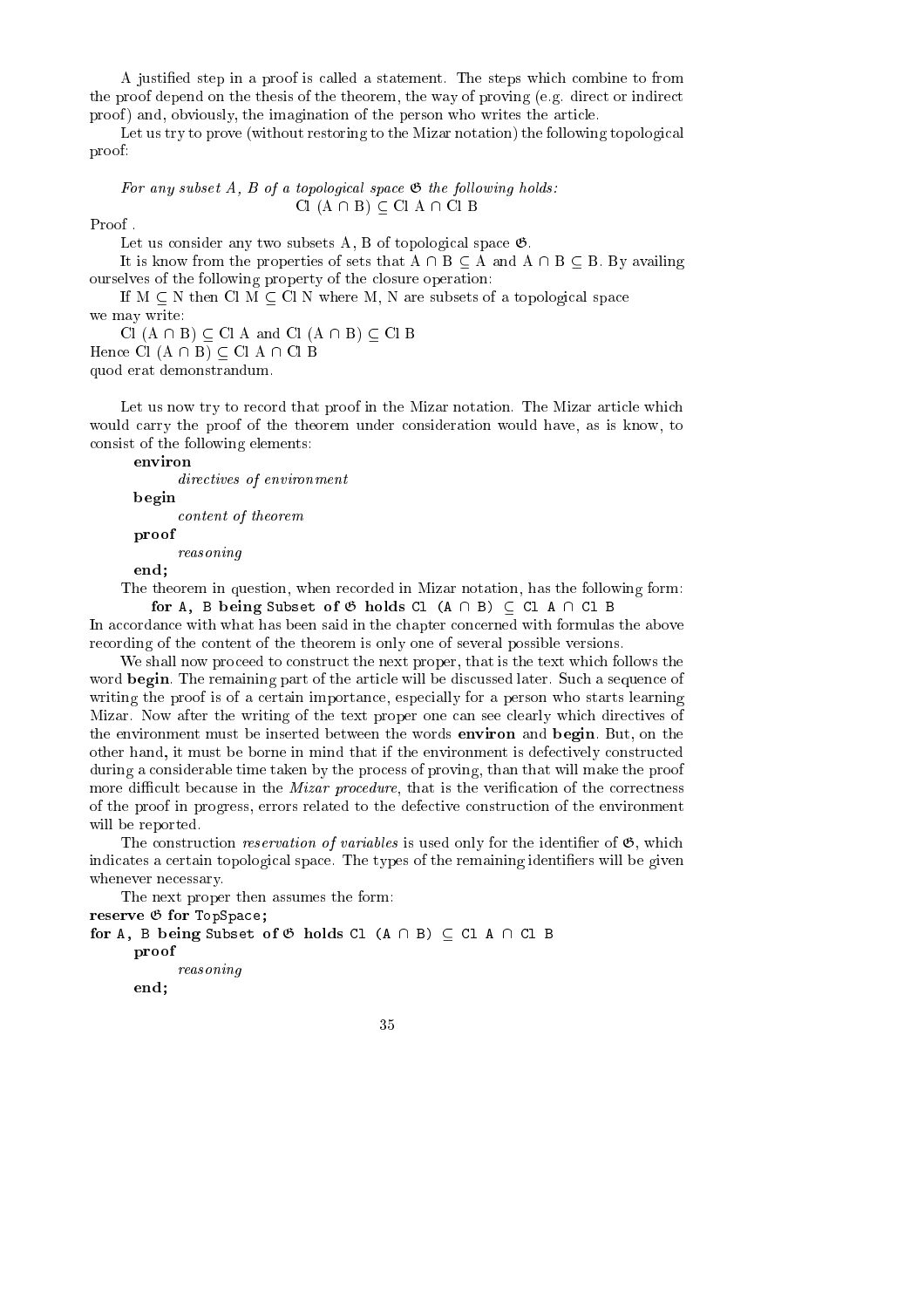At this point the arrying out the reasoning remains.

In the previous proof we considered any two subsets of a topological space  $\mathfrak{G}$ . Now we shall proceed analogically.

After the word proof we have to write:

let  $A$  be subset of  $B$  be Subset of G;  $B$  be Subset of G;  $B$ 

This expression an be translated thus:

Let A, B be any subsets of a topological space  $\mathfrak{G}$ .

In the expression let A, B be Subset of  $\mathfrak{G}$ ; the types of the variables A, B had to be specified because they had not been reserved in the reservation of variables.

(The qualification given in a formula has its scope only until the and of that formula.)

We continue to imitate the previous proof and write:

 $A \cap B \subset A \& A \cap B \subset B;$ 

This is a ertain step in the reasoning. It has been said earlier that every step of the reasoning. It has been said earlier that every step of the reasoning must be justied be
ause otherwise the CHECKER will report error No. 4: This referen
e is not accepted by Checker.

In the case under consideration direct justification will suffice; this is to say we mean a justification which does not require indication of the appropriate references.

Note once more that the files in which the contents of the theorems are in the subdirectory \ABSTR (\ABSTR is a subdirectory of \MIZAR) and have the extension \*.abs. When inspecting the file BOOLE. abs we come across Theorem No.37 (i.e., BOOLE: 37), which states that for any sets  $X, Y$  we have:

 $X \cap Y \subseteq X \& X \cap Y \subseteq Y$ 

when reference is made to this theorem the first step of the reasoning is justified. We obtain the statement:

Z1:  $A \cap B \subseteq A \& A \cap B \subseteq B$  by BOOLE:37;

The next justied step of the reasoning we obtained by the appli
ation of Theorem No. 49, to be found in the file PRE TOPC. abs. Its content is:

for A, B being Subset of <sup>G</sup> st A B holds Cl A Cl B

This theorem is to be applied to this formula

 $A \cap B \subseteq A \& A \cap B \subseteq B$ 

That is why it was necessary to provide it with a label, which in our case consists of the inscription Z1. Note that the identifier of a label must be followed by a colon :. By referring to a given label we refer to the senten
e whi
h bears that label.

The second step in the reasoning will be as follows:

Z2: Cl  $(A \cap B) \subset C1$  A & Cl  $(A \cap B) \subset C1$  B by Z1, PRE TOPC:49; As an be seen, this senten
e has been provided with a label be
ause it will have to be used as a premiss in the further part of the proof.

As can be seen, the theorem PRE TOPC: 49 has been applied twice, but in the justification it has been given only once.

Remark: If in one and the same step of the proof a reference is indicated several times, then it suffices to give it only once after the word by.

After availing ourselves of the theorem BOOLE:39, whi
h says:  $Z \subset X \& Z \subset Y$  implies  $Z \subset X \cap Y$ 

(where X, Y, Z are any sets)

we can write down the conclusion:

thus Cl (A  $\rightarrow$  )  $\rightarrow$  2.59; and  $\rightarrow$  2.59; and 2.59; and 2.59; and 2.59; and 2.59; and 2.59; and 2.59; and 2.59; and 2.59; and 2.59; and 2.59; and 2.59; and 2.59; and 2.59; and 2.59; and 2.59; and 2.59; and 2.59; and 2.59

This is the last step in the reasoning of the proof.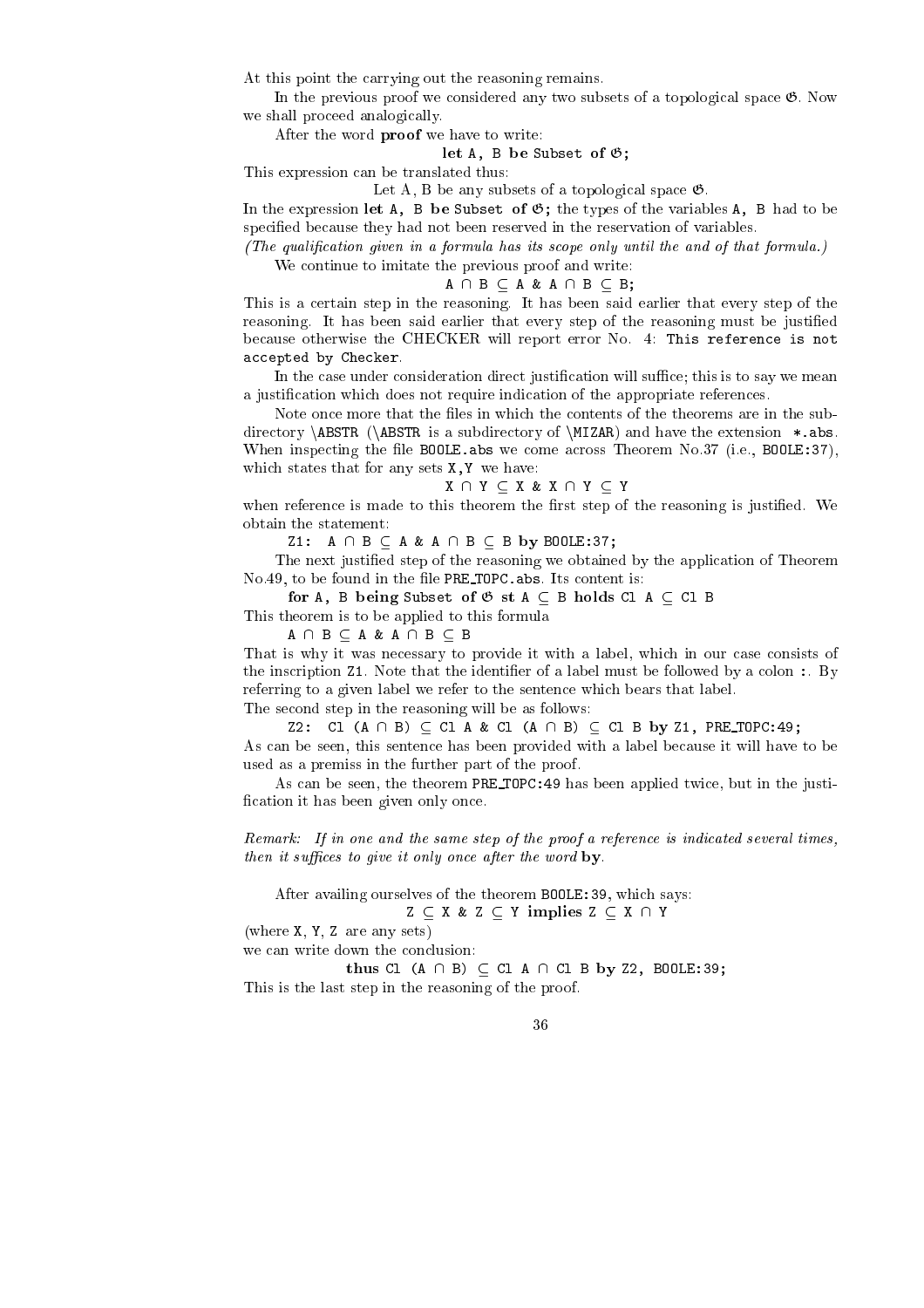The word thus precedes the sentence which is the thesis of the proof or its part. In our ase it is the thesis of the proof.

Ultimately, the next proper is as follows:

```
reserve G for TopSpa
e;
for A, B being Subset of G holds Cl (A \ B)  Cl A \ Cl B
       proof
          let A, B be Subset of G;
          Z1: A \cap B \subseteq A \& A \cap B \subseteq B by BOOLE:37;
          Z2: Cl (A \cap B) \subset C1 A & Cl (A \cap B) \subset C1 B by Z1, PRE TOPC:49;
          thus Cl (A \rightarrow ) \rightarrow 39; A \rightarrow 20; A \rightarrow 22, Boole:39;
      end;
```
It now remains to insert the appropriate dire
tives of the environment between the word environ and begin. Let us begin with the vocabularies, that is, with the directive vo
abulary ... ;.

The text proper above there the following symbols occur:

| $\cap$ , Cl      | symbols of functors, |
|------------------|----------------------|
|                  | symbol of predicate, |
| TopSpace, Subset | symbols of modes.    |
|                  |                      |

The symbol  $\cap$  is to be found in the vocabulary BOOLE. The symbols C1 and TopSpace are introdu
ed in the vo
abulary TOPCON, whereas the symbol of the mode Subset and of the predicate  $\subseteq$  are in the vocabulary HIDDEN. The vocabulary directives which must be in
luded in our arti
le are:

 $\sim$  and  $\sim$  abundance;  $\sim$  and  $\sim$  and  $\sim$ 

vo
abulary TOPCON;

The directive **signature**  $\alpha$ ; allows on to use vocabulary symbols in accordance with the format defined in the article  $\alpha$  miz, format - the number of left-side and rightside arguments and also the types of the result and the arguments of the functor or an expansion of a mode.

In our case the symbol  $\cap$  is used as that of the intersection of sets. That intersection may be treated as an intersection of subsets of a topological space which vields also a subset of that space, or else  $-$  without any modification in the reasoning  $-$  as an ordinary intersection of sets. Hence its use requires the joining of the directive:

### signature subset in the subset of  $\mathcal{L}_{\mathcal{A}}$

(redenition for subsets)

or the directive

### signature PRE TOPC;

(redefinition for subsets of a topological space)

or the directive

### signature Bookstadt, i

### (definition of intersection of sets).

The definition of the predicate of inclusion, for which we use the symbol  $\cap$ , is to be found in the article TARSKI. If it is to be used in our case one of the directives of environment must be

### signature Tarskinstein,

In the article PRE\_TOPC the definition of the closure of a set, symbolized C1, and the definition of the mode TopSpace, are introduced, hence it is necessary to join the directive

### signature Pressure Pressure

Since in the proof we availed ourselves of theorems to be found in the articles BOOLE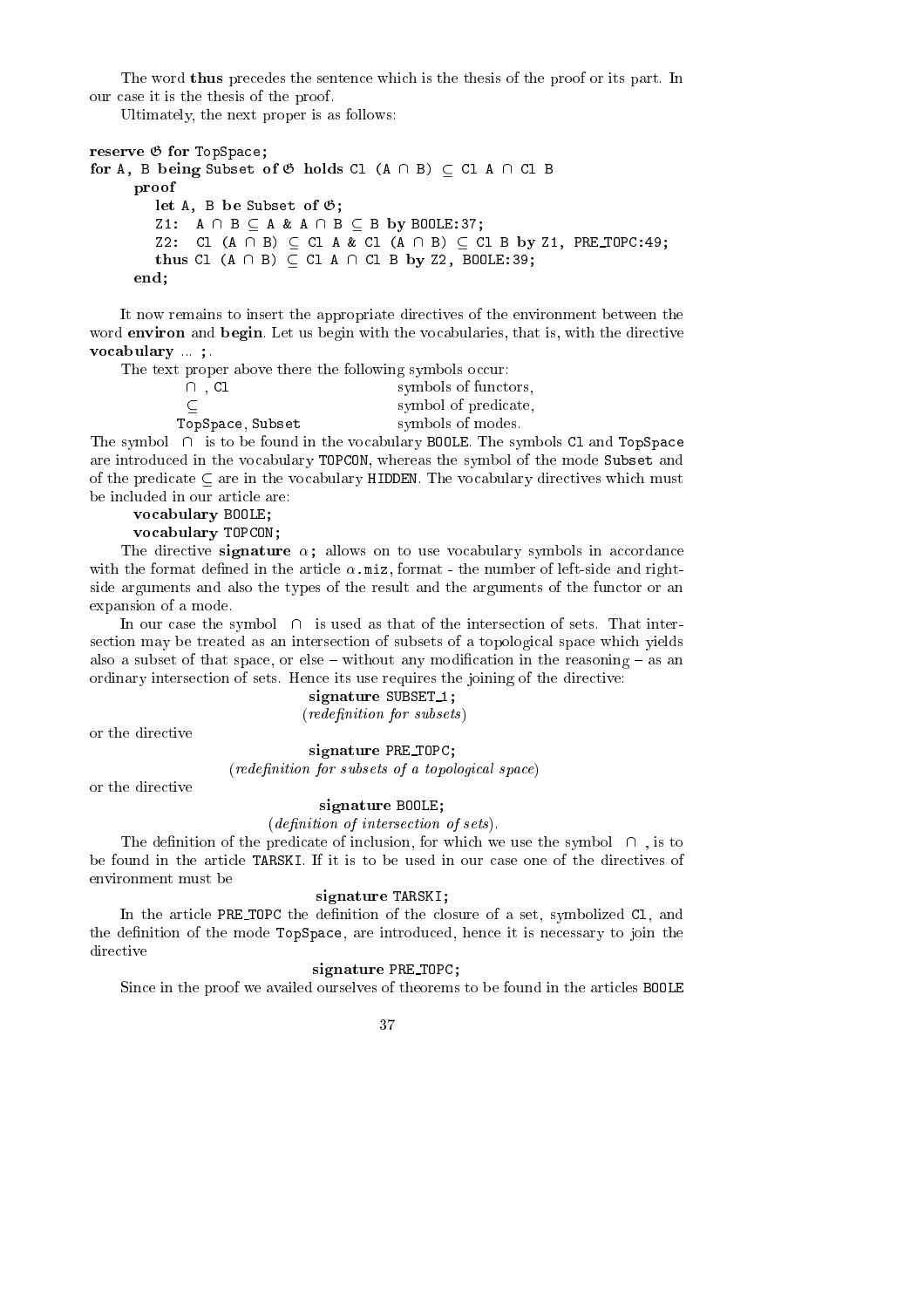and PRE\_TOPC, two more directives must be added to the earlier given directives of environment, namely:

### $\mathbf{B}$

 $\blacksquare$ 

The Mizar arti
le ontaining the proof of the theorem under onsideration is to be found in the annex, example  $5$  in the file  $art.$  lst.

Remark: In Mizar it is allowed to overridden labels. Hence the marking of several sentences from one and the same level of reasoning is not an error.

If, at a given level of reasoning, in whi
h there are no other levels of reasoning, several sentences are marked by the same label, then the reference to that label means referen
e to the last senten
e marked by it.

By a level of reasoning we mean:

(a) the reasoning ontained between the orrespondingly paired words proof and end;,

(b) the reasoning contained between the correspondingly paired words **now** and end;

(
) the reasoning ontained between the orrespondingly paired s
hemes and ;.

Reference to labels from an earlier closed level of reasoning is not allowed.

### EXAMPLE

Two levels of reasoning will be shown below. The inscriptions  $\alpha$ ,  $\beta$ ,  $\gamma$ ,  $\delta$  denote certain formulas. At the shown levels of reasoning the label  $\Lambda$ : occurs only in the indicated positions.



In the justification of the sentence  $\gamma$  the reference to the label means reference to the last sentence marked by it, that is to the sentence  $\beta$ . But in the justification of the sentence  $\delta$  the reference to the label A: means reference to the sentence  $\alpha$ . At the place it is impossible to refer to the se
ond senten
e marked by the label A:, that is to the sentence  $\beta$ , because that sentence is at the previously closed level of reasoning.

In the proofs of theorems are long it is convenient to use the corresponding recording of the reasoning used in the proof, that is su
h whi
h shortens that reasoning and makes it learer and more legible. That an be a
hieved by the elimination of the labelling of sentences through the use in the proof of the words: then, hence, and thesis.

The prefixing of the sentence  $\beta$  by the word **then** indicates that in the justification of  $\beta$  we avail ourselves of the sentence  $\alpha$  which directly precedes  $\beta$ . In such a case  $\alpha$  need not be marked by a label.

This way of justification is called *linking*.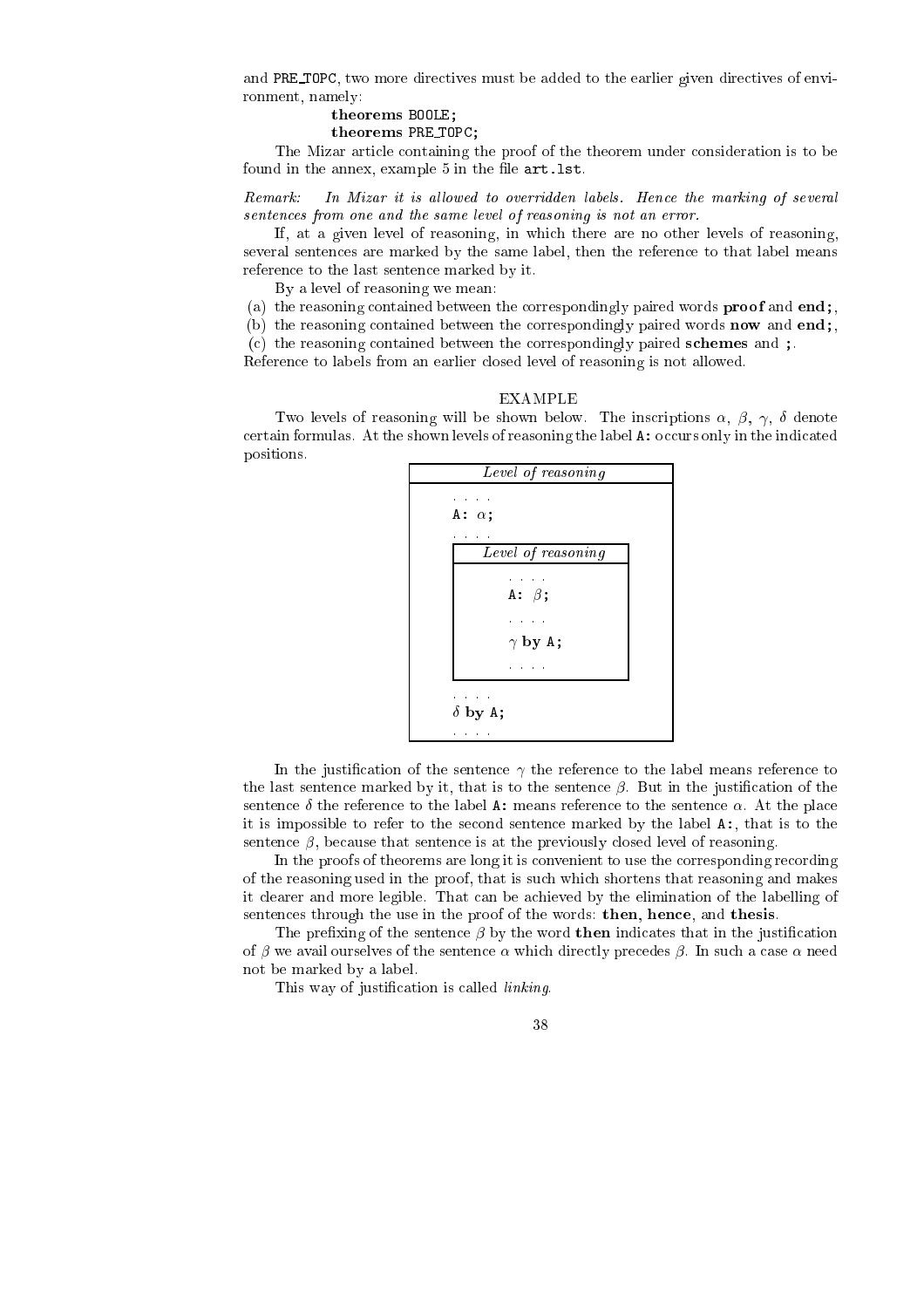We shall use *linking* in the proof carried out earlier. Instead of the sentence labelled Z1: and Z2: we shall have:

 $A \cap B \subseteq A \& A \cap B \subseteq B$  by BOOLE:37;

then Cl (A \ B) Cl A & Cl (A \ B) Cl B by PRE TOPC:49;

It must be emphasized that *linking* requires that the expression  $\beta$  be a statement justified straightforwardly, and  $\alpha$ -sentence. That imposes certain limitation upon the application of linking. For instance, linking cannot be applied directly after **proof** not after a olle
tive assumption, be
ause it is not know whi
h of the partial assumptions is meant. Not can it be applied after the statement of choice, after the statement of a change of type, after exemplification. Linking can be applied directly after a sentence, a statement justified directly a statement of choice, and a diffuse statement.

If the pre
eding senten
e is one of the premisses of the on
lusion, then linking may be indicated by the replacement of **thus** by **hence**. The sentence preceding the conclusion may be unlabelled. Figuratively speaking, the recording:

 $A:\alpha$ :

the set of the state of the state of the set of the set of the set of the set of the set of the set of the set

may be repla
ed by the re
ording:

 $\alpha$ ;

e en een van die beskryp oorspele in die beskryp oorspele van die beskryp oorspele van die beskryp oorspele van die beskryp oorspele van die beskryp oorspele van die beskryp oorspele van die beskryp oorspele van die beskry

When the possible linkings are considered the proof of the theorem discussed earlier will assume the form:

proof

let A, B be Subset of G;

 $A \cap B \subseteq A \& A \cap B \subseteq B$  by BOOLE:37; then Cl (A \ B) Cl <sup>A</sup> & Cl (A \ B) Cl <sup>B</sup> by PRE TOPC:49;

end;

(see example No. 6 from art.lst)

The conclusion (that is the thesis of the proof or its part), which in this case in the expression

hence Cl (A  $\beta$  by Boole:39; and Boole:39; and Boole:39; and Boole:39; and Boole:39; and Boole:39; and Boole:39; and Boole:39; and Boole:39; and Boole:39; and Boole:39; and Boole:39; and Boole:39; and Boole:39; and Boole:

Cl  $(A \cap B) \subseteq C1$   $A \subseteq C1$  B

may be replaced by the word **thesis**, which means that which is left to be demonstrated. The word thesis is treated by Mizar as a formula. The formula thesis may be used solely within the proof, that is between the words **proof** and **end**; .

### EXAMPLES of the use thesis

in the termination of the proof:

... hence thesis; end; or ... thus thesis; end;

The example Nos. 7, 10, 28, 29 from the file art. 1st illustrate the application of the formula thesis at the end of the proof.

In the example No. 7 in the first inner proof, that is in the proof of the thesis P[ T= T, thesis denotes the formula P[ T= T, whereas in the se
ond inner proof

In the example No.10 the formula thesis occurs twice. In the first case it denotes the formula W is open by the second who who where the second conduction in the second complete the second of t the proof, it denotes the formula  $x \in Int$  P.

In the example No.28 thesis denotes the senten
ed being proved in that examples, that is the senten
e

> T is\_connected iff for A being Subset of T st A is\_open\_closed holds A = ;T or A = T

whereas thesis in the example No.29 denotes the formula P is dense.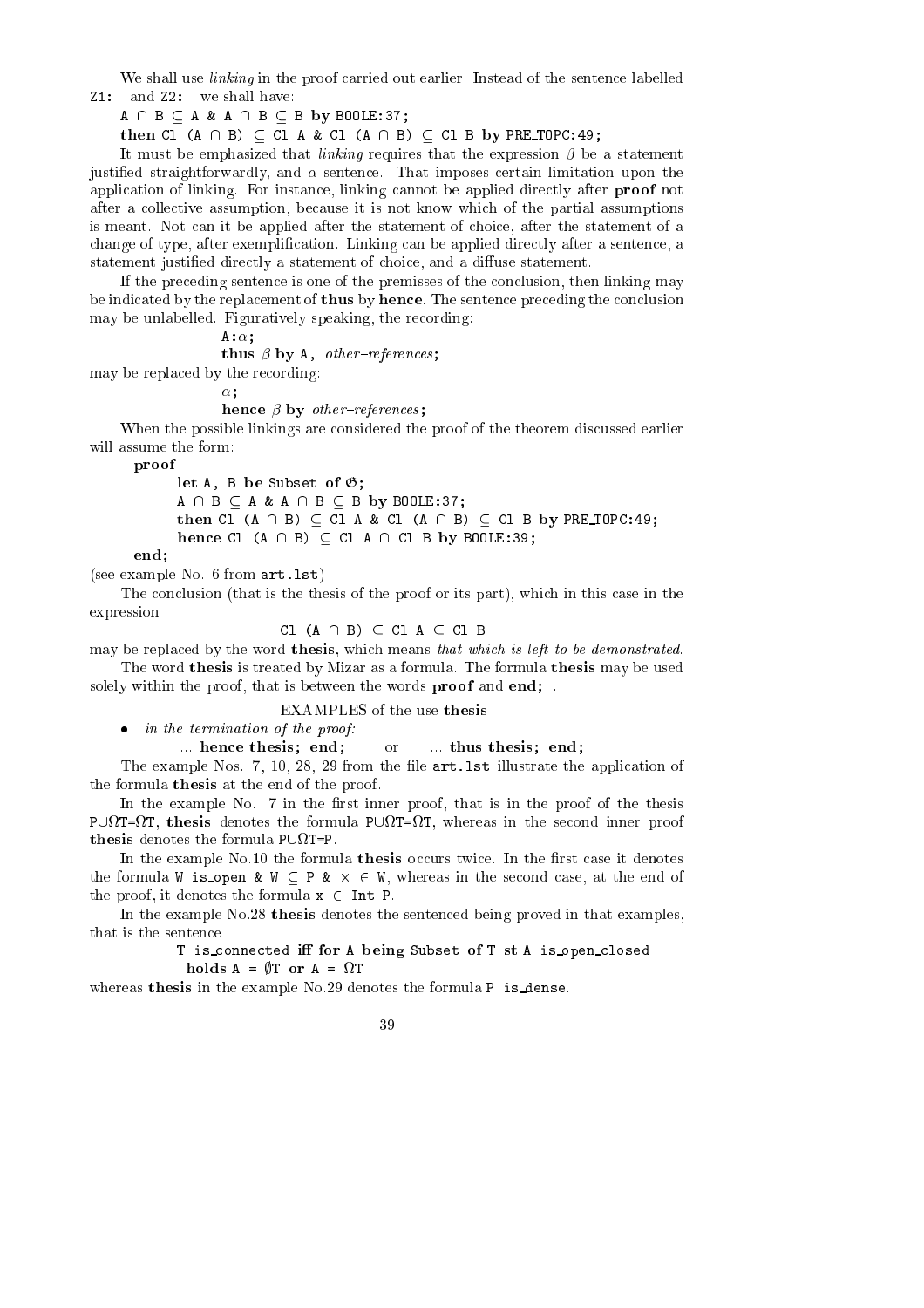at the beginning of an indire
t proof:

proof assume not the interest of the sister assume not the interest of the sister and the interest of the interest of the interest of the interest of the interest of the interest of the interest of the interest of the inte

Such a use of thesis found application in the examples Nos. 19, 22, 23.

In the example No.19 thesis denotes the senten
e being proved, that is the formula: for G st G is open holds <sup>p</sup> <sup>2</sup> <sup>G</sup> implies <sup>P</sup> \ <sup>G</sup> 6= ; .

In the example No.22 it denotes the formula  $P \neq Q$ , and in the example No.23, the formula  $A \neq \emptyset$ T.

```
 in a proof by 
ases:
         proof
                A: now assume \alpha; ...; hence thesis; end;
                   e these these is a set \alpha ; and \beta is a set \alpha is a set of \alphahen
e thesis by A;
        end;
```
### IV.2. Skeletons of proofs

Every proof, that is the reasoning contained between **proof** and end consists of elements which from its skeleton. The skeleton of a proof consist of:

> assumption, generalization, on
> lusion, exemplification.

It is to be noted that the skeleton of a proof is not determined unambiguously. Its structure depends on the form of the thesis to be proved and on the technique of proving (for instance, the *direct* or the *indirect proof*). The skeleton of the proof of a given thesis is based on the structure of the semantic correlate of that thesis. That part of the system which verifies the correctness of the structure of the semantic correlate of that thesis. That part of the system which verifies the correctness of the structure of the skeleton is alled REASONER.

When preceding to prove a sentence it is advisable to write at first the correct skeleton of the proof of that sentence (that is to say, disregarding the justifications of sentence). If the skeleton of the proof is written correctly, then only the errors marked by number 4 will be reported (by CHECKER).

### IV.2.1. DIRECT PROOFS

We shall now show the likely skeletons of proofs when the thesis is a *conjunction*, disjunction, implication, equivalence, a general sentence, and an existential sentence.

1. CONJUNCTION, that is an expression in the form  $\alpha_1 \& \alpha_2$ , where  $\alpha_1$  and  $\alpha_2$  are any formulas, is a thesis.

If this sentence is to be proved *directly*, then the skeleton of the proof may consist of the expression listed below and ontained between the words proof and end :

### proof

end;

........ thus 1; ........ thus 2; ........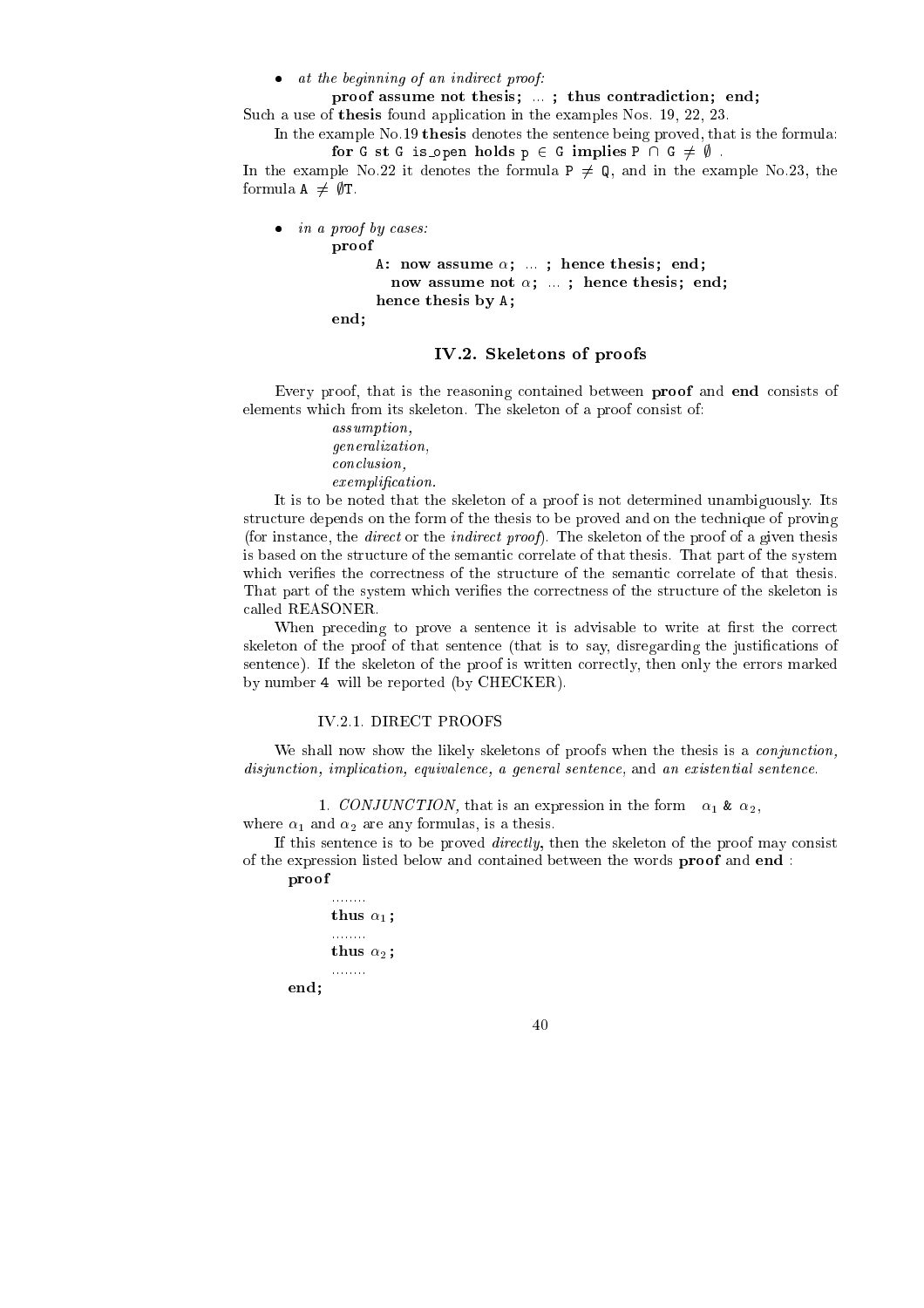The dots indicate that they are to be replaced by the remaining steps of the proof.

Self-evidently, the sentences  $\alpha_1$  and  $\alpha_2$  must be justified by a straightforward justification or by proof.

Every expression which is a component of the skeleton of the proof of a given sentence modifies the thesis of the proof. In the example given above until the occurrence of the expression thus  $\alpha_1$  the formula

### $\alpha_1$  &  $\alpha_2$

was the thesis of the proof. But the expression thus  $\alpha_1$  modified the thesis of the proof, which after that expression became the formula  $\alpha_2$ .

The sequence of the justification of  $\alpha_1$  and  $\alpha_2$  is essential;

it must be su
h as presented above. If we hange the order into:

thus 2;

thus 1;

then we obtain the skeleton of a proof of the sentence  $\alpha_2 \& \alpha_1$ . But the semantic correlates of the senten
e

 $\alpha_1$  &  $\alpha_2$  and  $\alpha_2$  &  $\alpha_1$ 

are different. Hence for Mizar these are two different sentences.

The example  $28.1st$  shows the form of the file when only the skeleton of the proof of the senten
e being justied is written down.

If in the proof in that example we hange the order of the expressions whi
h for the skeleton of the proof, then additionally the error marked by  $No.51$  -Invalid conclusion - will be reported. Such a situation is illustrated by the example Z9.1st.

The full proof is shown in the example No. 7 from the file art. 1st.

In the proof of the thesis in that example there are two inner proofs. In each of them the final conclusion of each proof is marked by the word thesis. In the first inner proof it denotes the formula Parts . They went for the secondary the formula Poles . The second

If the thesis is a onjun
tion of more than two onstituents, then the truth of ea
h constituent is to be justified.

For instan
e, for the thesis

 $\alpha_1$  &  $\alpha_2$  &  $\alpha_3$ 

the skeleton of the proof might be as follows:

proof

```
. . . . . . . .
thus 1;
. . . . . . . .
\cdots \cdots \cdots........
thus 3;
........
```
### $Remark:$

end;

The skeleton of the proof for the thesis  $\alpha_1 \& \alpha_2 \& \alpha_3$  is also the skeleton of the proof for the thesis  $\alpha_1 \& (\alpha_2 \& \alpha_3)$  and for the thesis  $(\alpha_1 \& \alpha_2) \& \alpha_3$ , which is to say that all the three formulas have one and the same semantic correlate.

2. IMPLICATION is a thesis.

There are two methods of proving implications, the *direct* and the *indirect*. If the impli
ation

 $\alpha_1$  implies  $\alpha_2$ 

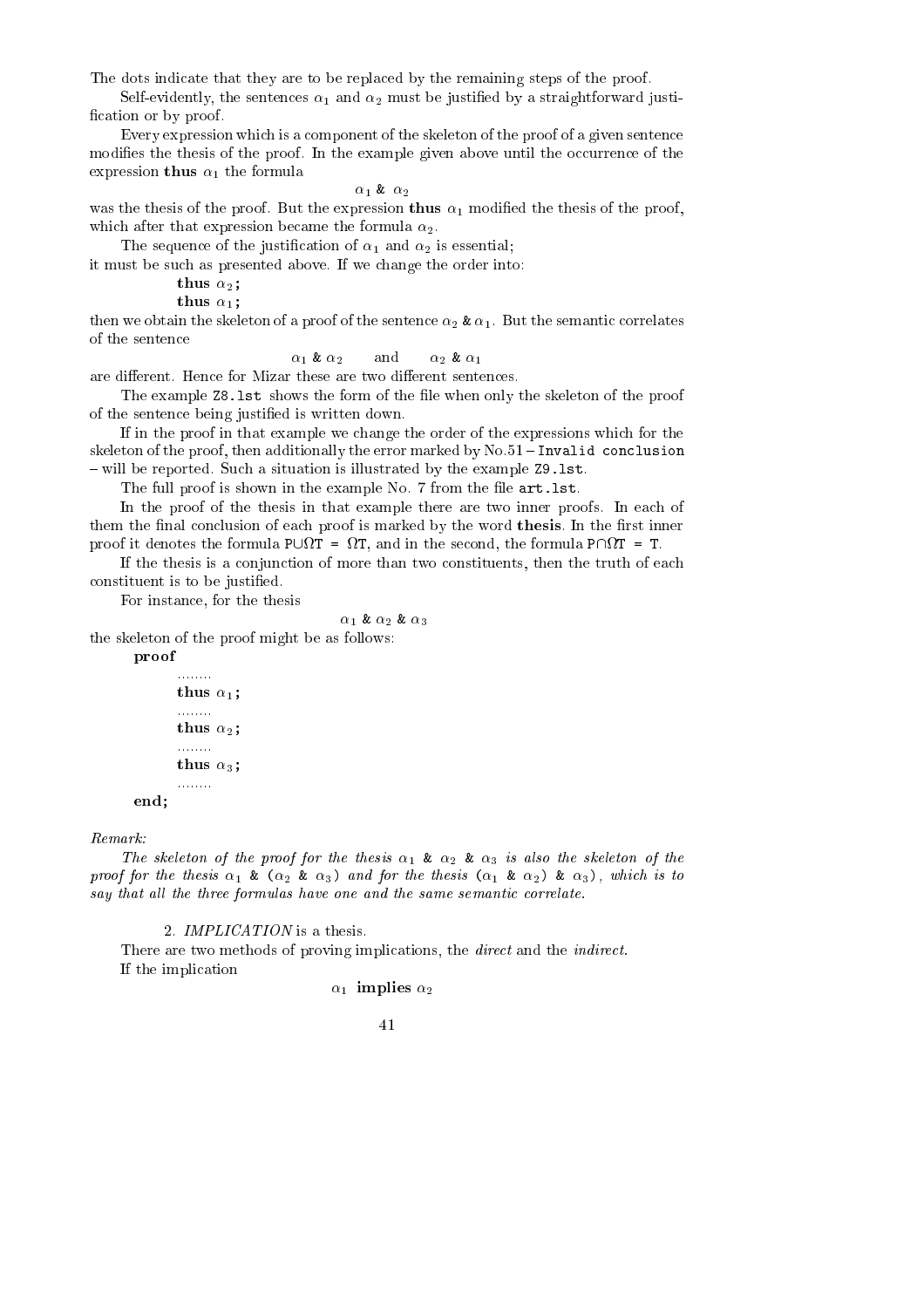is to be proved dire
tly, then one has to assume the ante
edent of the impli
ation and prove the onsequent. Hen
e the skeleton of the proof of the above senten
e will be as follows:

provided a series of the contract of the contract of the contract of the contract of the contract of

end;

assume 1; thus  $\alpha_2$ ; (*conclusion*)

Since the assumption in part of the skeleton of the proof it modifies the thesis. Before the assumption the thesis was the formula

 $\alpha_1$  implies  $\alpha_2$ 

but by assuming the antecedent of the implication we modify the thesis after the assumption the thesis become the formula  $\alpha_2$ .

### **EXAMPLE**

The skeleton of the proof of the senten
e

```

G = A [ B & A is 
losed & B is 
losed & A \ B = ;G
```
implies A, <sup>B</sup> are separated

may be su
h:

proof

assume and  $\alpha$  is the angle  $\alpha$  is the set of  $\alpha$  is the set of  $\alpha$  is the set of  $\alpha$ 

thus A, B are separated;

end;

 $(see an next - file Z10.1st)$ 

......

 $\mathbf{r}$  . The same

Remark:

The steps which constitute the skeleton of the proof (except for the conclusion) do not require justification. The remaining steps of the proof other that tautologies must be justified. This is explained by the example Z10.1st from the annex, in which the error connected with the justification of the assumption is not reported.

The expression

assume that is a finite set of  $B$  is a isomorphism of  $B$  is a isomorphism of  $B$  is a  $\mathcal{G}$ is a single assumption, whi
h is one of the forms of the assumption.

A single assumption may take on one of the two forms presented below:

assume senten
e ;

Su
h an assumption is used when we refer to it by linking. But sometimes it is not possible to refer to the sentence in the assumption by linking. In such a case that sentence must be marked by a label and the identifier of that label is to be written in the pla
e of referen
e. The assumption will take on the form

assume $\emph{identifier-of-label}$  : sentence;

If the sentence which is to be taken as the assumption is in the form of a conjunction, then the assumption may be recorded in the form of a *collective assumption* by replacing the sign  $\&$  by the word and and by labelling every constituent of the conjunction. The single assumption:

assume the angle  $\alpha$  is the set of the set of  $\alpha$  is the set of  $\alpha$  is a set of  $\alpha$ may accordingly be written in the form of a *collective assumption* thus:

assume that M1: A is a fact that M1: A is a fact that M1: A is a fact that M1: A is a fact that M1: A is a fact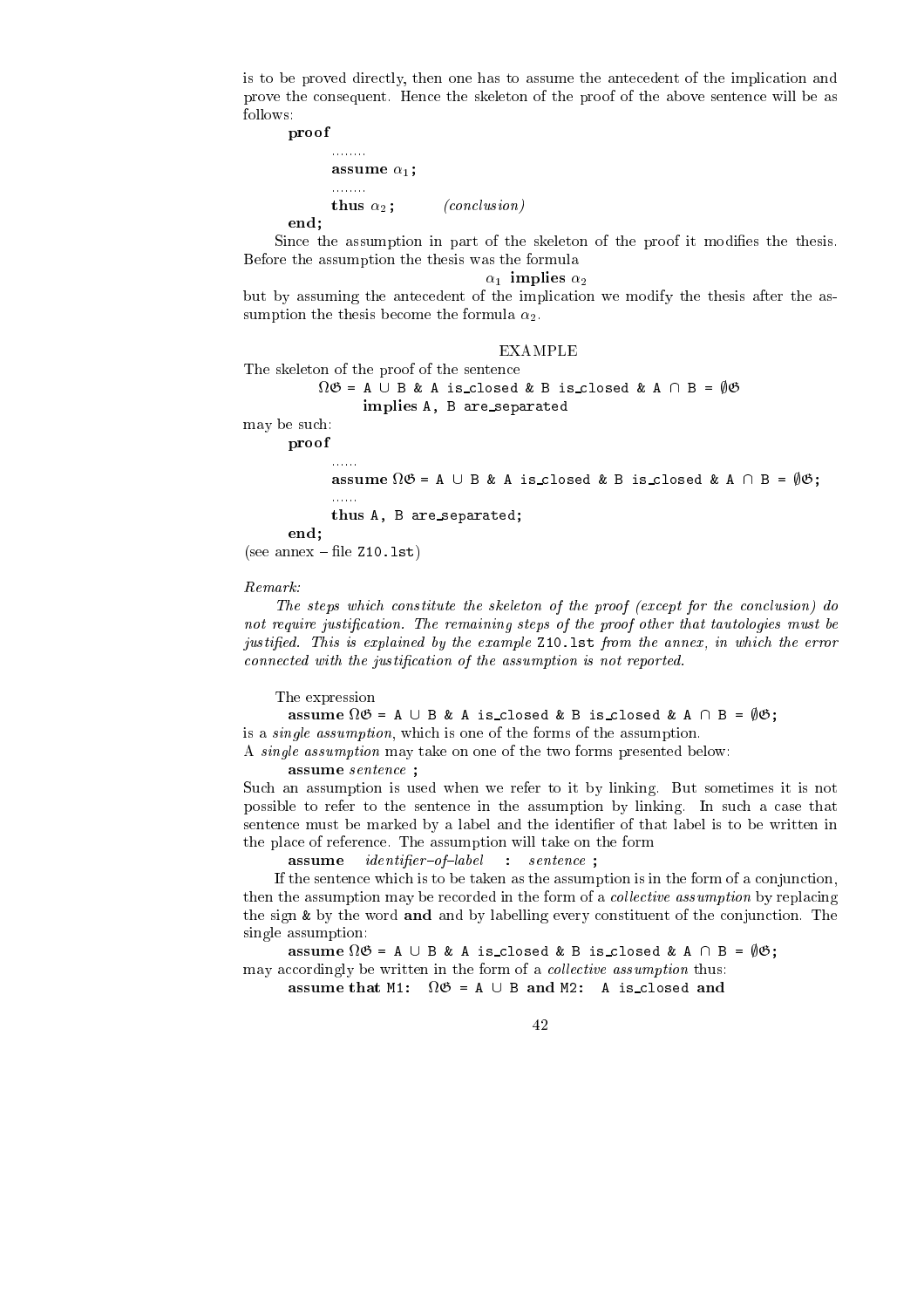### M3: B is\_closed and M4:  $A \cap B = \emptyset \mathfrak{G}$ ;

A *collective assumption* takes on the form:

assume $sequence-of-labelled-sentences$ ;

A sequen
e of labelled senten
es is a single labelled senten
e or several labelled senten
es linked together by the connective and.

The splitting of a single assumption into a collective one makes it possible to refer separately to every partial assumption.

The assumption from the example given above may also have the following form:

assume x: <sup>G</sup> <sup>=</sup> <sup>A</sup> [ <sup>B</sup> & <sup>A</sup> is losed & B is losed;

assume  $\mathbb{R}^n$  assume  $\mathbb{R}^n$  assume  $\mathbb{R}^n$  assume  $\mathbb{R}^n$  assume  $\mathbb{R}^n$ 

Since the semantic correlates of the sentences in the form:

 $\alpha \& \beta \& \gamma$  and  $(\alpha \& \beta) \& \gamma$  and  $\alpha \& (\beta \& \gamma)$ and are the same hen
e the following assumption is orre
t, too:

assume y: (... a c = a is a strategy a = an issum assume that  $\mathbf{y}$  ,  $\mathbf{y}$  ,  $\mathbf{y}$  are  $\mathbf{y}$  . The set of  $\mathbf{y}$ 

the same applies to the following one:

assume z: <sup>G</sup> <sup>=</sup> <sup>A</sup> [ <sup>B</sup> & (A is losed & B is losed);

assume zz: A \ B = ;G;

The last two forms of the assumption are least legible, and this is why it is better to use recordings in which superfluous brackets are avoided. But the last two possible forms have been given above in order to show the various recordings.

The formulas in the form

(•)  $\Phi_1$  &  $\Phi_2$  implies  $\Phi_3$  and  $\Phi_1$  implies  $(\Phi_2$  implies  $\Phi_3$ ) have one and the same semantic correlate.

 $\Phi_1$ ,  $\Phi_2$ ,  $\Phi_3$  are any formulas. If they are implication or equivalences, then in the formulas under  $\left( \bullet \right)$  brackets should occur in the appropriate places. The same applies to the formulas which will be discussed below.

The semantic correlate of the formula

 $\Phi_1$  &  $\Phi_2$  implies  $\Phi_3$ 

has the following form:

not ((d) die die datum 3e) <del>da</del>

(where inscription  $\lceil \Phi_1 \rceil$  denotes the semantic correlates of the formula  $\Phi_1$ ; the same applies, by analogy, to the remaining cases).

It will now be shown how the semantic correlate of the formula  $\Phi_1$  implies  $(\Phi_2)$ implies 3) is formed. That formula may equivalently be re
orded thus:

not (1 & not (2 implies 3))

That formula may be re
orded equivalently by making use of the semanti form of impli
ation:

not (1 & not not (d2e & dnot 3e))

Next we avail ourselves of the fact that negation is an involution:

not (1 % (1 % ) and 3e) (2 % ) and 3e)

Since conjunction is associative the semantic correlate of the above formula may be recorded thus:

not ((d) die d2e) aan die deel 3e

The form thus obtained is also a semanti form of the formula:

 $(\Phi_1 \& \Phi_2)$  implies  $\Phi_3$ 

The senten
e being proved has its ante
edent in the form of the following formula:  $\alpha_1$  &  $\alpha_2$  &  $\alpha_3$  &  $\alpha_4$ 

where

| $\alpha_1$ | stands for | $\Omega \mathfrak{G} = A \cup B$ |
|------------|------------|----------------------------------|
| $\alpha_2$ | stands for | A is_closed                      |

$$
^{43}
$$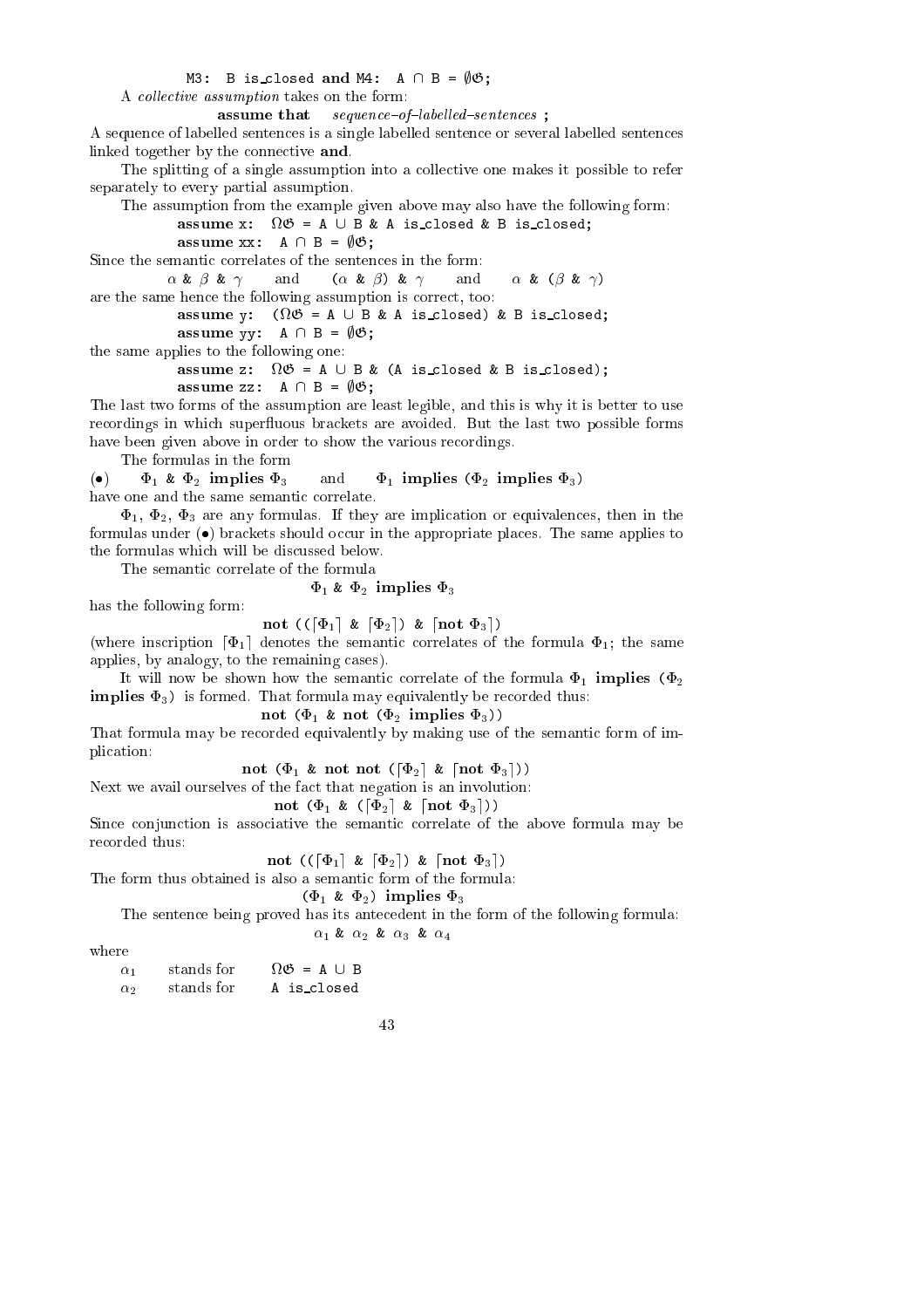3 stands for <sup>B</sup> is losed stands for  $A \cap B = \emptyset \mathfrak{G}$  $\mathcal{L}_{\mathbf{q}}$  , and for a standard for  $\mathcal{L}_{\mathbf{q}}$  , and  $\mathcal{L}_{\mathbf{q}}$  , and  $\mathcal{L}_{\mathbf{q}}$ The consequent of the implication, that is the formula A, B are\_separated will be denoted by  $\gamma$ . The system, when reading the formula, will add bra
kets in the appropriate pla
es and transform it into the formula:  $((\alpha_1 \& \alpha_2) \& \alpha_3) \& \alpha_4$ Now let the formula  $((\alpha_1 \& \alpha_2) \& \alpha_3)$  be denoted by  $\beta$ . On substituting  $\beta$  in the pre
eding formula we obtain  $\beta$  &  $\alpha_4$ It follows from earlier analyses that the semanti form of the formulas:  $\beta$  &  $\alpha_4$  implies  $\gamma$  and  $\beta$  implies  $(\alpha_4$  implies  $\gamma)$ is the same. Hen
e the skeleton of the proof of the thesis  $\beta$  &  $\alpha_4$  implies  $\gamma$ is the same as the skeleton of the proof of the thesis  $\beta$  implies ( $\alpha_4$  implies  $\gamma$ ) Sin
e the senten
e <sup>G</sup> = A [ B & A is losed & B is losed & A \ B = ;G implies A, B are separated is pro
essed by the system in the same way as the senten
e implies (A \ <sup>B</sup> <sup>=</sup> ;G implies A, <sup>B</sup> are separated) the skeleton of the proof of the thesis <sup>G</sup> <sup>=</sup> <sup>A</sup> [ <sup>B</sup> & <sup>A</sup> is losed & B is losed & A \ B = ;G implies A, B are separated may have the form: provided a series of the contract of the contract of the contract of the contract of the contract of assume q: A is a construction of the B is a state of the B is a state of the B is a state of the B is a state o (now the thesis is:  $A \cap B = \emptyset \mathfrak{G}$  implies A, B are separated) ...... assume that  $\mathbf{F}$  is a set of  $\mathbf{F}$  is a set of  $\mathbf{F}$ (now the thesis is:  $A$ ,  $B$  are separated) ...... thus A, B are separated; end; The proof of the thesis discussed in this example is presented by the example  $No.9$ in the file art. 1st. Remark: The skeleton of the proof of the sentence  $\alpha \& \beta$  implies  $\gamma$  may be as below:

proof ..... assume ; ..... assume ; ..... thus ; .....

end;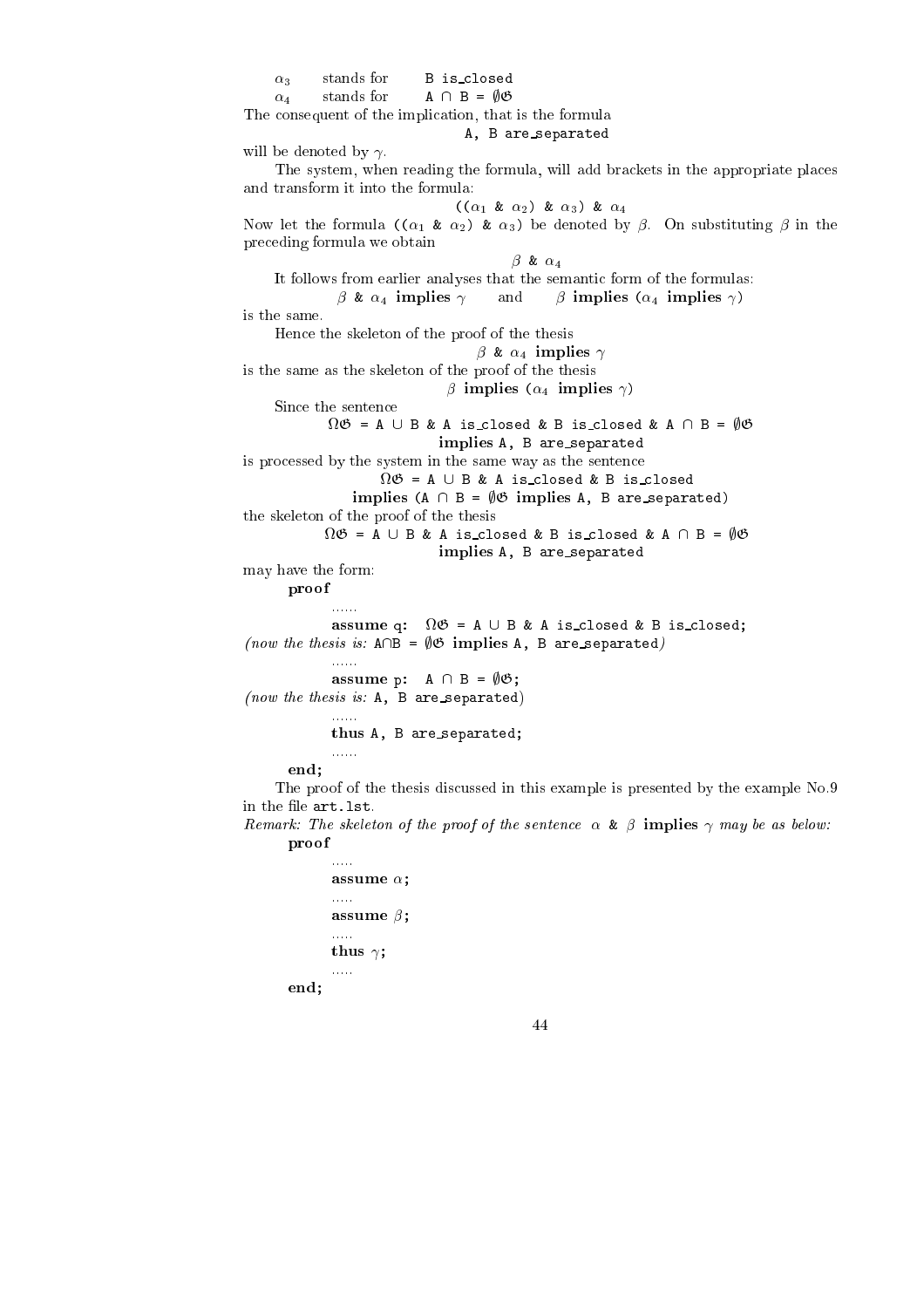### On the contrary, it cannot be the skeleton of the proof of the sentence

```
\beta & \alpha implies \gamma
```
because in that case a different order of assumptions is required.

```
3. When proving the EQUIVALENCE
```

```
\alpha iff \beta
```
 $\alpha$  implies  $\beta$  and  $\beta$  implies  $\alpha$ Since the sentences

one has to prove two impli
ations:

 $\alpha$  iff  $\beta$  and  $(\alpha \text{ implies } \beta)$  &  $(\beta \text{ implies } \alpha)$ 

have one and the same semantic correlate the skeleton of the proof for equivalence is subsumed under the skeleton of the proof of a thesis which is a conjunction.

Here is the skeleton of the proof of equivalen
e:

```
\alpha iff \betaproof
                          t = t is a set of \mathbb{R}^n , \mathbb{R}^n , \mathbb{R}^n(now the thesis is: \alpha implies \beta)
                         ......
                          \mathbf{t} is the set of the set of the set of the set of the set of the set of the set of the set of the set of the set of the set of the set of the set of the set of the set of the set of the set of the set of the set of 
                          . . . . . .
```
end;

Since for Mizar the commutativity of conjunction is not self-evident the order in which the implications are indicated must be as above.

The example No.10 in the file  $art last$  shows a proof of equivalence. The skeleton of that proof is in the same form as above.

The skeleton of the proof of the equivalence  $\alpha$  iff  $\beta$  may be such as below:

proof

```
......
\mathbf{t} is the set of the set of the set of the set of the set of the set of the set of the set of the set of the set of the set of the set of the set of the set of the set of the set of the set of the set of the set of 
                   (now the thesis is: \beta implies \alpha)
......
assume ;
                   (now the thesis is: \alpha)
thus ;
```
end: end; and the contract of the contract of the contract of the contract of the contract of the contract of the contract of the contract of the contract of the contract of the contract of the contract of the contract of the c

In the example No.11 in the annex there is the proof of the thesis from the example No.10. That proof is carried out in a different way than in the example No.10, which is to say that the skeleton of the proof is different. It is in the form as above.

A justification of an equivalence is also to be found in the example No.30 in the file art.1st, where the equivalence is justified straightforwardly (by by). The list of referen
es onsists of labels of two orresponding impli
ations proved earlier.

4. When proving a THESIS which is a DISJUNCTION it is worth while bearing in mind one more pair of senten
es whi
h are pro
essed by the system in the same way. We mean the senten
e

```
\alpha or \beta and not \alpha implies \beta
```

| I<br>I<br>I |
|-------------|
|             |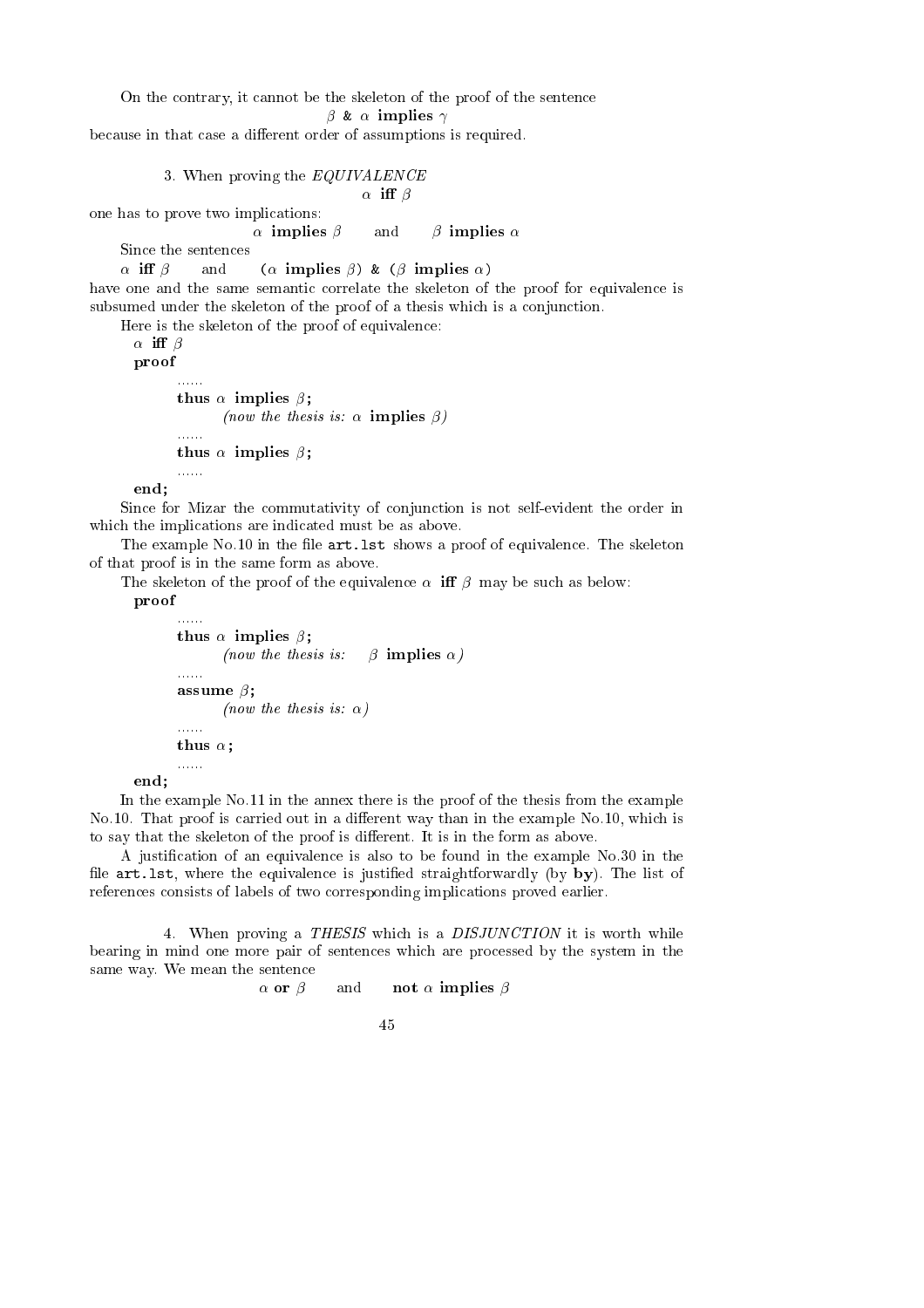These sentences have the proof of a disjunction it is convenient to assume the negation of the first constituent of the disjunction  $(\alpha)$  and to prove the second constituent.

Should we do it conversely by assuming the negation of the second constituent  $(\beta)$ and by proving the first  $(\alpha)$ , we would prove the thesis

 $\beta$  or  $\alpha$ 

But the senten
es

$$
\alpha
$$
 or  $\beta$  and  $\beta$  or  $\alpha$ 

have different semantic correlates.

If the thesis is a disjun
tion of three onstituents, then in its proof one has to assume the negation of the first two constituents and to prove the third. This is done in the example below.

EXAMPLE

 $k < n$  or  $k = n$  or  $n < k$ proof assume a: not k a: not k a: not k a:

(The negation of the first two constituents of the disjunction is assumed and it is now the formula  $n \leq k$  which is the thesis)

> then not known not known in by  $\mathbf{r}$  and  $\mathbf{r}$  is not by NAT 1:30;  $\mathbf{r}$ then <sup>n</sup> <sup>k</sup> by NAT 1:14; hen
> e n <sup>&</sup>lt; k by REAL 1:57, A;

end;

See the example  $No.12$  in the file  $art.1st.$ 

5. The thesis is in the form of a GENERAL SENTENCE.

In such a case the construction of the skeleton of the proof must begin with a generalization. Generalization is used, for instan
e, in the proofs of general senten
es and in the proofs of sentences which can be presented as general ones. Other occurrences of generalization are:

 $-$  diffuse statement.

 $-$  definition.

General speaking, generalization is intended to fix certain objects. It accordingly introdu
es onstants at the level of proof.

Generalization is in the form:

se en en en een genooigen en een persoon geg

In view of the diversified forms of the list of qualified variables generalization may take on the form of one of the expressions presented below:

(a) let identifiers-of-variables;

Examples: let x;, let A, B;

In the generalization of this kind the types of variables which occur in it are not indicated, which can be seen in the examples above. This means that the identifiers of those variables have the respe
tive types given in the reservation of variables.

 $let \ variables-quality$ ;  $(b)$ 

Generalization in this form differs from the preceding one in that the types of the variables occurring in it are indicated.

Examples:

let x, y be Any; let P, Q be (Subset of G), p be Point of G; let a, b be Subset of the Subset of the Subset of the Subset of the Subset of the Subset of the Subset of the let a be Subset--Family of the arrier of Y;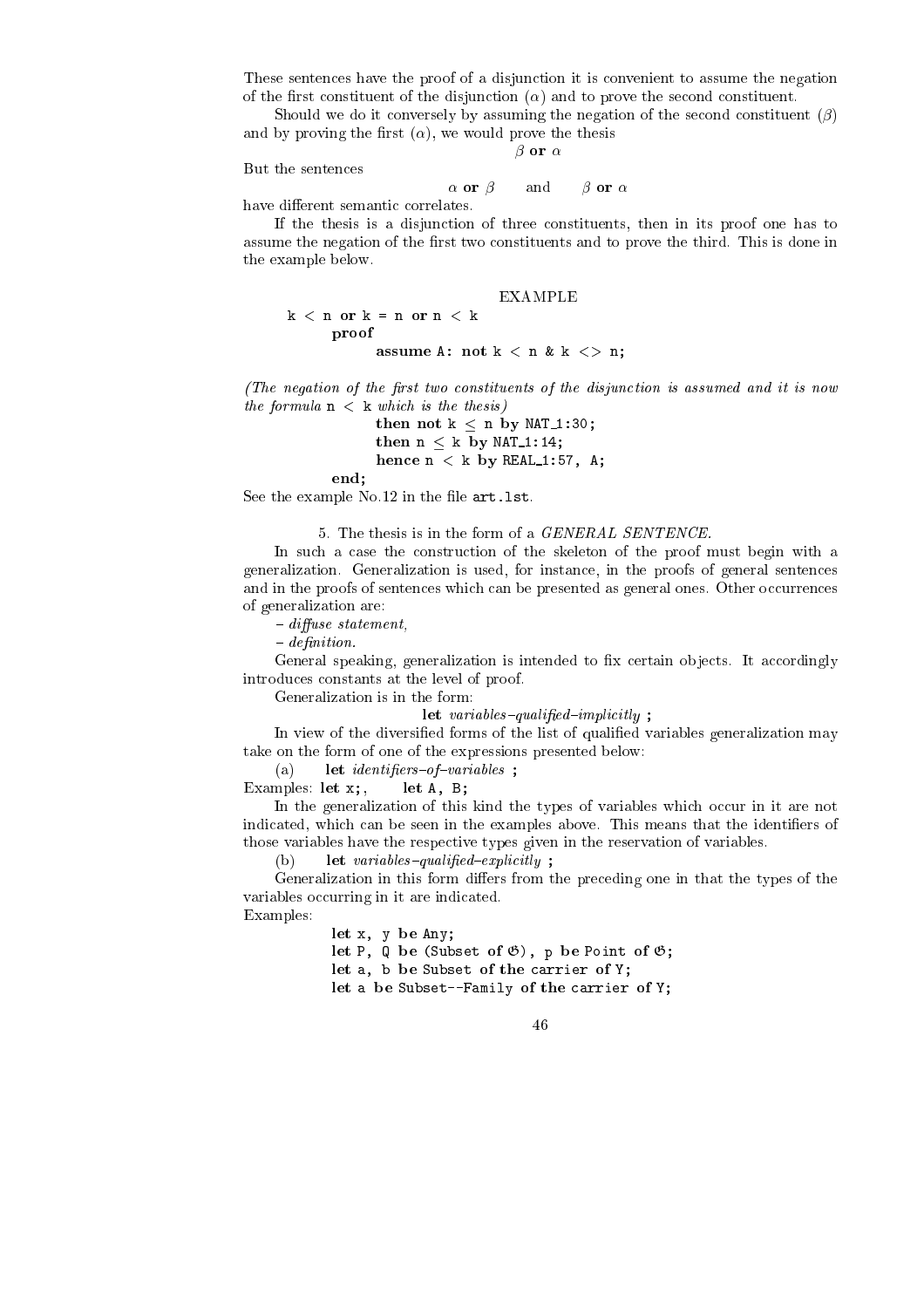(where Y is a certain topological structure).

Instead of be one may alternately use being, but let the onvention be that be is used in the construction **let** ....

 $\textbf{let } variables\textit{-qualified}-explicitly \quad ,\ variables\textit{-qualified}-implicitly \quad ;$  $(c)$ 

Generalization in this form is, generally speaking, a combination of the two preceding ones. Examples:

let A be (Subset of G), x;

let P1, P2 be (Subset of G), p, q be (Point of G), x,y,z ;

It is known that the senten
e in the form:

 $\bullet$ for lists-of-qualified-variables holds  $\Phi_1$  implies  $\Phi_2$ 

is pro
essed by the system in the same way as the senten
e:

 $( \bullet \bullet )$ for lists-of-qualified-variables st  $\Phi_1$  holds  $\Phi_2$ 

If the thesis of sentence being proved has the same form as under  $(\bullet)$  or  $(\bullet\bullet)$ , then the generalization may be re
orded as follows:

let lists{of{qualied{variables su
h that onditions ;

The ondition in su
h a generalization must be re
orded as one labelled senten
e or several labelled senten
es linked together by the word and . For the formulas marked  $\bullet$  and  $\bullet$  the conditions may be recorded, for instant, thus:

W1:  $\Phi_1$ ; or W1:  $\Phi_1$  and W2: not  $\Phi_2$ ;

The use of generalization in the proof will be visible in the discussion of the skeleton of the proof of a general senten
e, to be dis
ussed now. For the time being let it be said only that generalization is a  $cut down$  in the thesis of the universal quantifier. The proof of a general senten
e will be dis
ussed by referen
e to examples.

In ea
h of the examples to be presented below the orresponding reservation of variables and the content of the sentence which requires a proof will be direct, which is important for the onstru
tion of the skeleton of the proof. In the ase of indire
t proofs skeletons look differently, but that case will be discussed later.

Here are the examples announ
ed:

### **EXAMPLE 1**

### reserve G for Any, P for Any, P for Any, P for Any, P for Any, P for Any, P for Any, P for Any, P for Any, P for for x holds  $x \in Fr$  P implies  $x \in (C_1 \cup (P^*) \cup P) \cup (C_1 \cup P \cup P)$ proof

(Since at this point the thesis is a general statement the construction of the skeleton of the proof begins with a generalization)

let x;

(the type of the identifier of  $x$  is given in the reservation of variables hence it need not be given again. The generalization results in the cutting down of the universal quantifier in the initial thesis, whereby the thesis has become modified. Now the thesis has the form of an implication. When proving an implication directly we assume its antecedent and prove its consequent. Moreover the generalization has introduced the constant x at the level of the proof ).

assume x 2 Fr P; (*Now the formula*  $x \in (C_1 \cup P) \cup (C_1 \cap P)$  is the thesis.) thus  $x \in (C_1 \cup C_2) \cup (C_1 \cup C_2) \cup (C_1 \cup C_2)$ ; (final conclusion) end;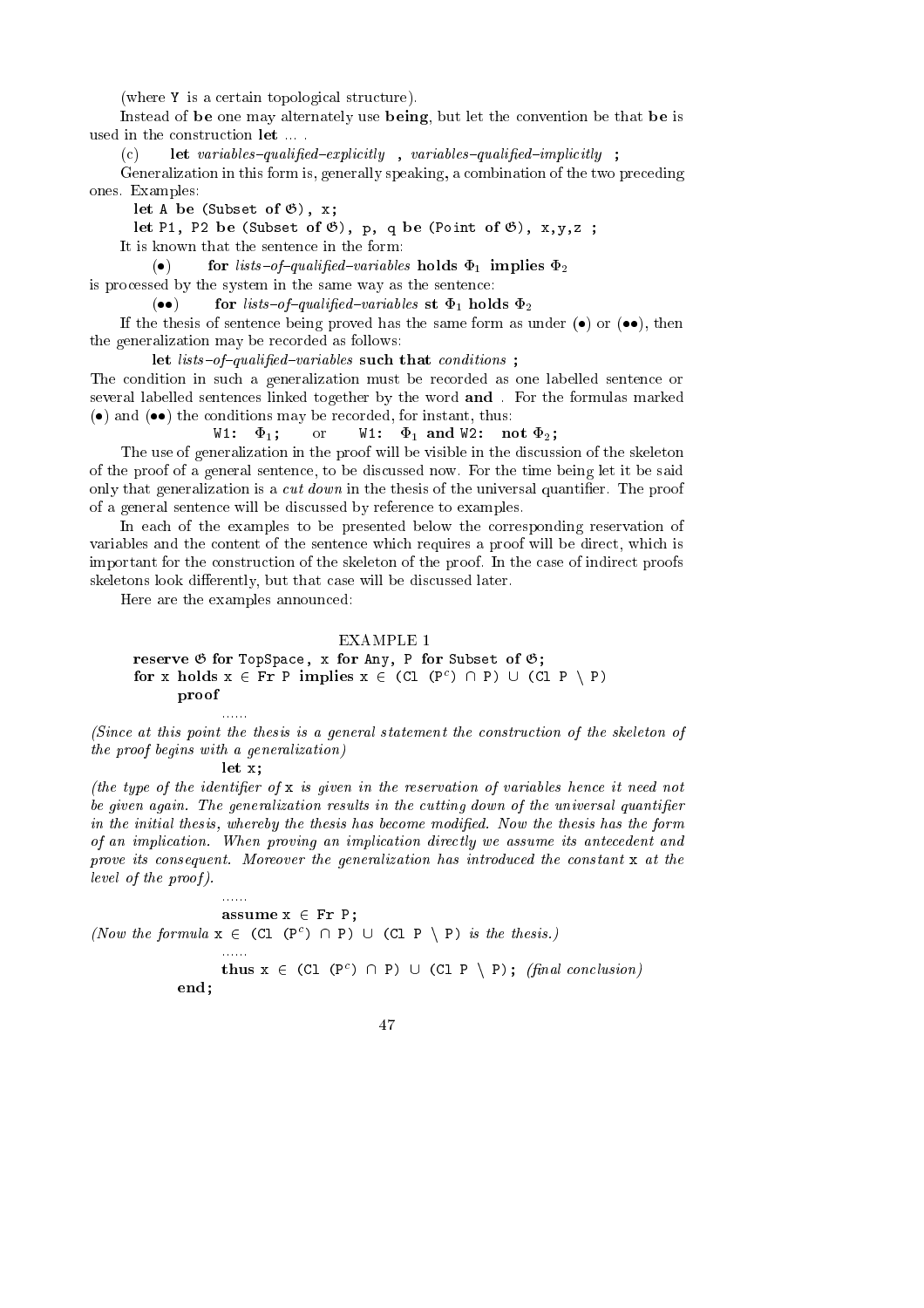In the generalization, and hence in the proof as a whole, an identifier other than x could have been used because generalization is to apply to the types of the identifiers of the variables occurring in the quantifier formula after the word for. The point is that the types of identifiers in the generalization should agree with the types of the identifiers following for in the quantied formula.

For instance, if we have a quantified formula in the form:

### for x being T holds (x)

### (where T is a type)

then the generalization may be as follows:

### let y be T;

If in the reservation the identifier y has been reserved for a type other than T or if it has not been at all taken into onsideration in that onstru
tion, then in the generalization the appropriate type must be indicated. In both cases the type of the variable introduced by a generalization is valid until the end of a given level of reasoning, that is that level at which a given variable was introduced. But if the identifier y has been reserved for the type T, then the generalization may be as follows: let  $y$ ;

### $Remark:$

The variable introdu
ed by a generalization may be overridden by another generalization, a statement of choice, a statement of a change of type, an exemplification, an existential assumption and local definition of variable.

The expression **assume**  $x \in Fr$  P; is a single assumption which is one of the forms of assumption.

The sentence being proved has for Mizar the same meaning as the sentence:

 $\text{for } x \text{ s.t } x \in \text{r}$  P  $\text{no}$   $\text{as } x \in (\text{c.t } (\text{P}') \sqcup \text{P}) \cup (\text{c.t } \text{P} \setminus \text{P})$ 

Hence in accordance with the information about the structure of generalization in the case of a thesis which is a formula with a purified quantifier the skeleton of the proof may be abbreviated as follows:

 $let x;$  )

assume x <sup>2</sup> Fr P;

let  $\mathbf x$  such a subset  $\mathbf x$  from  $\mathbf x$  that A:  $\mathbf x$   $\mathbf x$   $\mathbf x$   $\mathbf x$   $\mathbf x$ 

The proof of the sentence discussed in the first example is shown in the annex, file art.lst, under No.13.

Now omes another example illustrating the onstru
tion of the skeleton of a proof.

### EXAMPLE 2

e, and the subset of the form of the Subset of Subset of Subset of Gas

### $P \subseteq Cl P$

The definitional expansion of this sentence has the following form:

### for x being Any holds x <sup>2</sup> P implies x <sup>2</sup> Cl P

The skeleton of the proof of the sentence  $P \subset Cl$  P may also be the skeleton of the proof of a sentence which is its definitional expansion. This is guaranteed by the joining to the environment of the directive of definitional definitions TARSKI;

Here is the skeleton of the proof of the sentence  $P \subset Cl$  P:

### provided a series of the contract of the contract of the contract of the contract of the contract of

(Since at this point the sentence which may be expanded into a general sentence is the thesis generalization may be the first element in the skeleton of the proof.)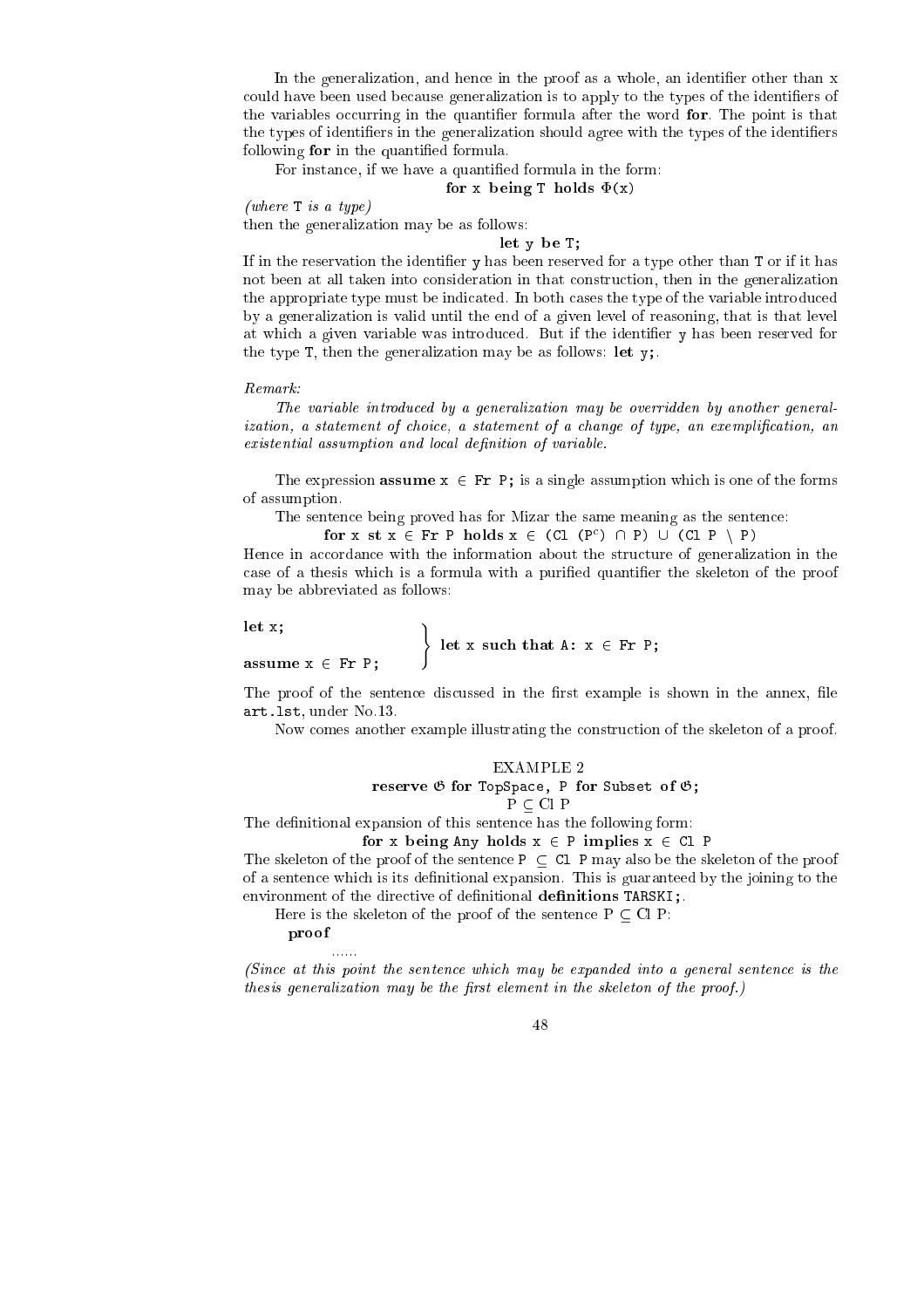$\mathbf{b}$ 

(Now it is the implication which is the thesis, and hence the skeleton of the proof may still consist of the assumption of the antecedent.)

assume x <sup>2</sup> P; (Now it is the formula  $x \in CL$  P)

......

iliana.

thus x <sup>2</sup> Cl P;

end;

The full proof is to be found in the example No.14 in the annex.

### EXAMPLE 3

reserve <sup>G</sup> for TopSpa
e, P, Q for Subset of G; P is dense implies for Q holds  $Q \neq \emptyset$  & Q is open implies P  $\cap$  Q  $\neq \emptyset$ proof

(Now it is the implication which is the thesis hence the assumption of the antecedent will be the first element of the skeleton of the proof.)

assume P is dense;

(It is a general senten
e whi
h is the thesis at this point, and this means that a general*ization will be the next element.*)

> ...... let Q;

......

(Now it is the implication which is the thesis, hence we assume its antecedent.)

assume <sup>Q</sup> 6= ; & <sup>Q</sup> is open;

(it is the formula  $P \cap Q \neq \emptyset$  which is the thesis now.)

thus P \ Q 6= ;; (nal on
lusion)

end;

The single assumption

assume <sup>Q</sup> 6= ; & <sup>Q</sup> is open;

may be recorded equivalently as a collective assumption:

assume that M1: Q 6:  $\alpha$  6:  $\alpha$  6:  $\alpha$  and  $\alpha$  is open; and M2: Q is open; and M2: Q is open; and M2: Q is open; and M2: Q is open; and M2: Q is open; and M2: Q is open; and M2: Q is open; and M2: Q is open; and M2: Q

or as two single assumptions:

assume a: Q 6= ;; ......

assume b: Q is open;

The skeleton of the proof of the sentence under consideration may also be as follows:

#### proof ......

(Now it is the implication which is the thesis hence the assumption of its antecedent will be the first element in the skeleton of the proof.)

assume P is dense;

(At this point a general sentence is the thesis, and this means that a generalization will be the next element.)

let Q su
h that Z1: Q 6= ; and Z2: Q is open; (The formula P  $\cap$  Q  $\neq$   $\emptyset$ ; is the thesis.)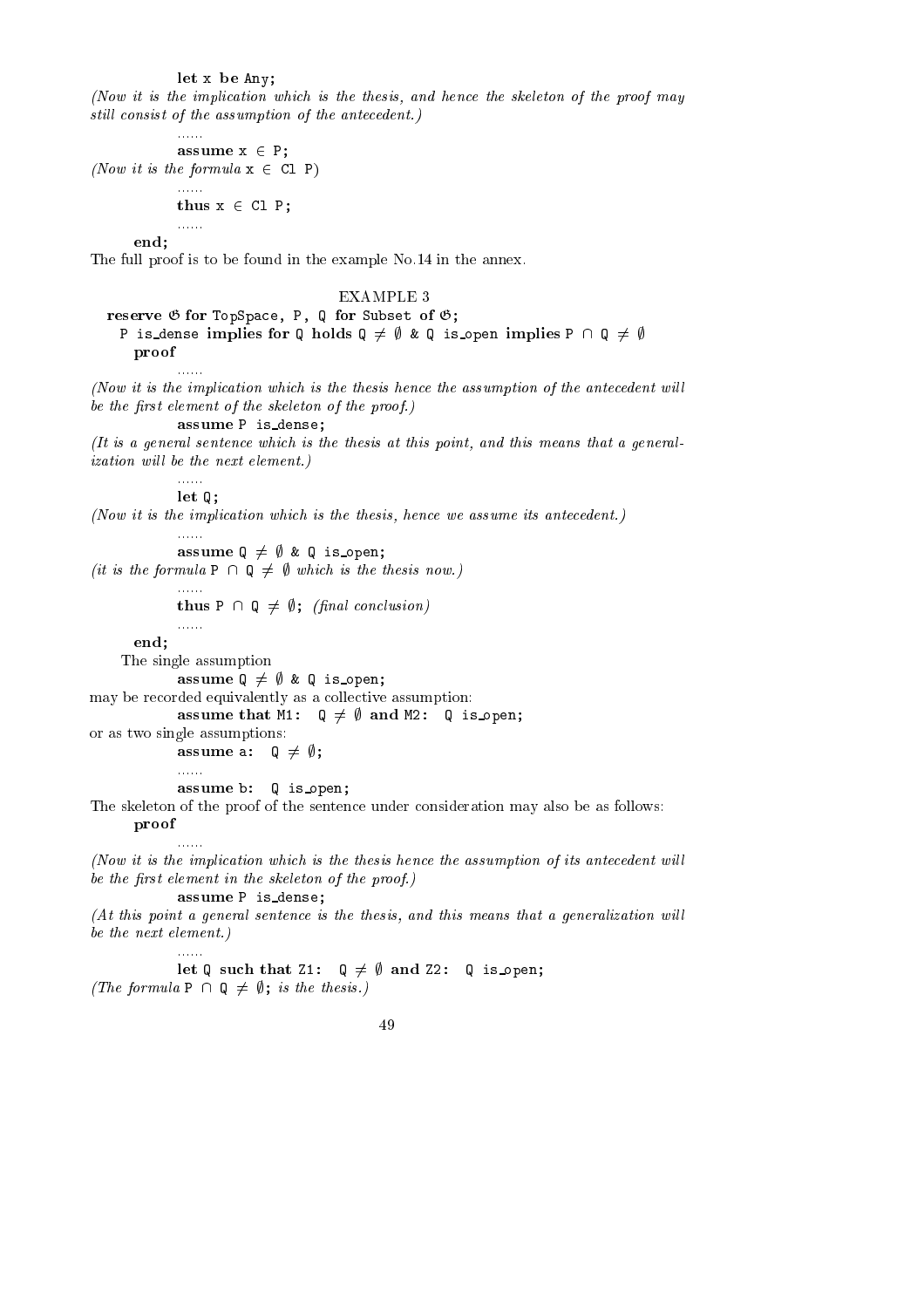### $\mathcal{L}$  is proposed to the set of  $\mathcal{L}$  is the set of  $\mathcal{L}$

```
end:
```
end; and the contract of the contract of the contract of the contract of the contract of the contract of the contract of the contract of the contract of the contract of the contract of the contract of the contract of the c

(See annex, - example No.15.)

### EXAMPLE 4

```
reserve G for TopSpa
e;
for H being SubSpa
e of G for A being Subset of H
```
holds A is Subset of <sup>G</sup>

......

Skeleton of the proof:

provided a series of the contract of the contract of the contract of the contract of the contract of

(The general senten
e being proved is now the thesis.)

e of the Subspace of Subspace of the Subspace of the Subspace of the Subspace of the Subspace of the Subspace of the Subspace of the Subspace of the Subspace of the Subspace of the Subspace of the Subspace of the Subspace

(The general sentence

for A being Subset of <sup>H</sup> holds A is Subset of <sup>G</sup>

is now the thesis.)

let A be Subset of H; (The formula A is Subset of  $\mathfrak{G}$  is the thesis)

> ...... thus a is the subset of  $\mathcal{L}$

end;

......

The generalization in the proof above can be recorded more briefly, namely:

e of A), A being (Subset of Subset of A), A being Subset of A),

```
This is due to the fact that the sentences
```
for x for y holds  $\alpha$ and for x, y holds  $\alpha$ 

have one and the same semantic correlate.

The proof of the thesis in this example is shown in the example No.16 in the annex.

```
6. The thesis is an EXISTENTIAL SENTENCE,
```
that is a senten
e in the form:

external expressions states states and provided as

Let the formula

experimentally being the contract of  $\mathbf{x}$ 

be the thesis.

The proof of this thesis consist in indicating an object of the type  $T$  which satisfies the condition  $\Phi(x)$ .

To do so we shall avail ourselves of the construction  $\textbf{take} \dots$ , called *exemplification*. That construction, except for generalization, assumption, and conclusion, modifies the thesis of the proof. While generalization results in the *cutting down* of the universal quantifier in the thesis, exemplification cuts down the existential quantifier in the thesis. Exemplification with equalization introduces a constant at the level of the proof, that constant being accessible from the moment of being introduced to the end of that level of reasoning at whi
h it has been introdu
ed, unless it is overridden by another exemplification, a generalization, a statement of choice, a statement of a change of type, an existential assumption, or a local definition of a variable.

Consider, for instan
e, the theorem

```
(\bullet) x \in \text{Int } P \text{ iff } \text{ex } Q \text{ st } Q \text{ is\_open } \& Q \subseteq P \& x \in Q
```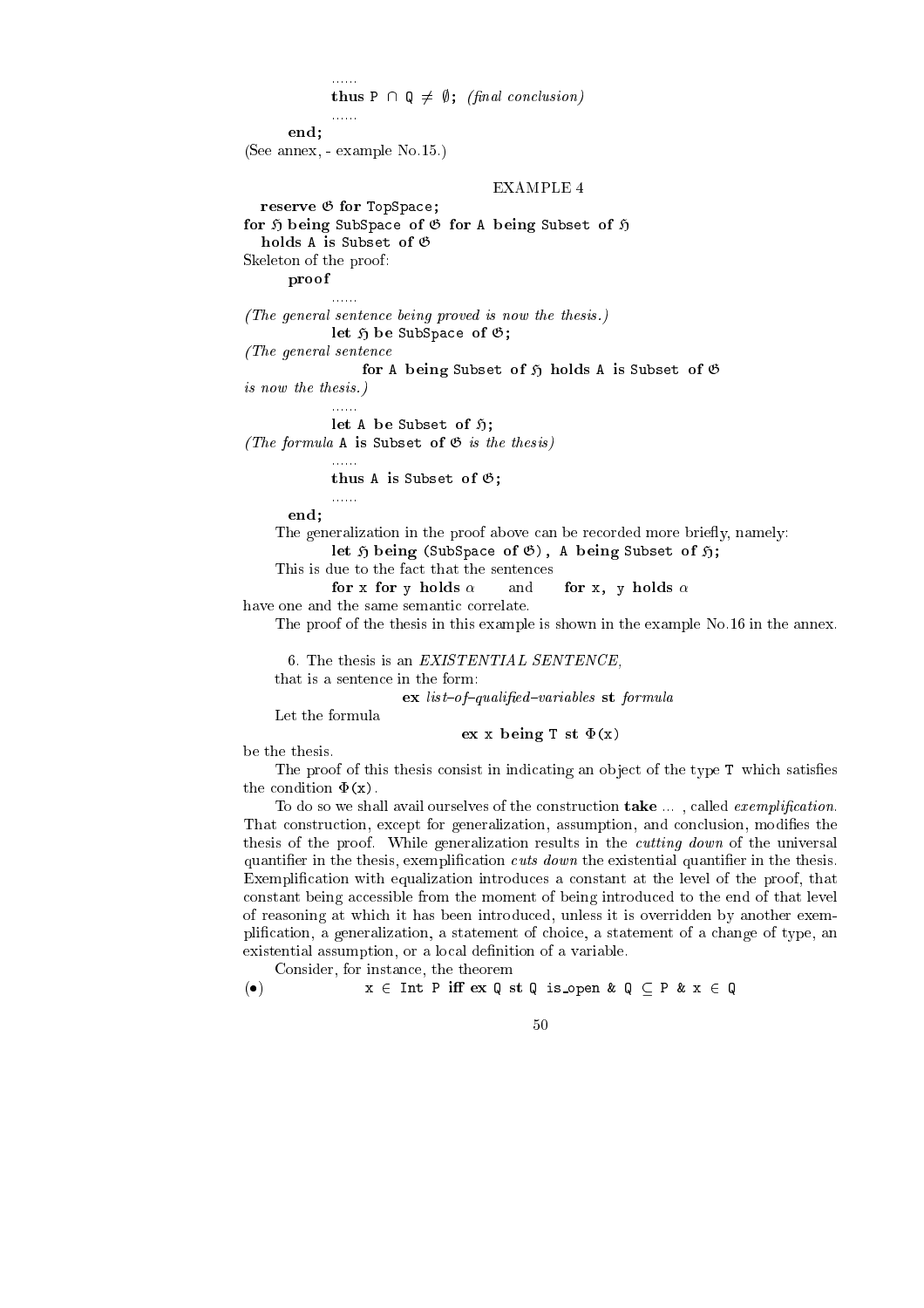The proof of this theorem consist of justifications of two implications. We shall write the skeleton of the proof of the first of them.

 $x \in$  Int P implies ex Q st Q is open & Q  $\subseteq$  P &  $x \in$  Q provided a series of the contract of the contract of the contract of the contract of the contract of

 $(An\ implication\ is\ the\ thesis\ hence\ we\ assume\ its\ antecedent.)$ 

$$
assume x \in Int P;
$$

(Now it is an existential sentence which is the thesis. Note that sentence is satisfied for Q equal Int P.)

 $\mathbf{t}$ 

......

(At this point the formula Q is open  $\& Q \subseteq P \& x \in Q$  is the thesis. By the construction take ... we have pointed to the object sought. We have to verify whether it satisfied the conditions stated after the word st, that is the thesis now under consideration. Of course, the identifier  $Q$  in the exemplification, and hence in the further proof, may be replaced by any other identifier.)

thus Q is open & <sup>Q</sup> <sup>P</sup> & <sup>x</sup> <sup>2</sup> Q;

end;

The full proof is shown in the example No.10.

For the thesis proved above there may also be other variations of the construction take ... ; .

The expression

### take Q = Int P;

may be replaced by take Int P;. In such a case the proof will be as shown in the annex  $-$  example No.11.

The proof of the other implication which is a part of the thesis marked by the  $\left(\bullet\right)$  is shown in the example No.10 and in the example No.11. In either example the proof is carried out in a different way.

Here are two skeletons, given by way of example, of the proof of the sentence

(i) proof

```
\sim 100take y =  ;
   ......
    thus (y);
   ......
end;
```
ex a st (x)

(ii) proof

```
......
\mathbf{r}......
thus ( );
......
```
end;

(Now  $\tau$  is the corresponding term, and  $y$ , any identifier. Any identifier may be substituted for  $v.$ )

There are sentences in the proofs in which the exemplification consists of several equalizations of terms, which in such a case must be separated be commas from one another.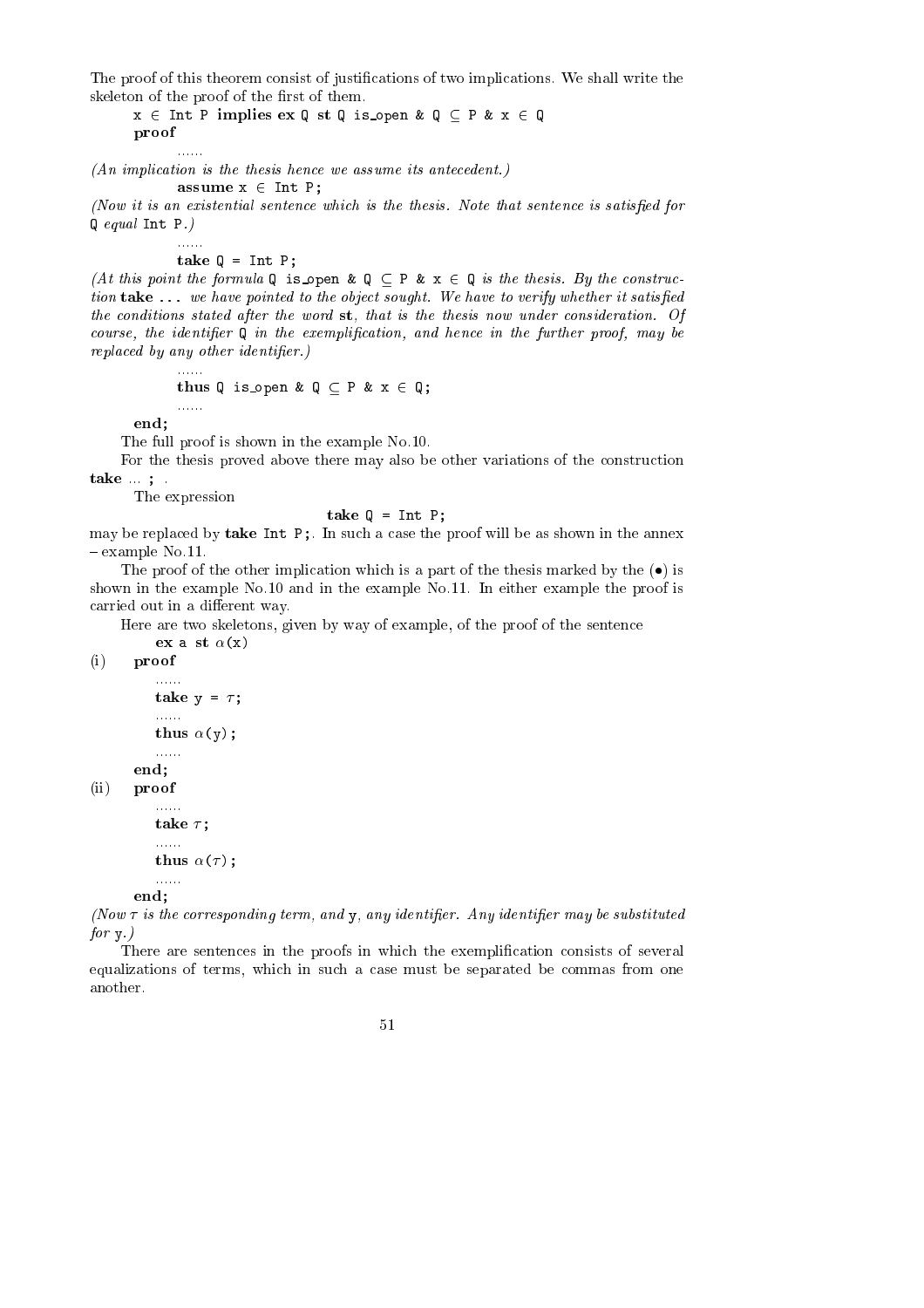Let the sentence

### experiment to the state  $\mathbf x$  and  $\mathbf x$

be the thesis. The skeleton of the proof might be as follows:

```
proof
    \sim 100 km s ^{-1}take x;
    \ldots . . . .
    t \sim t......
    t = t + 1......
```
end;

We applied here exemplification twice but it could have been done only once. Then the skeleton of the proof would be:

ex x,y st (x,y)

proof

......  $t \sim t$  $\ldots$  $t = t + 1$ ......

The expression take  $x, y$ ; is also an exemplification in the proof of the thesis

But the senten
es

end;

expectively the contract of the state  $\mathbf{v}$  and  $\mathbf{v}$ are ready by the system in the same way.

Remark:

The adding in the proof of a statement which does not contribute anything to the proof and such which has some sntactic correlate as not contradiction, i.e. VERUM, is not an error. For instance, if in the proof of the thesis from the example No.7 in the annex we write an additional conclusion, then the proof will take on the form such as in the example No.8. Superfluous thus thesis would be added, but that would not cause an error. In that case thesis is the formula not contradiction (VERUM). In the processing of the formulas in that proof into semantic correlates not contradiction as VERUM is disregarded. Likewise the addition of assume not contradiction is not an error for the same reason as above.

### IV.2.2. INDIRECT PROOFS

So far direct proof have been discussed. But indirect proofs can also be carried out in Mizar. What the skeleton of the proof is like in such cases?

If we are to prove a sentence  $\alpha$  indirectly, then we may assume the negation of that sentence and to carry out the proof until the point when we arrive at contradiction. The skeleton of the proof for  $\alpha$  might be as follows:

proof

...... assume not ;

 $\mathbf{t}$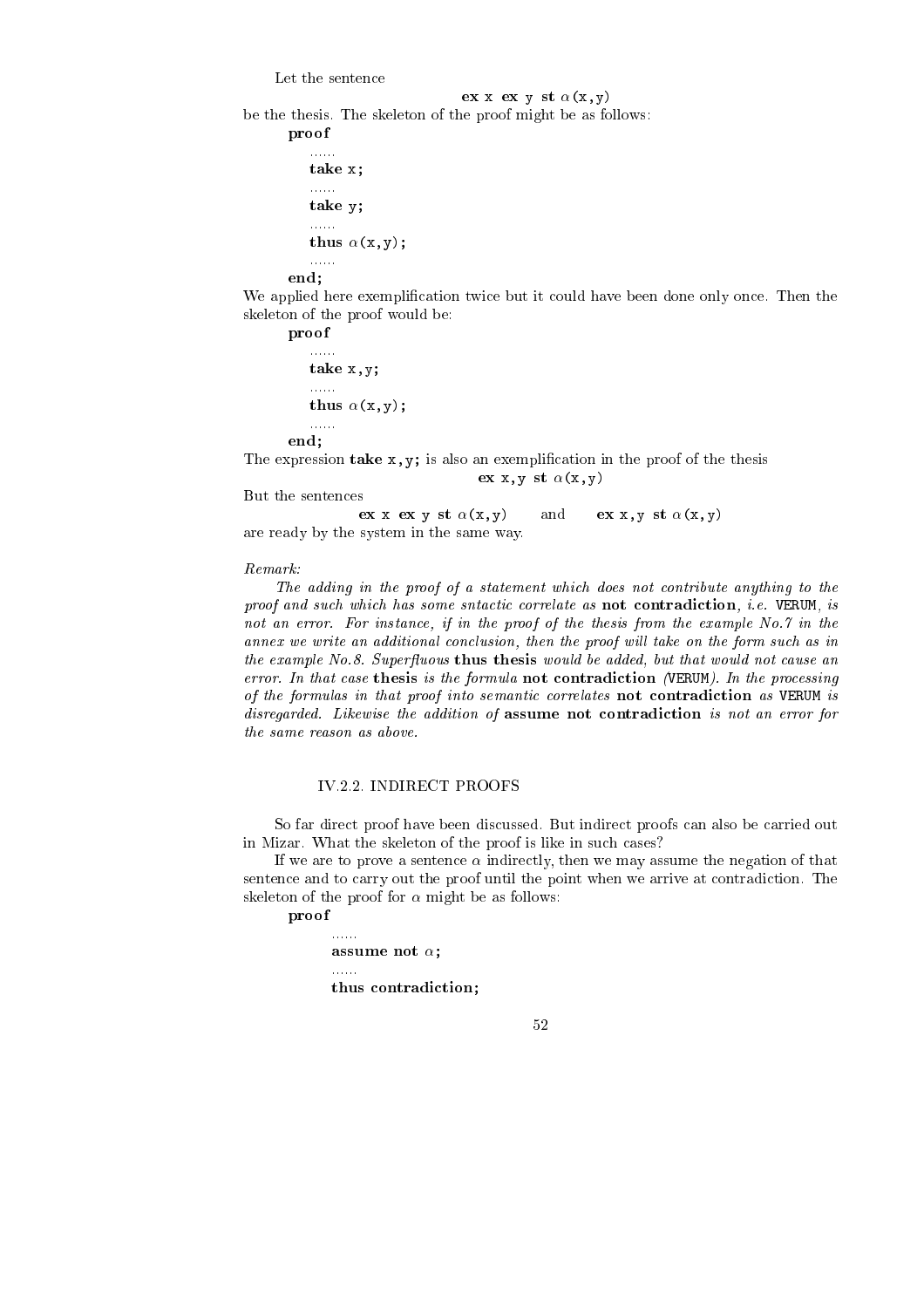end: end; and the contract of the contract of the contract of the contract of the contract of the contract of the contract of the contract of the contract of the contract of the contract of the contract of the contract of the c

or else proof

assume not ;

...... thus thesis;

......

end;

(In this case thesis means the formula contradiction.)

The formula **not**  $\alpha$  may, if that is convenient, be replaced by the already negated sentence  $\alpha$ . For Mizar that is indifferent.

The word contradiction denotes the logical constant *falsehood*. Self-evidently, not contradiction, or VERUM, denotes the logical constant truth. The word contradiction is treated by Mizar as a formula. It may occur not only at the end of an indirect proof. Its other occurrences are:

 $-$  in Frænkel's terms;

e.g.,  $\{k + 1: \text{not contradiction}\}\$ 

Indirect proof is frequently used when it is an implication which is the thesis:

 $\alpha$  implies  $\beta$ 

In an indirect proof of this implication one has to assume the antecedent of the implication and the negation of its consequent. The assumption may be either single or collective as below:

```
assume ;
assume not ;
```
 $\alpha$ r

**assume and the contract of the second second second second second second second second second second second se** 

 $\alpha$ r

### assume that S1: and S2: not ;

The proof is carried on until the point when we arrive at a contradiction, which is manifested by the properly justified statement thus contradiction.

### **EXAMPLE 1**

We shall write the skeleton of the proof of the sentence

P is open & P is nowheredense implies  $P = \emptyset$ 

proof

(Now the implication being proved is the thesis. When proving an implication indirectly we assume its antecedent and the negation of its consequent. This assumption will be recorded in the form of a collective assumption.)

assume that Z1: <sup>P</sup> is open and Z2: P is nowheredense and Z3: P 6= ;; (The formula  $P \neq \emptyset$  is the assumption of the indirect proof. Further steps of the proof must yields a contradiction.)

### thus ontradi
tion;

......

 $\frac{1}{2}$  . . . . .

......

end;

The example No.17 in the annex illustrates an indirect proof of a thesis which is an impli
ation.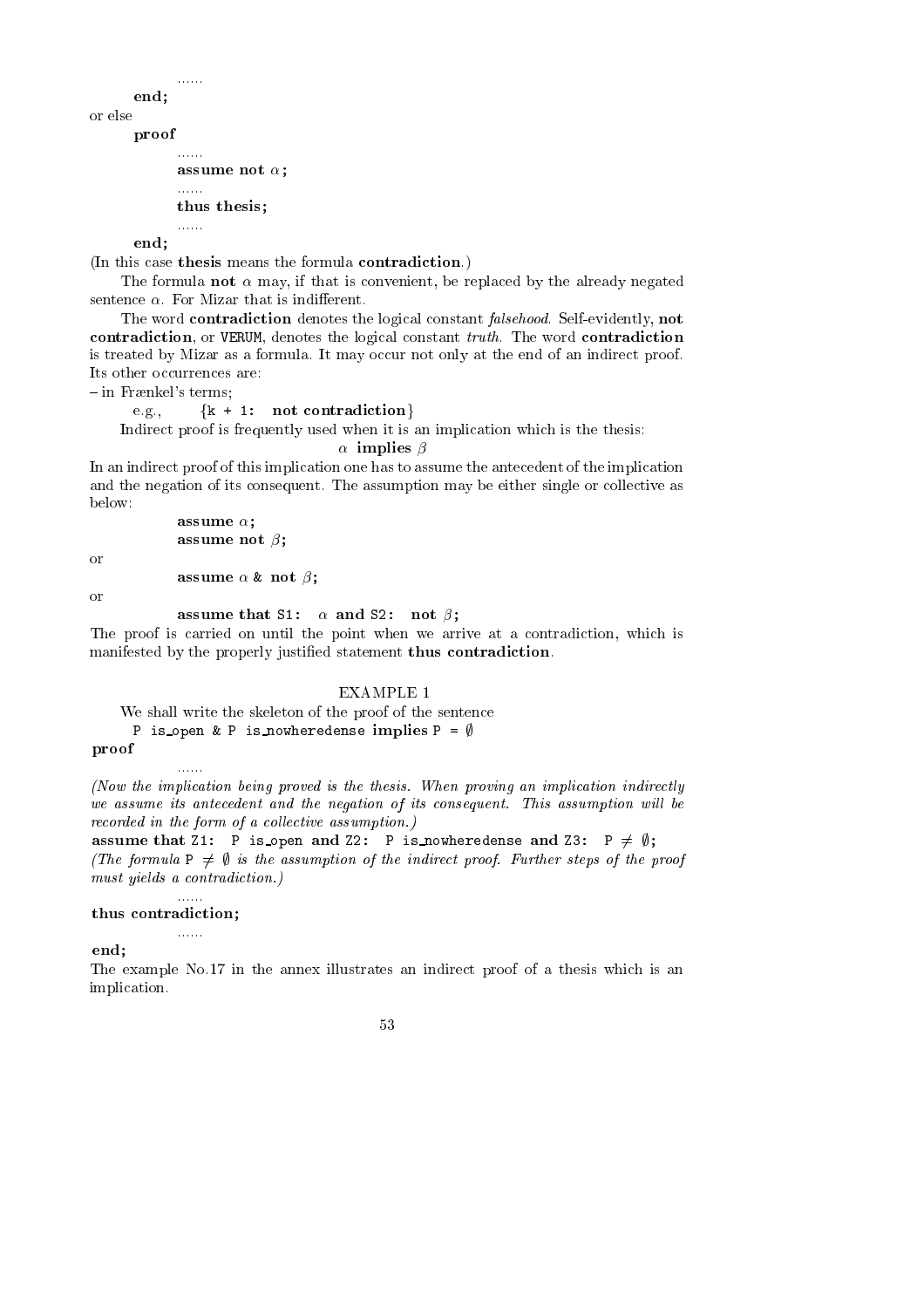### EXAMPLE 2

We shall write the skeleton of an indirect proof of the sentence: (for G st G is open holds  $p \in G$  implies  $P \cap G \neq \emptyset$ ) implies  $p \in Cl$  P proof

assume A0: for <sup>G</sup> st <sup>G</sup> is open holds p <sup>2</sup> G implies P \ G 6= ;; (Now it is the formula  $p \in Cl$  P which is the thesis. Since the implication in question is being proved indirectly we now have to assume the negation of its consequent.)

```
assume not p 2 Cl P; p 2 Cl P; p 2 Cl P; p 2 Cl P; p 2 Cl P; p 2 Cl P; p 2 Cl P; p 2 Cl P; p 2 Cl P; p 2 Cl P
......
\mathbf{t}
```
end;

......

. . . . . .

The full proof is shown in the example No.18.

The expression **not**  $p \in CL$  P may be replaced by the equivalent expression **not** thesis, where the formula thesis denotes the formula  $p \in CL$  P. Then the skeleton of the indirect proof will be as follows:

proof

assume A0: for G is open for  $\mathcal{C}$  is open holds p  $\mathcal{C}$  . The state process  $\mathcal{C}$  ,  $\mathcal{C}$  ,  $\mathcal{C}$  ,  $\mathcal{C}$  ,  $\mathcal{C}$  ,  $\mathcal{C}$  ,  $\mathcal{C}$  ,  $\mathcal{C}$  ,  $\mathcal{C}$  ,  $\mathcal{C}$  ,  $\mathcal{C}$  ,  $\mathcal{C}$  ,  $\mathcal{C$ 

assume not thesis;

......

......

......

......

thus ontradi
tion;

end;

Here is one more skeleton of the proof of the thesis from the example No.2. proof

assume A0: not thesis;

(The formula thesis denotes here the senten
e being proved. Further steps of the proof must be yield a contradiction.)

thus ontradi
tion;

end;

For such a form of recording the checking by the system of the correctness of the proof takes more time than in the case of the previous recordings.

The example No.19 shows the proof of the thesis from the example No.18, but the skeleton of the proof of that thesis has the same form as that presented above.

### EXAMPLE 3

We shall write the skeleton of the proof of the senten
e: A is a component of  $\mathfrak G$  & B is a component of  $\mathfrak G$ implies <sup>A</sup> <sup>=</sup> <sup>B</sup> or A,B are separated proof

(The implication being proved is the thesis. We shall prove it directly and hence we assume its ante
edent and prove its onsequent.)

assume Z1: A is a isometric of G  $\sim$  A is a isometric of G  $\sim$  A is a isometric of G  $\sim$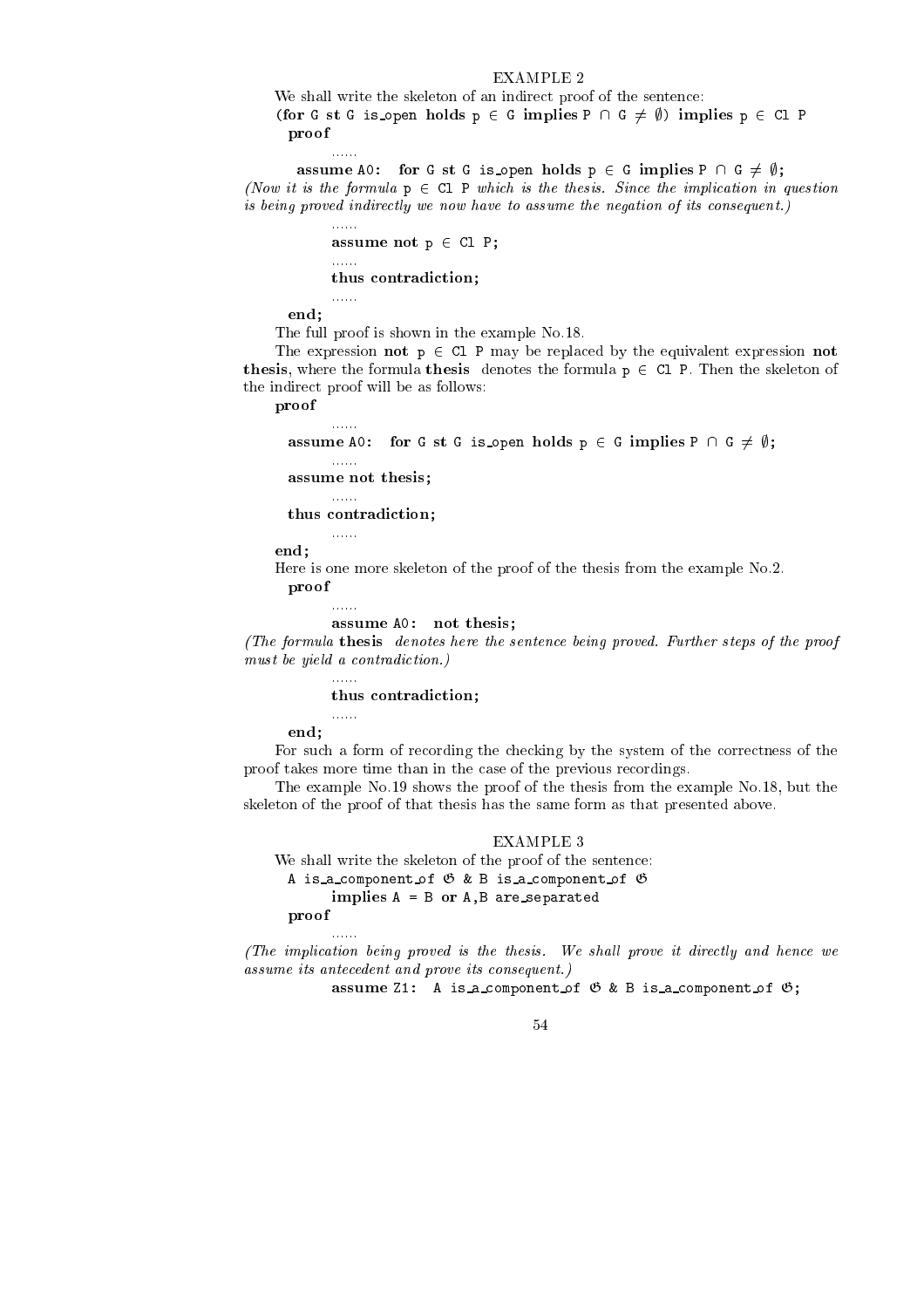(Now it is the disjunction  $A=B$  or  $A,B$  are separated which is the thesis. We assume the negation of the first constituent of that disjunction and prove the truth of the second.)

assume  $\mathcal{L} = \mathcal{L} = \mathcal{L}$ 

(Now it is the senten
e A,B are separated whi
h is the thesis.That senten
e is to be proved indire
tly and hen
e we assume its negation.)

assume Z3: not A,B are separated;

(Further steps of the proof must yield a ontradi
tion.)

 $\mathbf{t}$ 

end;

......

 $\ldots$ 

 $\ldots$  . . . .

The proof of this thesis is to be found in the example No.20 in the annex. Other indire
t proofs are shown in the examples Nos.21, 22, 23, 24.

In the proof of the successive Mizar sentence the construction **consider** ... will be used. The role of that onstru
tion in the proof onsists in the introdu
tion of onstants to the level of the proof.

The *statement of choice*, as the construction **consider** ... is called, may take on the form:

(1) consider  $list-of-qualified-variables$ ;

for instan
e:

onsider x, y; onsider A being Subset of G, a being Any; onsider V being set, P, Q;

(2) consider list-of-qualified-variables such that conditions *justification*;

The onditions form a single labelled senten
e or several labelled senten
es linked together by the word and. The justification may be by by or by from that is by schema. The labelling of the sentence(s) occurring in the conditions is due to the fact that after the statement of hoi
e linking is not allowed.

It may be so that the condition in the statement of choice do not require justification. Then the statement of choice will have the form:

(3) consider list-of-qualified-variables such that conditions;

The statement of choice is in such a form when:

in the justiments is the statement of the state of the state  $\mu$  is the immediately pre
eding senten
e by linking,

the conditions are at the conditions are at the conditions of the conditions of the condition, which is to say that we have to do with tautologies of the propositional calculus or with simple laws of the functional calculus.

The example below illustrates the application of the statement of choice.

EXAMPLE 4

Here is the proof of the senten
e

proof

P is boundary iff (for Q st Q  $\subset$  P & Q is open holds Q =  $\emptyset$ )

proof

thus P is boundary implies (for Q is  $\alpha$  -  $\alpha$  ,  $\alpha$  is open holds  $\alpha$  ,  $\beta$ 

(Now the implication being proved is the thesis. We assume its antecedent.) assume <sup>P</sup> is boundary;

(Now the general sentence for  $Q \strth q \subseteq P \& Q \text{ is open holds } Q = \emptyset$  is the thesis.) then P: P Is dense by IUPS 1:03;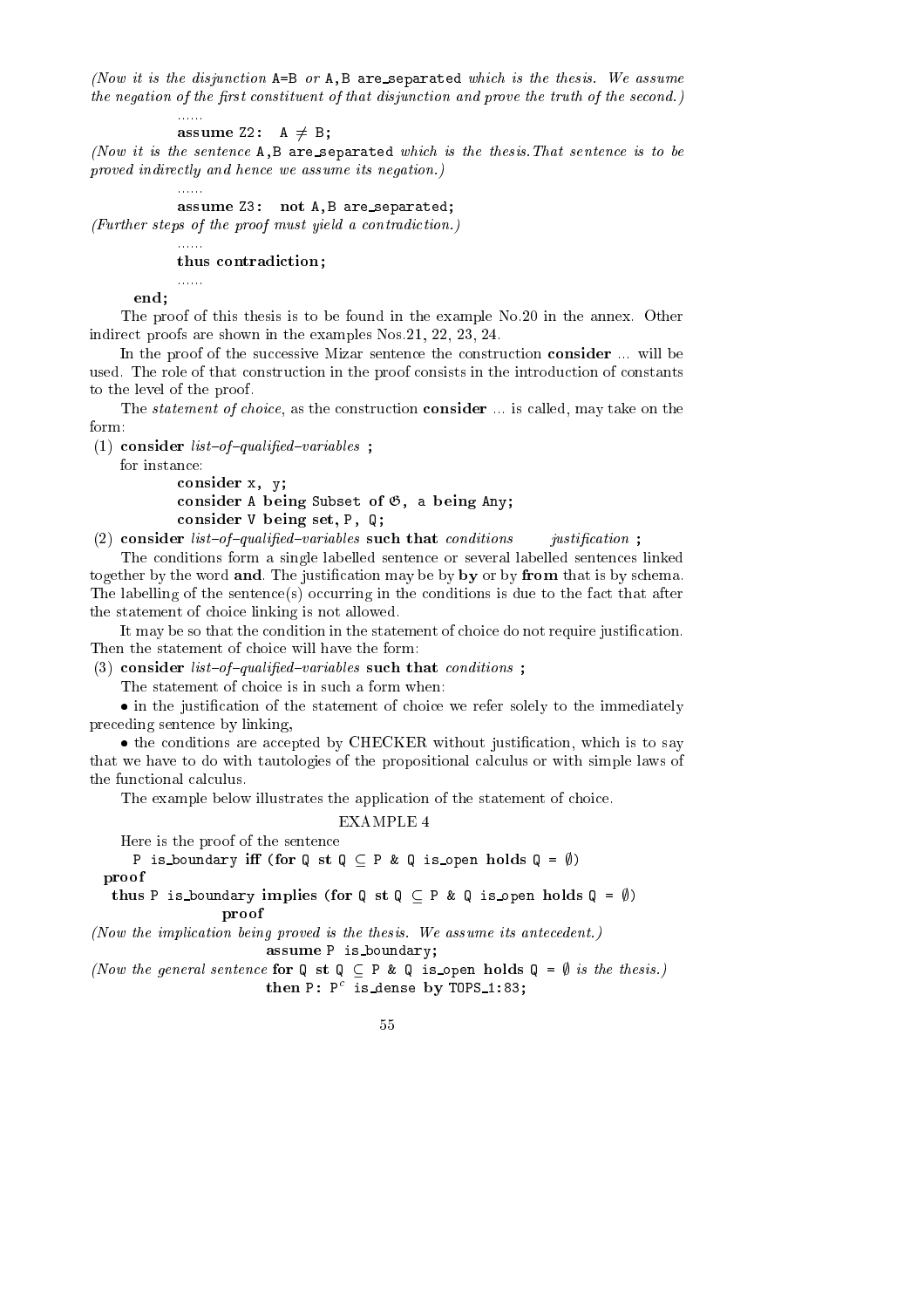$\mathcal{L}$ 

(Now the implication  $Q \subseteq P$  & Q is open implies  $Q = \emptyset$ , which is to be proved indirectly, is the thesis.)

assume that P2: Q = P and P2: Q is open pand P2: Q 6= ;;

(The further steps of the proof must yield a contradiction.)

 $P^{\sim}$   $\parallel$  W  $\neq$   $\psi$  Dy IUPS\_1:80,P3,P3,P2,P;

 $\text{then } Q \cup P^* \neq \emptyset \text{ by Boulle:66};$ 

hen
e ontradi
tion by P1,TOPS 1:20;

 $end:$ end;

(Now the following implication is the thesis:

for Q st Q P & Q is open holds Q = ;) implies P is boundary)

the state  $\mathcal{L}$  states  $\mathcal{L}$  and  $\mathcal{L}$  is a state point  $\mathcal{L}$  is a state  $\mathcal{L}$  is boundary point  $\mathcal{L}$ proof

(Now the above impli
ation is the thesis.)

assume K: for Q is Q = ; ;; q = x or Q is open holds Q = ;;

(Now the formula  $P$  is boundary, to be proved indirectly, is the thesis.)

assume not P is boundary; and P is boundary; and P is boundary; and P is boundary; and P is boundary; and P is

(The assumption of the indirect proof. Further steps of the proof must yield a contradiction.)

then not P is dense by Tups 1:03;

then onsider C being Subset of <sup>G</sup> su
h that Q: C 6= ; and  $Q1$ : C is open and  $Q2$ : P  $\Box$  C =  $\psi$  by TUPS 1:80;  $C \cap P^* = \emptyset$  by  $QZ, BUULL:00$ ;

then <sup>C</sup> <sup>P</sup> by TOPS 1:20; hen
e ontradi
tion by K,Q,Q1;

end;

end;

(See annex - the example No.21.)

We shall analyse two statements which occur immediately after the assumption of the indirect proof. The first statement is **not** P<sup>-</sup> 1s\_dense;.

The theorem TOPS 1:80 formulates the property of a dense set:

P is dense iff (for Q st Q  $\neq$   $\emptyset$  & Q is open holds P  $\cap$  Q  $\neq$   $\emptyset$ ) But the statement **not** P<sup>-</sup> is dense says that the complement of the set P-is not dense. Then by availing ourselves additionally of the thesis TOPS<sub>1</sub>:80 we can infer that:

 $(1)$  ex  $\psi$  st  $\psi \neq \psi$  &  $\psi$  is open & P<sup>-</sup>  $\Box$   $\psi$  =  $\psi$ ;

Since there is an object which satisfiers the above conditions, in further analysis we may be arbitrary, but its type must agree with the type of the identifier of  $\mathbf{Q}$  which occurs in (1), which is to say that it must be the type Subset of  $\mathfrak{G}$ . Hence we may write:

onsider C being Subset of <sup>G</sup> su
h that Q: C 6= ;

and  $Q_1$ : C is open and  $Q_2$ : P  $\Box$  C =  $\psi$ ;

After the statement of choice the type of the identifier of  $C$  has been fixed as Subset of  $\mathfrak{G}$ . If that identifier in the reservation of variables had been reserved for another type then the statement of choice has overridden that type. The constant introduced by the statement of choice in accessible from the moment of its introduction to the end of the given level of reasoning, that is that level of reasoning at whi
h the given onstant has been introdu
ed.

 $Remark.$ The constant introduced by the statement of choice may be overridden by a generalization, another statement of choice, a statement of a change of type, an exemplification, an existential assumption, and a local definition of variable.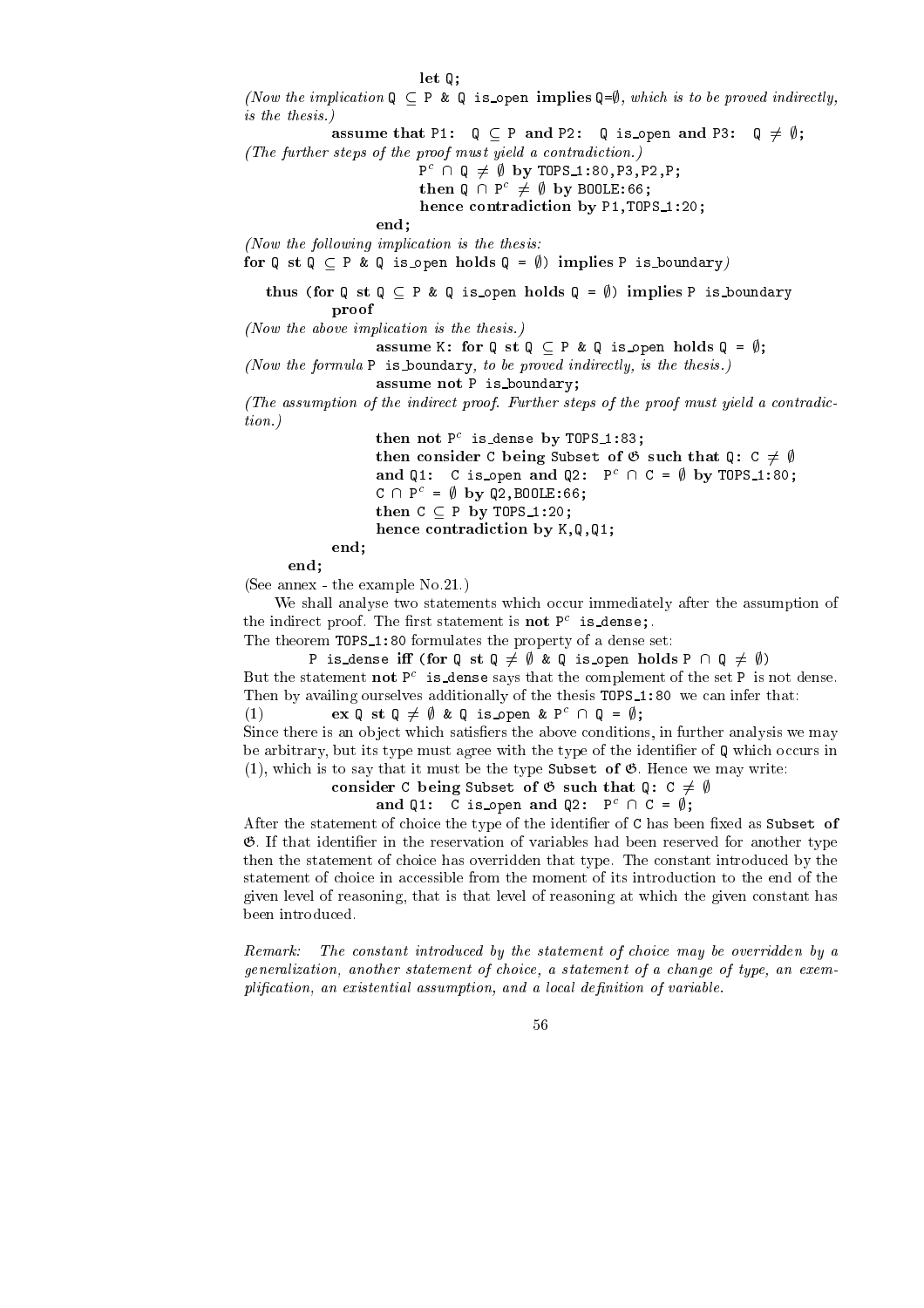Examples of the application of the statement of choice:

- (1)  $ex x st x \in X \cap Y;$
- then  $\mathcal{O}(\mathcal{A})$  such that  $\mathcal{A}(\mathcal{A})$  is  $\mathcal{A}(\mathcal{A})$  and  $\mathcal{A}(\mathcal{A})$  and  $\mathcal{A}(\mathcal{A})$  and  $\mathcal{A}(\mathcal{A})$

(2) X meets Y;

then onsider x su
h that a: x <sup>2</sup> X and b: x <sup>2</sup> Y by BOOLE:15;

X meets Y iff  $ex x st x \in X k X \in Y$ ;

$$
(3) \qquad x \neq \emptyset;
$$

then in the substitution of the substitution of the substitution of the substitution of the substitution of the

Here is the theorem BOOLE:1:

 $X = \emptyset$  iff not ex x st  $x \in X$ ;

The application of the statement of choice in proofs is illustrated by the examples Nos.11, 15, 21, 22, 23, 25 in the annex. Moreover, the example No.35 shows the application of that construction outside a proof, that is outside the reasoning contained between proof and end;.

**IV.2.3. ON A NEW MIZAR CONSTRUCTION** 

Let the thesis be an implication whose antecedent is an existential sentence. It may be accordingly be a sentence in the form:

(ex x being T st  $\alpha(x)$ ) implies  $\beta$ 

The proof of that thesis may be take on the following form:

proof

assume A: expansion  $\mathbf{r}$  assume A: expansion  $\mathbf{r}$  as  $\mathbf{r}$ onsider y by A; (y) by A; (y) by A; (y) by A; (y) by A; (y) by A; (y) by A; (y) by A; (y) by A; (y) by A; (y) b (or then consider y being T such that  $Z: \alpha(y)$ ;)

......(proof of  $\beta$ )

 $end:$ end; and the contract of the contract of the contract of the contract of the contract of the contract of the contract of the contract of the contract of the contract of the contract of the contract of the contract of the c

The identifier in the statement of choice may be selected arbitrarily but so that its type should agree with the type of the identifier of x in the assumption, that is with the type of T.

The assumption and the statement of choice may in that case be replaced by an existential assumption:

 $\mathbf{r}$ 

If the thesis is an implication with the antecedent which is an existential statement, then the assumption of the existence of certain objects (by the construction assume ...) and the statement of choice justified by that assumption may be replaced by an existential assumption.

The existential assumption may be in the form:

- (a) given  $list-of-qualified-variables$ ;
- (b) given  $list-of-qualified-variables$  such that conditions;

The onditions may form a single labelled senten
e or several labelled senten
es linked together by the word and.

The range of a onstant introdu
ed by an existential assumption is the same as the range of a constant introduced by the statement of choice.

### Remark:

Linking is not allowed after an existential assumption.

The application of the existential assumption will be illustrated by examples.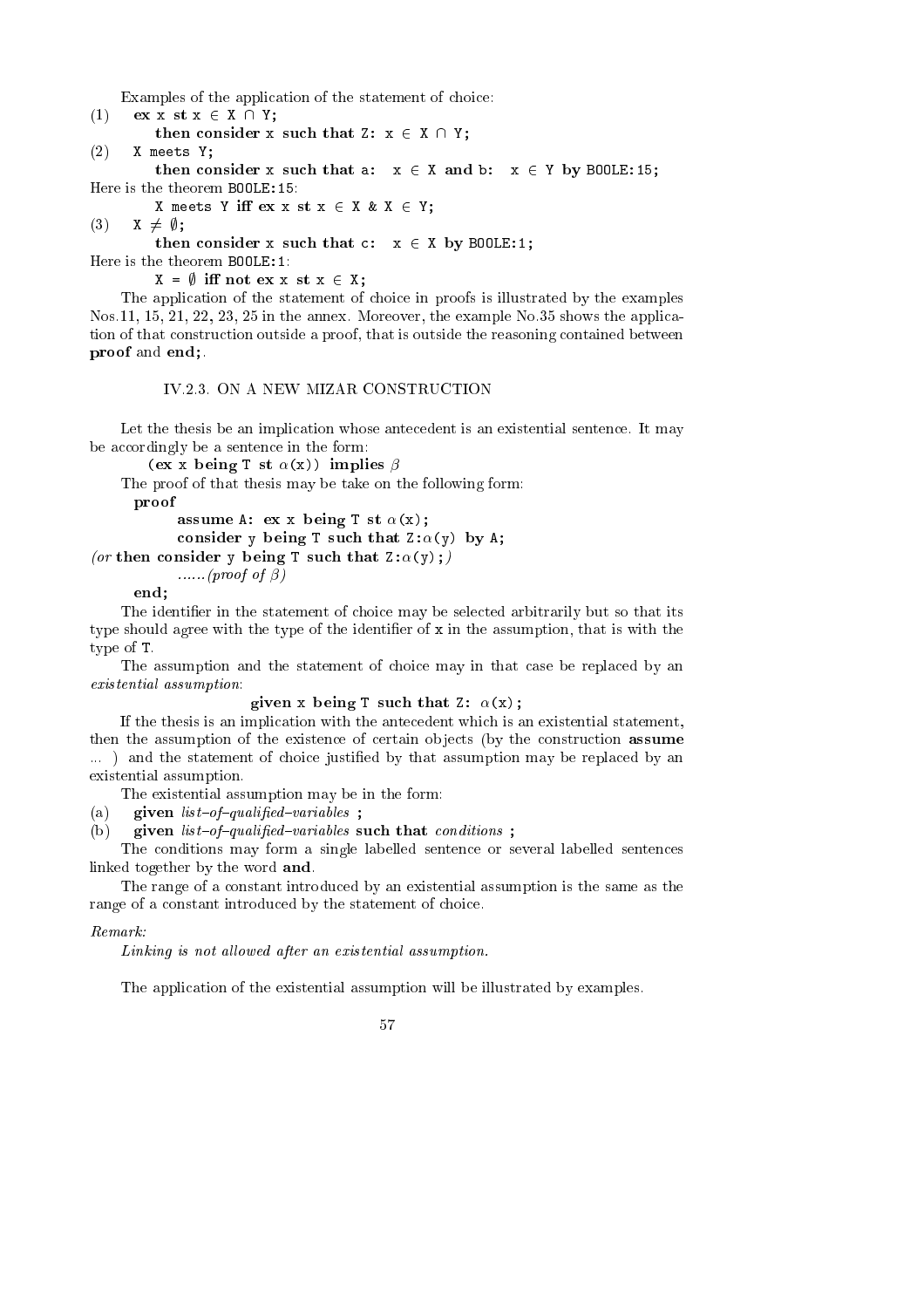### EXAMPLE 1

reserve <sup>G</sup> for TopSpa
e, P,Q for (Subset of G), x for Any; (ex  $Q$  st  $Q$  is open  $\& Q \subseteq P \& x \in Q$ ) implies  $x \in$  Int P

provided a series of the contract of the contract of the contract of the contract of

assume ex Q st Q is open & Q P & x <sup>2</sup> Q; the consider  $\tau$  such that  $\tau$  is open and  $\tau$ 

Z2:  $Q \subseteq P$  and Z3:  $x \in Q$ ;

hence the thesis by Z3, BOOLE: 5; BOOLE: 5; BOOLE: 5; BOOLE: 5; BOOLE: 5; BOOLE: 5; BOOLE: 5; BOO

(The ante
edent of the impli
ation being proved has been assumed and the appropriate statement of choice has been made. Now the formula  $x \in Int P$  is the thesis. The remaining steps of the proof are shown below.)

> P ⊂ U DY IUPS\_I:15,ZZ;  $\text{time}$   $\text{time}$   $\text{time}$  (P  $\text{time}$  )  $\text{time}$  (Q  $\text{time}$ ) by  $\text{time}$  (P  $\text{time}$ ); Q is losed by Z1,TOPS 1:30;  $\text{time} \cup \text{true}$  or  $\text{true} \cup \text{true}$  or  $\text{true} \cup \text{true}$  $\text{time}$  if  $\cup$  if  $\cup$  if  $\cup$  if  $\cup$  if  $\cup$  if  $\cup$  if  $\cup$  if  $\cup$  if  $\cup$  if  $\cup$  if  $\cup$  if  $\cup$  if  $\cup$  if  $\cup$  if  $\cup$  if  $\cup$  if  $\cup$  if  $\cup$  if  $\cup$  if  $\cup$  if  $\cup$  if  $\cup$  if  $\cup$  if  $\cup$  if  $\cup$  if  $\cup$  if  $\$ then  $Q = (C_1(P)I)$  by Turs 1:15;  $\mathsf{t}$  ruent  $\mathsf{q} \subset (\mathsf{t} \mathsf{t} \mathsf{t} \mathsf{t}) \mathsf{t}$  by  $\mathsf{t} \mathsf{u}$  rues  $\mathsf{t} \mathsf{t} \mathsf{t}$ then  $\mathcal{M}$  is the proposition of  $\mathcal{M}$  by Tops 1:42; and 1:42; and 1:42; and 1:42; and 1:42; and 1:42; and 1:42; and 1:42; and 1:42; and 1:42; and 1:42; and 1:42; and 1:42; and 1:42; and 1:42; and 1:42; and 1:42; an

end;

(See file - example No.11.)

The first two steps of the proof may be replaces by the following existential assumption:

given <sup>Q</sup> su
h that Z1: <sup>Q</sup> is open and Z2: Q P and Z3: x <sup>2</sup> Q;

The proof then assumes the form as in the example No.10 in the file  $art.1st.$  Other cases of existential assumptions are given in the examples Nos. 25, 26, 27, 28 from the file art.lst.

Remark: The conditions given in the existential assumption cannot be recorded in the form of an assumption, that is by the word assume. Hence the following recording is  $in correct$ 

given Q; assume that Z1: <sup>Q</sup> is open and Z2: Q P and Z3: x <sup>2</sup> Q;

The exercise in the annex  $-213.1st -$ shows the consequences of such an incorrect assumption.

Likewise, the statement of choice:

onsider <sup>Q</sup> su
h that Z1: <sup>Q</sup> is open and Z2: Q P and Z3: x <sup>2</sup> Q; annot be re
orded thus:

onsider Q; assume that Z1: Q is open and Z2: <sup>Q</sup> <sup>P</sup> and Z3: <sup>x</sup> <sup>2</sup> Q; (See annex - Z12.lst.)

### IV.3. Other Mizar constructions

### IV.3.1. ITERATIVE EQUALITY

We shall now discuss the Mizar construction called *iterative equality*. It finds appliation in proofs of senten
es whi
h are equality formulas. Those formulas must satisfy certain conditions, namely they cannot contain free variables. The variables occurring in such formulas must be fixed. They are fixed by generalization, exemplification, statement of hoi
e, statement of a hange of type, or lo
al denition of variable.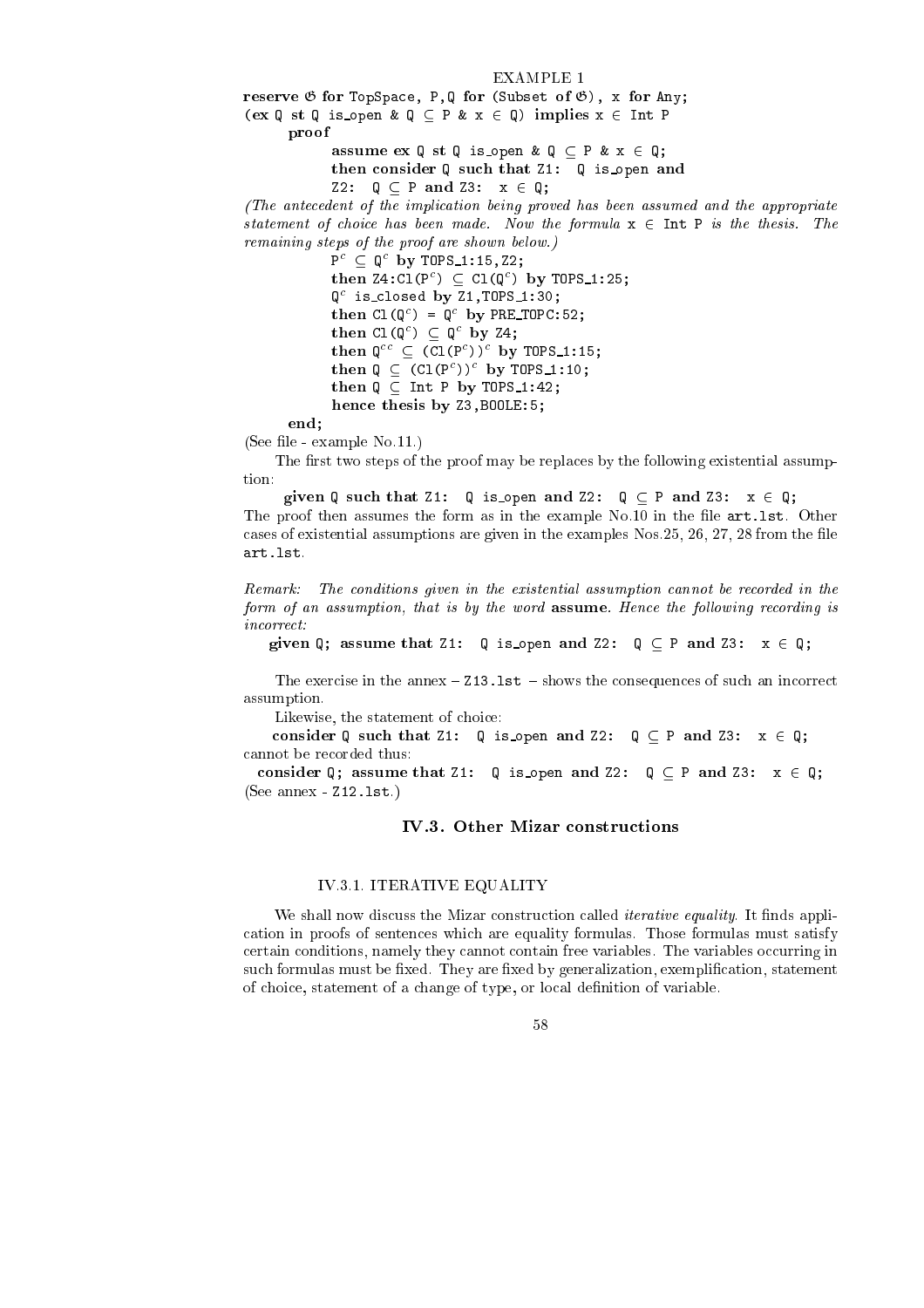While *iterative equality* does not introduce any new idea of the proofs.

Let us examine the proof of the theorem (P ) = P, whi
h will later be used to illustrate iterative equality.

```
(P^-)' = Pproof
        (Y^{\circ})^{\circ} = M \cup \cup \{Y^{\circ}\} by TOPS 1:5;
        \text{time}_{\text{H}} (P<sup>-</sup>) = \frac{1}{2} (N<sub>i</sub>O) (P) by Tups_1:5;
        \text{then } (P^*)^* = M \mathcal{O} \cup P by Boole:82;
        n = 1 by n = 1:3;
```
end;

Note the following facts which are characteristic for the thesis and its proof:

1. The senten
e proved is an equality formula.

2. The formula occuring in every step of the proof is an equality. Moreover the term on the left side of the equality is the same in each step  $((P^*)^*)$ .

3. Every step of the reasoning, beginning with the se
ond one, refers to the pre
eding one (by linking).

I nese facts sumer for the proof of the thesis  $(P^*)^* = P$  to be carried out by an iterative equality, which in the case under consideration has the form:

> $(P^{\circ})^{\circ} = M \cup \cup (P^{\circ})$  by TUPS 1:5 .= <sup>G</sup> <sup>n</sup> ( <sup>G</sup> <sup>n</sup> P) by TOPS 1:5 .= <sup>G</sup> \ P by BOOLE:82  $= P$  by TOPS 1:3;

What does a recording mean? For instance, the inference

.= <sup>G</sup> <sup>n</sup> ( <sup>G</sup> <sup>n</sup> P) by TOPS 1:5

is another re
ording if the expression

 $\text{timen}$  (P<sup>-</sup>) =  $\frac{1}{2}$  (D)  $\frac{1}{2}$  (D)  $\frac{1}{2}$  (P)  $\frac{1}{2}$  (P)  $\frac{1}{2}$ 

where then denotes reference to the preceding sentence, that is the sentence

$$
(\mathbf{P}^c)^c = \Omega \mathfrak{G} \setminus (\mathbf{P}^c)
$$

It must be borne in mind that before the symbol  $=$  after the justification of the preceding step of the reasoning, we do not put the semicolon ; The semicolon is required at the end of the iterative equality, that is after the last expression in the form

### $:= term$  *justification*

I he *iterative equality* given above is not the complete proof of the thesis  $(P^*)^* = P$ because it lacks the conclusion terminating the proof. It suffices to add:

 $n = r$ 

The word **hence** means that the sentence (P<sup>-</sup>) = P has been justified by reference to the entire reasoning in the form of an *iterative equality*. Of course, the conclusion may be recorded by means of thus, but then, in order to refer to *iterative equality*, we have to prefix the equality formula which opens that equality by a label. We might also write **thus** before the *nerative equality*. Moreover, the conclusion  $(P_1) = P_1$  might be replaced by the formula thesis. The proof of the thesis  $(P_+)^- = P_+$  may accordingly have the form: proof

(After the writing of the word proof the variables  $\mathfrak{G}$  and P have been fixed. Since the sentence being proved is read by the system as a quantified formula in the form: for  $\mathfrak{G}$ , P **holds** (P<sup>-</sup>)<sup>-</sup> = P, after the writing of the word **proof** the system automatically carries out the generalization let  $\mathfrak{G}$ , P; and thus fixes the variables  $\mathfrak{G}$  and P. The variable  $\mathfrak{G}$  is fixed because P has the type Subset of  $\mathfrak{G}$ .)

> $(P^*)^* = MQ + (P^*)$  by TUPS 1:5 .= <sup>G</sup> <sup>n</sup> ( <sup>G</sup> <sup>n</sup> P) by TOPS 1:5 . For  $P$  by BOOLE's  $P$  by BOOLE's  $P$  $= P$  by TOPS 1:3;

$$
^{59}
$$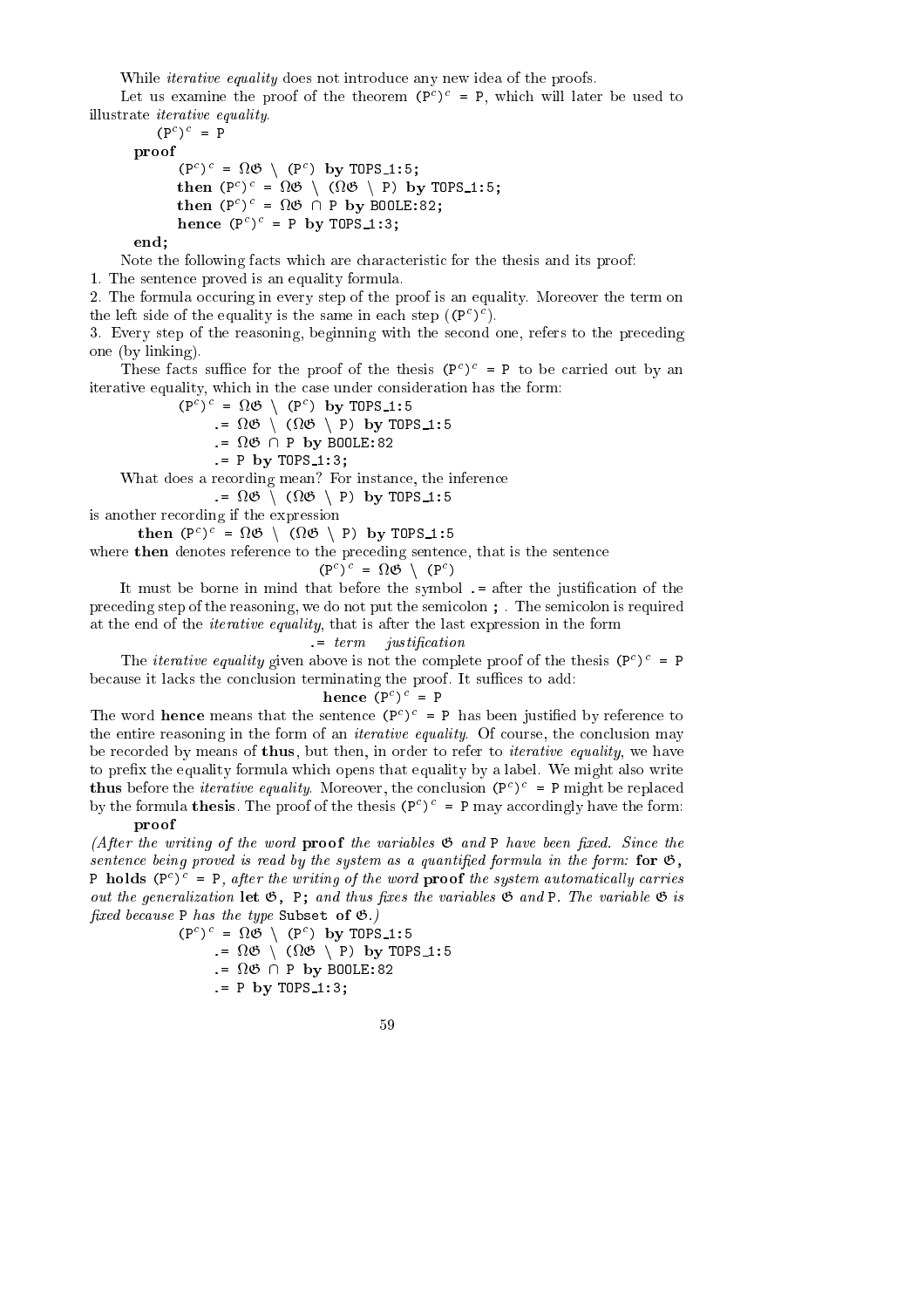### hence the theoretical control of the theoretical control of the theoretical control of the theoretical control of the theoretical control of the theoretical control of the theoretical control of the theoretical control of

#### end: end; and the contract of the contract of the contract of the contract of the contract of the contract of the contract of the contract of the contract of the contract of the contract of the contract of the contract of the c

(See example  $No.33$  in the file  $art.1st.$ )

Here is another version of the proof of the thesis under onsideration:

proof

A: (P ) = 170 / (P ) DY IUPS 1:5; .= <sup>G</sup> <sup>n</sup> ( <sup>G</sup> <sup>n</sup> P) by TOPS 1:5 . . . . . . <u>.</u> . . . . . . .  $. = P$  by TOPS 1:3;

thus the single parameter  $\mathbf{r}$  and  $\mathbf{r}$ 

end;

The above proof can be slightly abbreviated if the last two statements:

- $= P$  by TOPS\_1:3;
- thus the size of the sixth state of the sixth sixth state of the sixth sixth sixth sixth sixth sixth sixth sixth sixth sixth sixth sixth sixth sixth sixth sixth sixth sixth sixth sixth sixth sixth sixth sixth sixth sixth s

are repla
ed by a single statement in the following form:

 $n = 1$ ;  $n = 1$ ;  $n = 1$ ;  $n = 2$ ;

or by the statement

hen
e thesis by TOPS 1:3;

The proof then takes on the form as in the example No.34 in the file  $art.$  lst.

The various steps of the reasoning in our iterative equality had a straightforward justification (by  $by$ ). In an iterative equality there may also be justifications by schema, but not by proof. In the simplest ase, when a given step of the reasoning is self-evident to CHECKER, the justification of that step may be empty.

I ne sentence (P<sup>-</sup>) = P can be proved by iterative equality by fixing the variables  $\phi$ and P through the statement of choice. In such a case the words **proof** and end should not be written. We then may have:

onsider G, P;

 $(P^*)^* = MQ + (P^*)$  by TUPS 1:5 .= <sup>G</sup> <sup>n</sup> ( <sup>G</sup> <sup>n</sup> P) by TOPS 1:5 . . . . . . . <u>.</u> . . . . . . . . .  $P$  by TOPS 1:3:

The variables  $\mathfrak G$  and  $P$  fixed in this way make it possible to use the sentence proved only for such variables as fixed here, that is for P and  $\mathfrak{G}$  (see example No.35). Such a way of proving is thus not practical. If the variables are not fixed, then errors will be reported as in the example Z11.lst in the annex. The error No.62 states that free variables are not allowed in the iterative equality, and the error No.140, that there is an unknown variable.

Iterative equality an be illustrating as below.

If  $t_1, t_2, \ldots, t_n, t_{n+1}$  are corresponding terms then the reasoning

 $t_1 = t_2 \& t_2 = t_3 \& \dots \& t_n = t_{n+1}$  straightforward-justification hence  $t_1 = t_{n+1}$ ; may be equivalently repla
ed by another reasoning, namely the iterative equality in the  $form.$ 

 $t_1 = t_2$  straightforward-justification

 $\cdot$  =  $t_3$  straightforward-justification

....................................

 $\cdot$  =  $\mathbf{t}_n$  straightforward-justification

 $t_{n+1}$  straightforward-justification;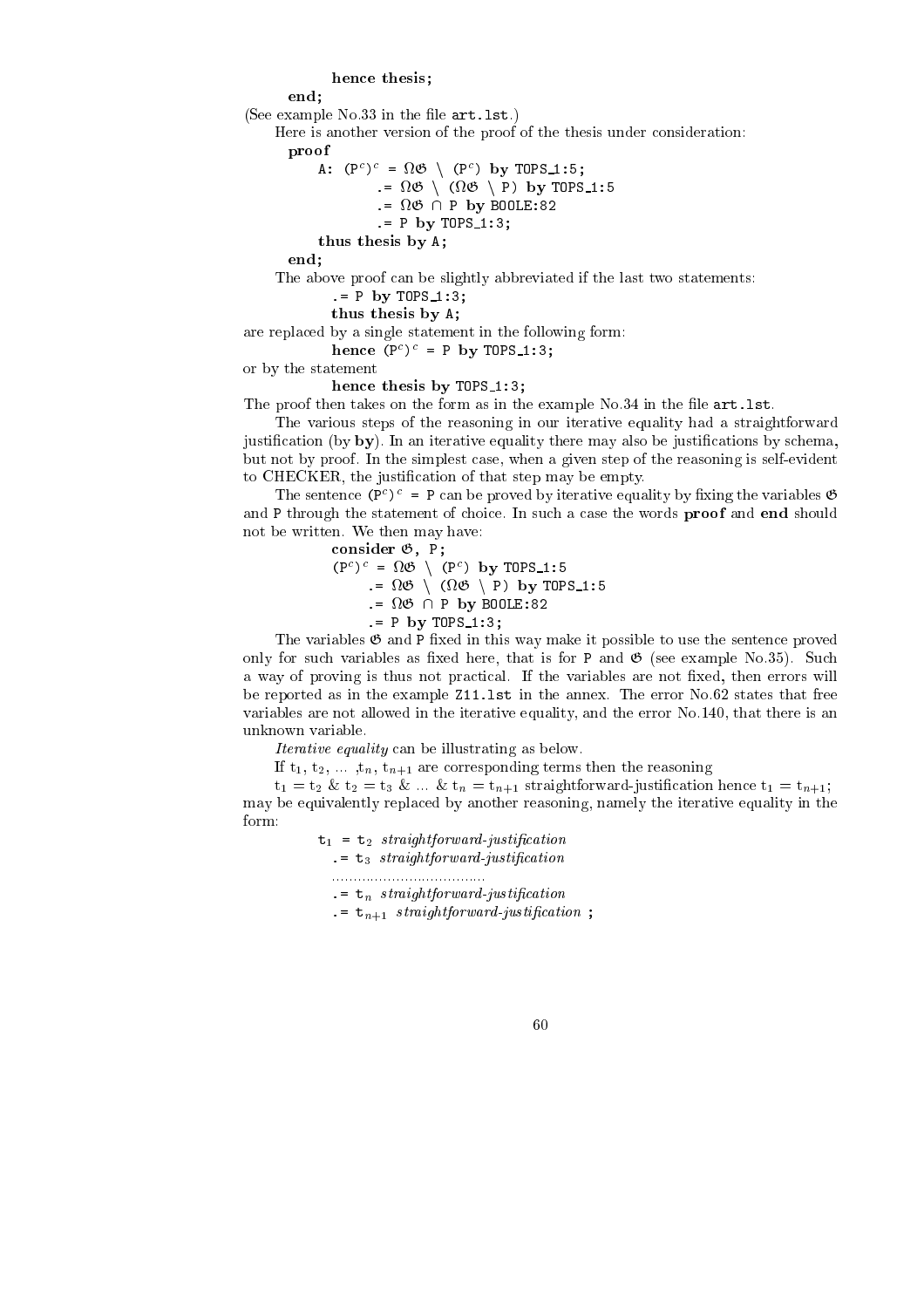### EXAMPLE

The theorem  $Int(int P) = Int P$ an be proved as below proof INT  $P = (U1 (P<sup>+</sup>))$  by IUPS\_I:42; then  $Int(int P) = (CL ((CL (P))')')$  & (CI (((CI (P<sup>-</sup>))<sup>-</sup>)<sup>-</sup>)')' = (CI (CI (P<sup>-</sup>)))' &  $($ Ul  $(P^*)$ ))' =  $(U_1 \t(P^*))$ ' by IUPS\_I:IV,IUPS\_I:42,IUPS\_I:20; hen
e Int(Int P) = Int P by TOPS 1:42; end; (See example  $No.31$  in the file  $art.1st.$ ) or by referen
e to iterative equality: proof INL  $P = (U1 (P))$  by IUPS 1:42;  $\text{time in } \text{true}$  is (c) and (((CI (P))) )) by  $\text{true}$  is  $\text{true}$ .= (Cl (Cl (P ))) by TOPS 1:10 .= (Cl (P )) by TOPS 1:26;

end;

The next example in the file  $art.lst$  includes a proof of the sentence  $Fr P = Fr$ (P ) with the use of iterative equality.

### IV.3.2. DIFFUSE STATEMENT

hen
e thesis by TOPS 1:42;

It is sometimes so that in the proof of a certain thesis it is convenient to justify (an) auxiliary sentence(s). If that sentence cannot be justified straightforwardly (by by) or by schema (by from), then we have to carry out a proof (i.e., a certain reasoning beginning after the word proof and on
luded by the word end). Then we will get nested proofs. Hence the proof may have lesser clarity. But there is a certain Mizar construction which is applicable in the situation described above. We mean the construction in the form:

now reasoning end; The various steps in the reasoning are formed on the same principle as the steps of the proof. The appli
ation of this new onstru
tion in proofs will be illustrated by an example. Let us onsider the thesis

 $\mathfrak F$  is closed implies meet  $\mathfrak F$  is closed It is a thesis in the form  $\alpha$  **implies**  $\beta$ , where  $\alpha$  is the formula  $\tilde{\mathfrak{F}}$  is closed,

 $\beta$  is the formula meet  $\mathfrak F$  is closed.

Moreover, let

 $\gamma$  will be the formula  $\mathfrak{F} \neq \emptyset$ .

This the sis be proved neither by by nor by schema. Hence a proof must be carried out. Sin
e the formula in the form

 $(\gamma \text{ implies } \beta) \& (\text{not } \gamma \text{ implies } \beta) \text{ implies } \beta$ 

is a tautology it is onvenient to prove in the proof two auxiliary senten
es in the form  $\gamma$  implies  $\beta$  and not  $\gamma$  implies  $\beta$ 

In the proof these sentences are labelled T and K1, respectively.

Here is the proof of the senten
e:

(•)  $\tilde{\mathfrak{F}}$  is closed implies meet  $\tilde{\mathfrak{F}}$  is closed

provided a series of the contract of the contract of the contract of the contract of

assume F is a lose of the first contract of the first contract of the first contract of the first contract of then  $\mathbf{C}$  is open by Tops 2:16;  $\mathbf{C}$  is open by Tops 2:16;  $\mathbf{C}$ 

$$
^{61}
$$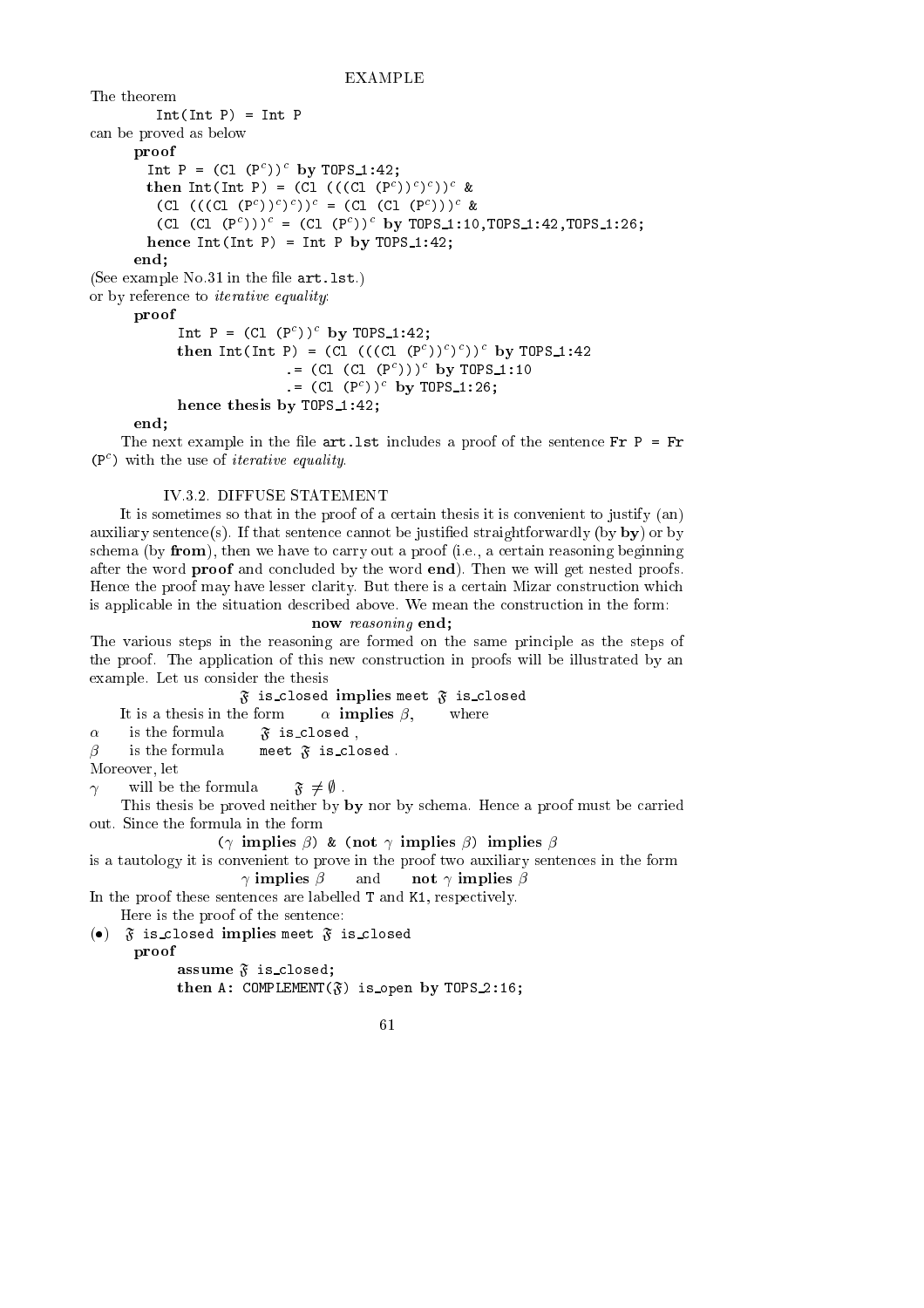provided a series of the contract of the contract of the contract of the contract of assume F 6= in the first state of the first state of the first state of the first state of the first state of then union  $\mathbf{F}$  is open by Tops 2:26;  $\mathbf{F}$  is open by Tops 2:26;  $\mathbf{F}$ hen
e meet <sup>F</sup> is losed by TOPS 1:29,A; end;  $\mathfrak{F} = \emptyset$  implies meet  $\mathfrak{F}$  is closed proof assume <sup>F</sup> = ;; then meet  $\mathbf{r}$  and  $\mathbf{r}$  and  $\mathbf{r}$  and  $\mathbf{r}$  and  $\mathbf{r}$ then meet  $\mathbf{F}$  is presented by Presentation by Presentation by Presentation by Presentation by Presentation hen
e meet <sup>F</sup> is losed by TOPS 1:22; end; hen
e thesis by T; end; In this proof the formula meet  $\mathfrak{F}$  is closed is denoted by the word thesis. (See example No.37 in file art. 1st.) Remark: The formulas in the form:  $\beta$  and  $(\gamma \text{ implies } \beta)$  & (not  $\gamma$  implies  $\beta$ ) do not have one and the same semantic correlate. Hence the skeleton of the proof of a sentence in the form  $\beta$ cannot be subsumed under the skeleton of the proof for a conjunction as in the case of the senten
e

T:  $\mathfrak{F} \neq \emptyset$  implies meet  $\mathfrak{F}$  is closed

 $(\gamma \text{ implies } \beta) \& (\text{not } \gamma \text{ implies } \beta).$ 

We shall now prove the same thesis in a similar way (the proof will also consist in justifying the sentences  $\gamma$  **implies**  $\beta$  and **not**  $\gamma$  **implies**  $\beta$ ) but the recording of the reasoning will be different.

Here is the thesis:

 $\mathfrak F$  is closed implies meet  $\mathfrak F$  is closed

proof

assume <sup>F</sup> is losed;

then A: COMPLEMENT(F) is open by TOPS 2:16;

We shall prove  $\gamma$  implies  $\beta$  but that sentence will not be written openly. We shall carry out the reasoning resulting in its justification. In Mizar such a construction begins with the word now and ends in the expression end;

T1: now

(The word now is followed neither by the semicolon nor by the word  $\mathbf{proof}$ . Since the sentence being proved is an implication its antecedent is assumed.)

 $+$   $+$   $+$   $+$   $+$ 

 $(Below$  there are further steps of the reasoning leading to the justification of the thesis, which at this point is the formula  $\beta$ )

then union COMPLEMENT(F) is open by TOPS 2:26;

hen
e meet <sup>F</sup> is losed by TOPS 1:29,A;

end;

The above reasoning has proved the sentence  $\gamma$  implies  $\beta$ .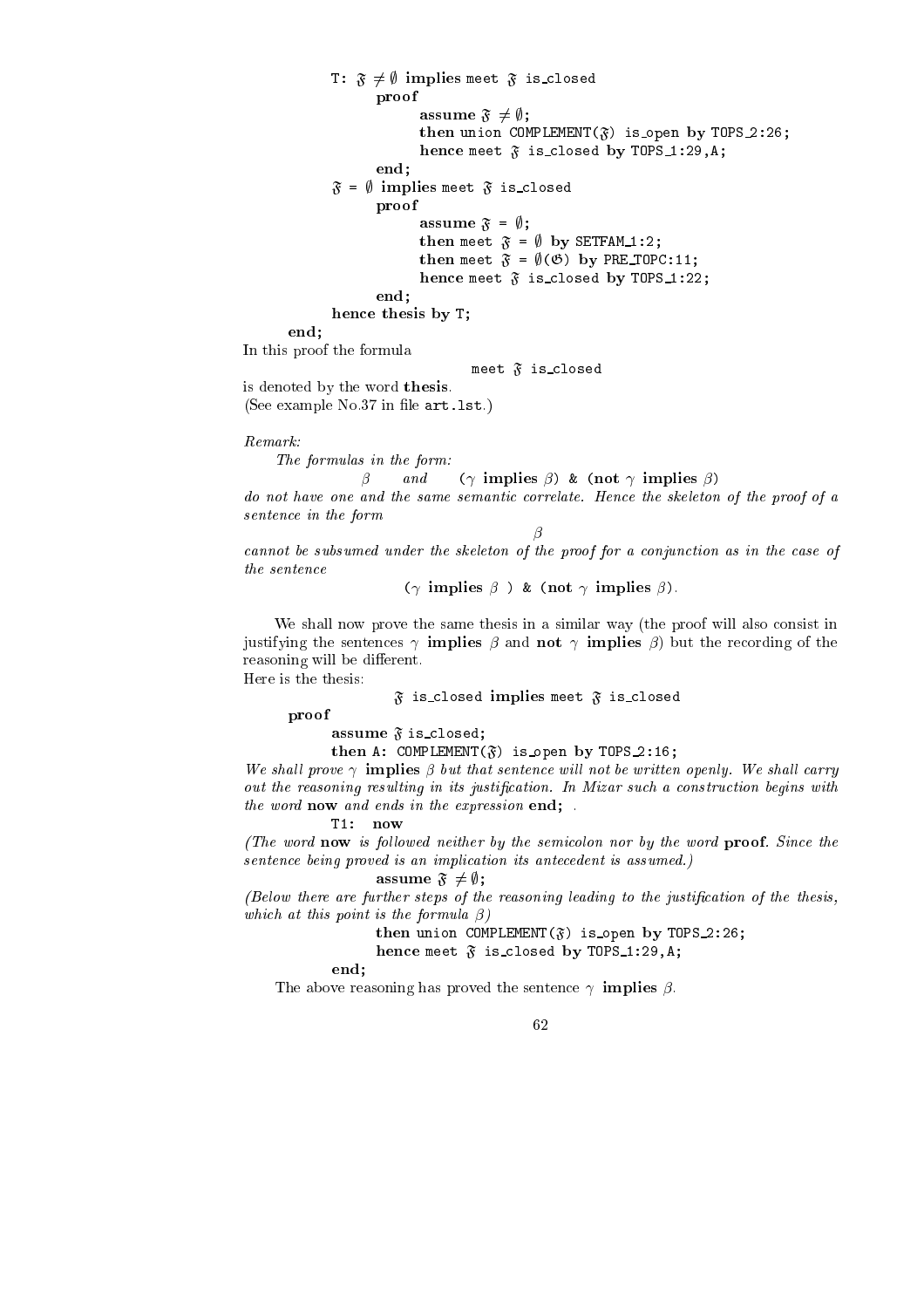In order to be able to refer to it one may, as has been done, place a label before now. After the reasoning now ... end; linking is allowed.

The further proof of the thesis may be as follows:

 $now$ 

```
assume F = ;;
                              the meet \ldots , by Setting in the setting of \alphathe meet \alpha and \beta of \alpha by President in the President of the President in the President of the President in the President of the President in the President of the President in the President of the President in the P
                              hen
e meet F is 
losed by TOPS 1:22;
end:
  end; and the contract of the contract of the contract of the contract of the contract of the contract of the contract of the contract of the contract of the contract of the contract of the contract of the contract of the c
  hence the meet for the meeting of the meeting of the meeting of the meeting of the meeting of the meeting of the meeting of the meeting of the meeting of the meeting of the meeting of the meeting of the meeting of the meet
```
end;

 $(n)$  the justification of the conclusion there occurred the label T1 of the previously proved sentence  $\gamma$  implies  $\beta$ .)

The above proof is shown in the example No. 38 in the annex.

Since before the word **now** we do not write the thesis to be proved by that construction the construction in the form

now reasoning end;

has been called *diffuse statement*.

1. The thesis proved by diffuse statement is read by analysing the skeleton of that reasoning. The principles of skeletoning in the construction now ... are the same as in proofs. The words now and end in a sense replace the words proof and end, respectively.

2. The formula thesis in diffuse statement denotes the thesis of the immediate external proof. The use of the formula thesis is allowed throughout diffuse statement on the condition that such reasoning is contained in a certain proof (thesis may be used only within a proof).

3. If we prefix  $\mathbf{n}$  ow by a label, then the reference to that label means reference to the thesis proved in diffuse reasoning opening with the word  $now$  preceded by a given label.

 $\lambda$ . Linking is allowed after diffuse statement.

5. It is not allowed to write then, thus, hence before now.

6. Every reasoning whi
h begins with now must end in end.

### EXAMPLE

The senten
e in the form

 $\alpha$  or  $\beta$  implies  $\gamma$ 

is to be proved. We shall show what the proof of that sentence with the application of a diffuse statement might be. Since the formula

( $\alpha$  implies  $\gamma$ ) & ( $\beta$  implies  $\gamma$ ) implies ( $\alpha$  or  $\beta$  implies  $\gamma$ )

is a tautology it is worth while making use of the auxiliary senten
es

 $\alpha$  implies  $\gamma$  and  $\beta$  implies  $\gamma$ 

in the proof. Thus the proof may be as follows:

provided a series of the contract of the contract of the contract of the contract of

```
assume P:  or ;
(Now \gamma is the thesis.)
```
 $A: now$ A: now

......

```
......
assume ;
......
```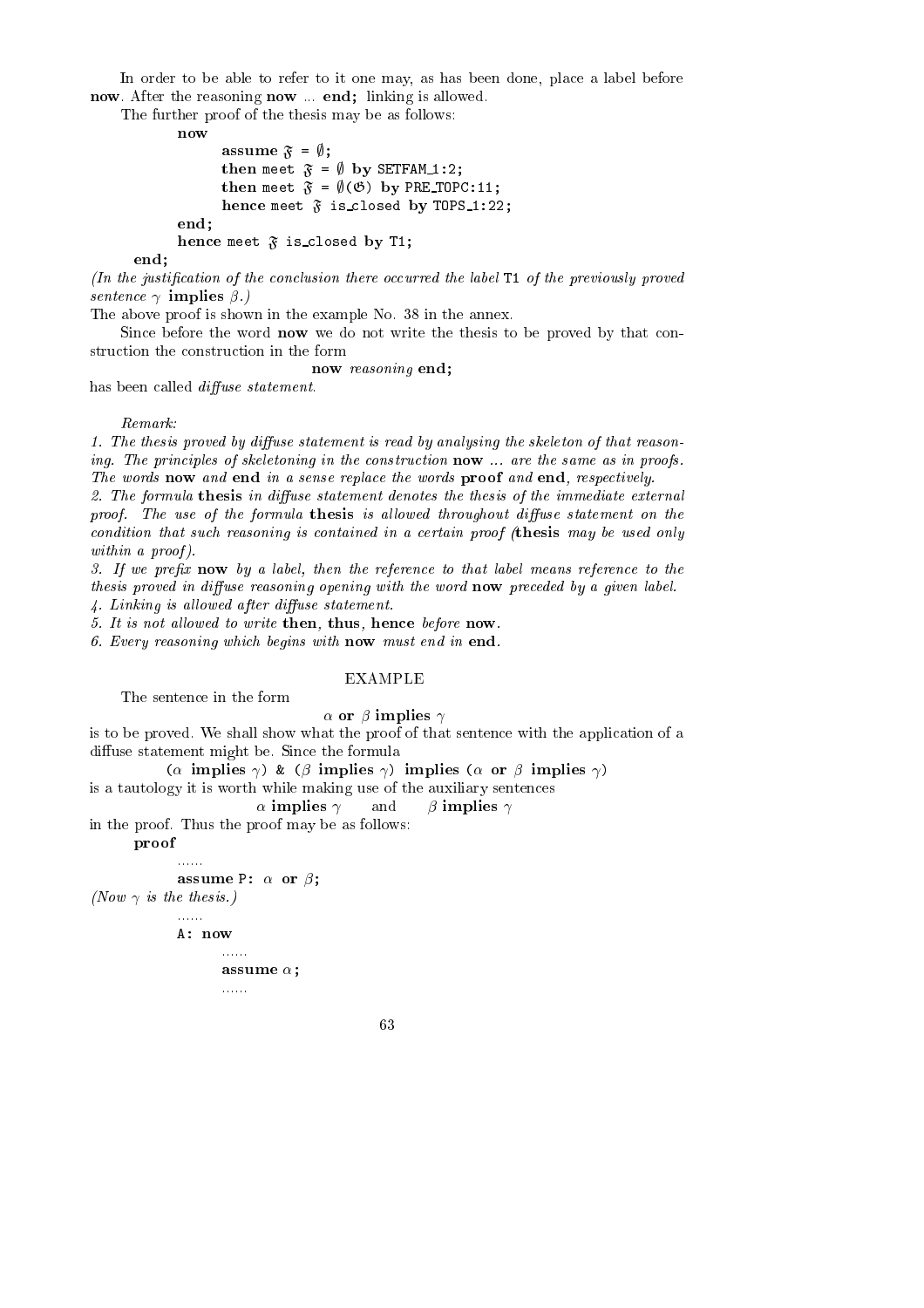```
thus 
;
          \ldots . . . .
end;
......
nowala alalah
          \sim \sim \sim \sim \sim \sim \sim......
          thus 
;
          ......
end;
hen
e 
 by A,P;
alara d
```
end;

Conclusion in the various reasonings may be replaced by thesis. In diffuse statements thesis would mean as does thesis at the end of the proof.

### EXAMPLE

When proving a senten
e in the form

 $\alpha$  iff  $\beta$ 

it is sometimes convenient to avail oneself of the fact that the formula (not  $\alpha$  implies not  $\beta$ ) implies ((not  $\beta$  implies not  $\alpha$ ) implies ( $\alpha$  iff  $\beta$ ))

is a tautology. In diffuse statement one can prove two auxiliary sentences in the form

not implied to a second the second of  $\mathcal{P}$ and in a second contract of the

As an example we may use the proof of the theorem CONNSP<sub>1</sub>:11 which is:  $\blacksquare$  is the A, B being Subset of G st  $\blacksquare$  and  $\blacksquare$  $B \neq \emptyset$   $\emptyset$  & A is\_closed & B is\_closed holds  $A \cap B \neq \emptyset$  $\emptyset$ 

In such a case  $\alpha$ is the formula  $\mathfrak G$  is connected is the formula formula for  $\mathcal{A}$  is  $\mathcal{A}$  and  $\mathcal{A}$  subset to  $\mathcal{A}$  . The formula formula formula & A  $\neq$   $\emptyset$   $\emptyset$  & B  $\neq$   $\emptyset$  $\emptyset$  & A is\_closed & B is\_closed holds A  $\,$  6  $\,$  6  $\,$  6  $\,$  6  $\,$  6  $\,$  6  $\,$  6  $\,$  6  $\,$  6  $\,$  6  $\,$  6  $\,$  6  $\,$  6  $\,$  6  $\,$  6  $\,$  6  $\,$  6  $\,$  6  $\,$  6  $\,$  6  $\,$  6  $\,$  6  $\,$  6  $\,$  6  $\,$  6  $\,$  6  $\,$  6  $\,$  6  $\,$  6  $\,$  6  $\,$ not is the formula note to general note that **not**  $\beta$  is the formula ex A, B being Subset of  $\mathfrak G$  st ... . . . . . . . . . . . . . . . . . A is\_closed & B is\_closed & A  $\cap$  B =  $\emptyset$  $\emptyset$ 

In the first diffuse statement we shall prove the sentence not in the implication of the state of the state of the state of the state of the state of the state of the st

and the se
ond, the senten
e

not implies the contract of the contract of the contract of the contract of the contract of the contract of th

Here is the form of su
h a proof: proof

> T: now given A, B being Subset of  $\mathfrak G$  such that Z2: A  $\neq$   $\emptyset$  & B  $\neq$   $\emptyset$  & and Z3: A is\_closed & B is\_closed & A  $\cap$  B =  $\emptyset$  $\emptyset$ ; thus not G is given by ... it is a set of the connection of the connection of the connection of the connection of the connection of the connection of the connection of the connection of the connection of the connection of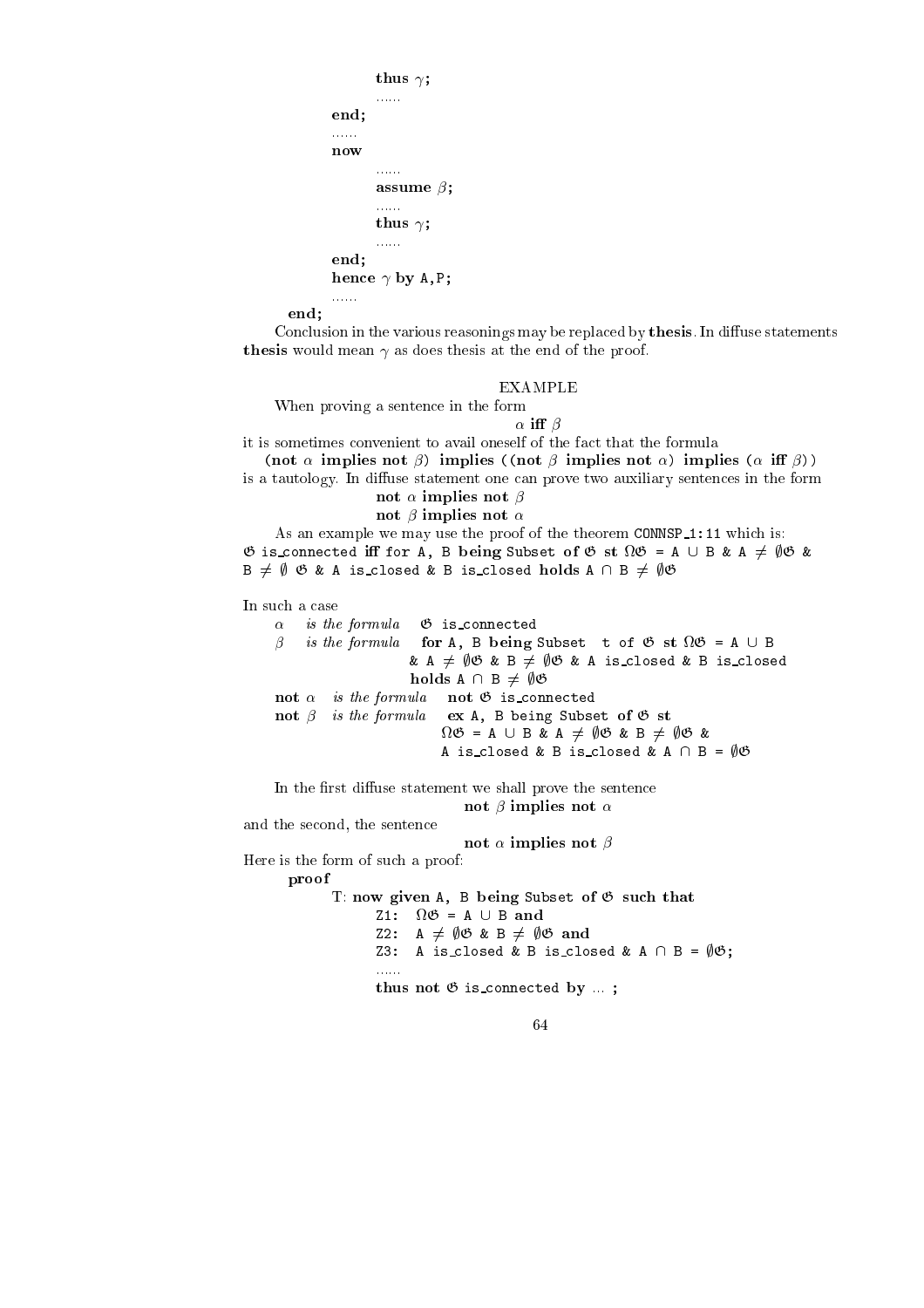```
end;
 now assume not G is a summer not G is a summer not G is a summer not G is a summer not G is a summer not G is
```

```
thus experimental the subset of S states of S subset of G subset of G subset of G subset of G and G and G and G and G and G and G and G and G and G and G and G and G and G and G and
      B \neq \emptyset & A is_closed & B is_closed & A \cap B = \emptyset & by ...;
end;
```
end;

The complete proof is given in the example No. 25 in the file art. 1st. Other examples of diffuse statements are to be found under Nos.  $26, 27, 28, 29$  in the file art. 1st.

### IV.3.3. STATEMENT OF A CHANGE OF TYPE

A change of the type of the object under consideration is sometimes necessary in proofs. This is due, amount other things, to the fa
t that ertain theorems are proved only for objects of a definite type. For instance in articles pertaining to the topological space there are theorems, for instance, on points of that space.

We shall write the proof of the sentence

$$
P\,\subseteq\,C1\,P
$$

It will be a proof by definitional expansion.

hen
e thesis by T;

e, x for any any, for the form  $\mathcal{A}$  , any  $\mathcal{A}$  for  $\mathcal{A}$  and  $\mathcal{A}$  for  $\mathcal{A}$ 

 $P \subset C1$  P

proof

let x; assume x: x <sup>2</sup> P;

(Now the formula  $x \in CL$  P is the thesis.)

Should we prove the senten
e

 $\bullet$  for B being Subset of  $\mathfrak G$  st B is closed holds  $A \subseteq B$  implies  $p \in B$ 

we could obtain  $p \in CL$  P from the theorem PRE TOPC: 45. But if that theorem is to be applied the indicator of x, which has the type Any, must be treated as a point of the topological space  $\mathfrak{G}$ , that is as an object whose type is Point of  $\mathfrak{G}$ .

re t = x as Point of G by Tops 1:1, and the Point of G by Tops 1:1, x;

To do so we shall avail ourselves of the Mizar construction in the form:

restanting in the state of interest and interest in the function  $\mathbf{y}$ 

By using this construction in the proof under consideration we may write:

which means:

let us consider x as a point of the topological space  $\mathfrak{G}$ (where  $t$  is any identifier).

Remark: In the equalization  $t = x$  the identifier of the object whose type is being changed must be on the right side of the equality. On the left side there may be any identifier, which need not be drawn from the list in the reservation of variables.

The *statemant of a change of type*  $-$  as the construction **reconsider** ... is called - results in the fact that in the further part of the present level of reasoning (the level at which the constant has been introduced) the type of the identifier of x, if not given explicitly, will be Point of  $\mathfrak G$  even though in the reservation the identifier of x was reserved for the type Any. Of course, the change of type must be properly justified. In our case we have to refer to the theorem TOPS\_1:1, which is:

 $x \in P$  implies x is Point of  $\emptyset$ 

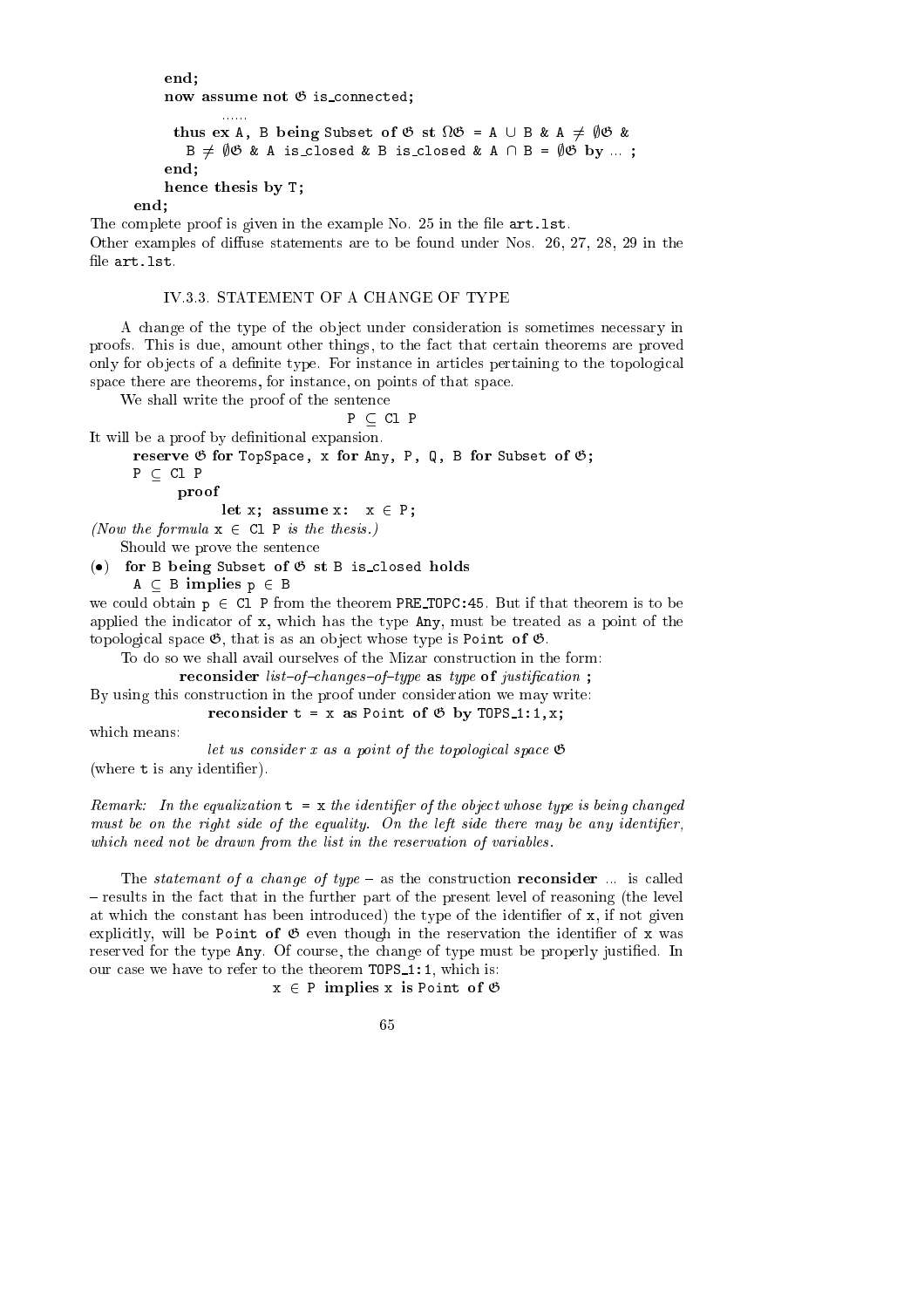and to the assumption, that is the formula  $x \in P$ .

The next step in the present proof consists in the justification of the sentence marked (). Then we have only to write the on
lusion of the main proof. Here is the ompletion of the main proof:

```
for B being Subset of G st B is 
losed holds P  B implies t 2 B
           proof
                let Q; assume Q is 
losed; assume P  Q;
```

```
hen
e t 2 Q by x,BOOLE:11;
```
end;

hence a set of the set of the set of the set of the set of the set of the set of the set of the set of the set

end;

(See example No.  $14$  in the file  $art.$  lst.)

hen
e thesis by PRE TOPC:45;

The statement of a change of type in the proof under consideration may be recorded otherwise than in the form of equalization.

If we want to change the type of the identifier of  $x$ , then that fact may be recorded thus:

re
onsider <sup>x</sup> as Point of <sup>G</sup> by TOPS 1:1, x;

We have accordingly to change, in the previous version of the proof, the identifier of  $t$  in all its occurrences into the identifier of x. The proof then takes on the form:

 $P \subset C1$  P

```
proof
  let x; assume x: x 2 P;
  re
onsider x as Point of G by TOPS 1:1, x;
  for B being Subset of G st B is 
losed holds P  B implies x 2 B
     proof
          let Q; assume Q is 
losed; assume P  Q;
          hen
e x 2 Q by x,BOOLE:11;
     end;
```
end;

In the last statement **thesis** could not have been replaced by  $x \in C1$  P because that sentences says nothing about x from the generalization, but refers to x from reconsider (re
onsider has overridden the generalization).

Example No. 13 also contains a statement of a change of type.

The onstant introdu
ed by a statement of a hange of type may be overridden by generalization, statement of hoi
e, another statement of a hange of type, exempli
ation, existential assumption, and local definition of variable.

The list of hanges of type may have the form of several equalizations (or terms), which in such a case must be separated by commas from one another.

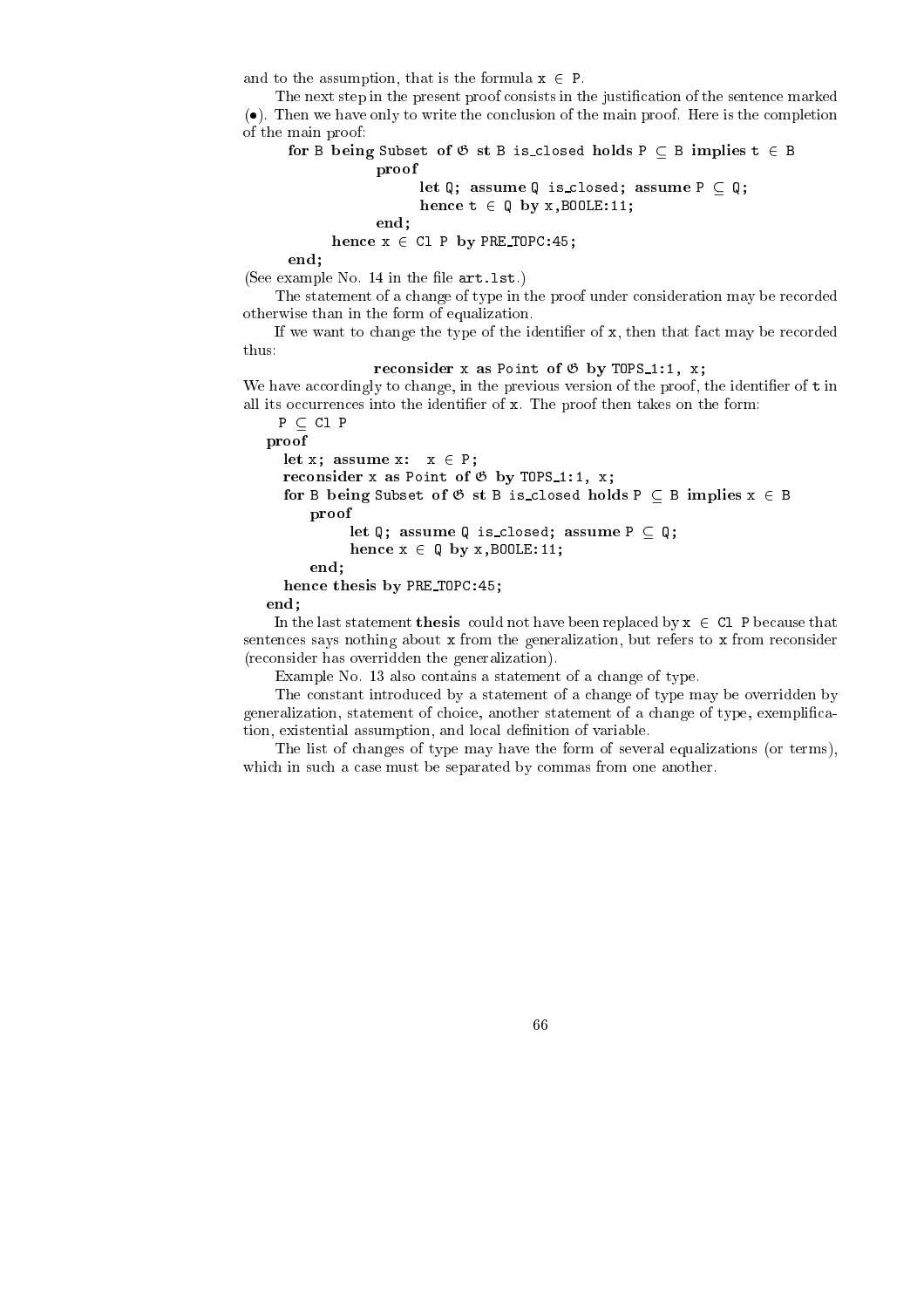### BIBLIOGRAPHY

- [1] Selected papers on Mizar and their abstracts:
- [PRE TOPC] Beata Padlewska and Agata Darmochwal. Topological Spaces and Continuous Functions. Formalized Mathematics, 1(1): 223-230, 1990.
- [TOPS\_1] Mirosław Wysocki and Agata Darmochwał. Subsets of Topological Spaces. Formalized Mathematics,  $1(1)$ : 231-237, 1990.
- [CONNSP<sub>1</sub>] Beata Padlewska. Connected Spaces. Formalized Mathematics, 1(1): 239-244, 1990.
- [2] Rasiowa, H., Introduction to Modern Mathematics, Amsterdam London Warsaw 1973.
- [3] Pogorzelski, W.A., Słupecki, J., O dowodzie matematycznym (Mathematicals Proofs), Warsaw 1970.
- [4] Pogorzelski, W.A., Klasyczny rachunek kwantyfikatorów (The Classical Functional Calculus), Warsaw 1970.
- [5] Engelking, R., Sieklucki, K., Wstep do topologii (Introduction to Topology), Warsaw 1986.
- [6] Trybulec, A., Rudnicki, P., A Collection of TEXed Mizar Abstracts, University of Alberta, Canada, 1989.
- [7] Trybulec, A., Syntaktyka Mizara (Mizar Syntactics), Białystok 1989.